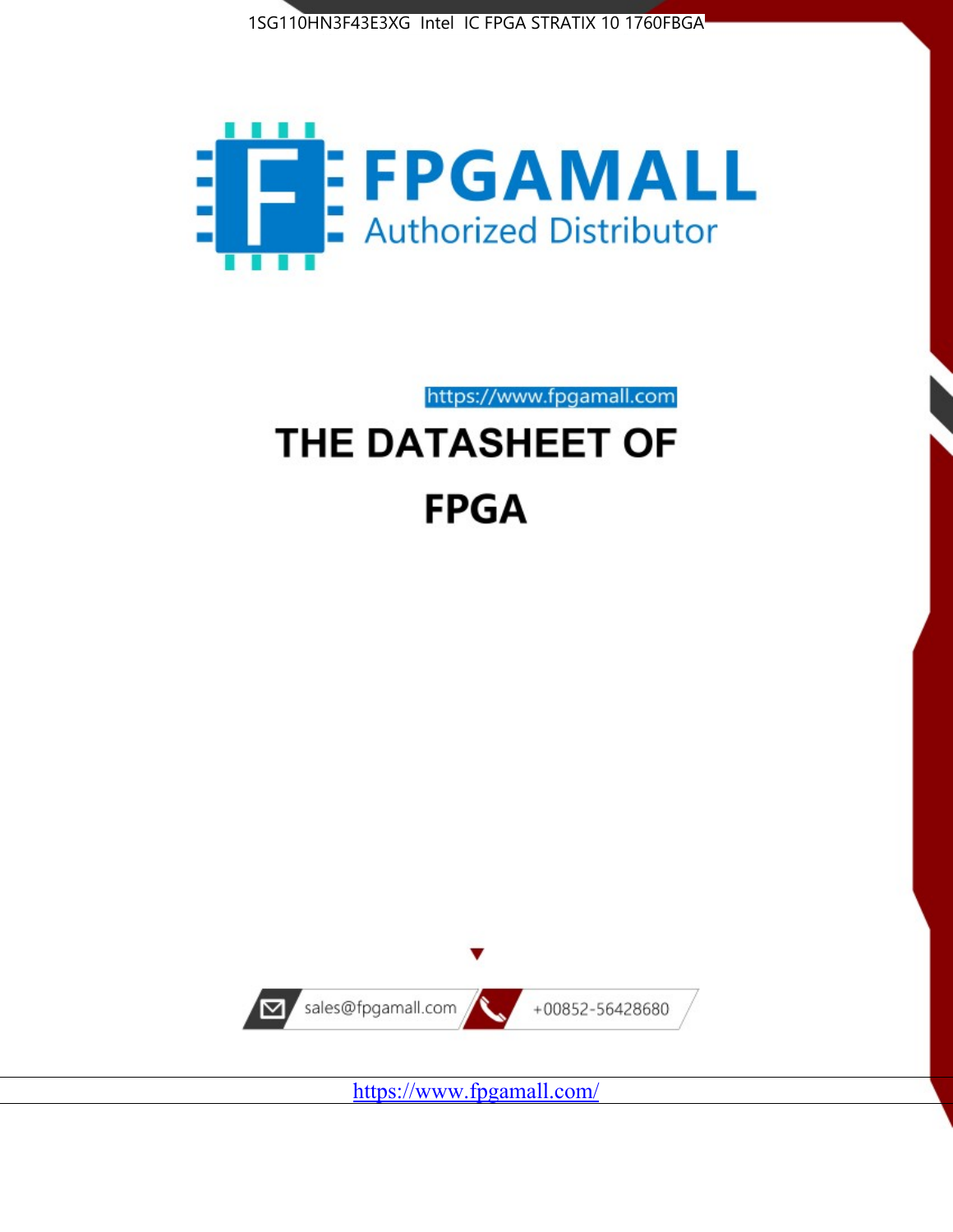1SG110HN3F43E3XG Intel IC FPGA STRATIX 10 1760FBGA



# **Intel® Stratix® 10 GX/SX Device Overview**



**S10-OVERVIEW | 2020.04.30** Latest document on the web: **[PDF](https://www.intel.com/content/dam/www/programmable/us/en/pdfs/literature/hb/stratix-10/s10-overview.pdf)** | **[HTML](https://www.intel.com/content/www/us/en/programmable/documentation/joc1442261161666.html)**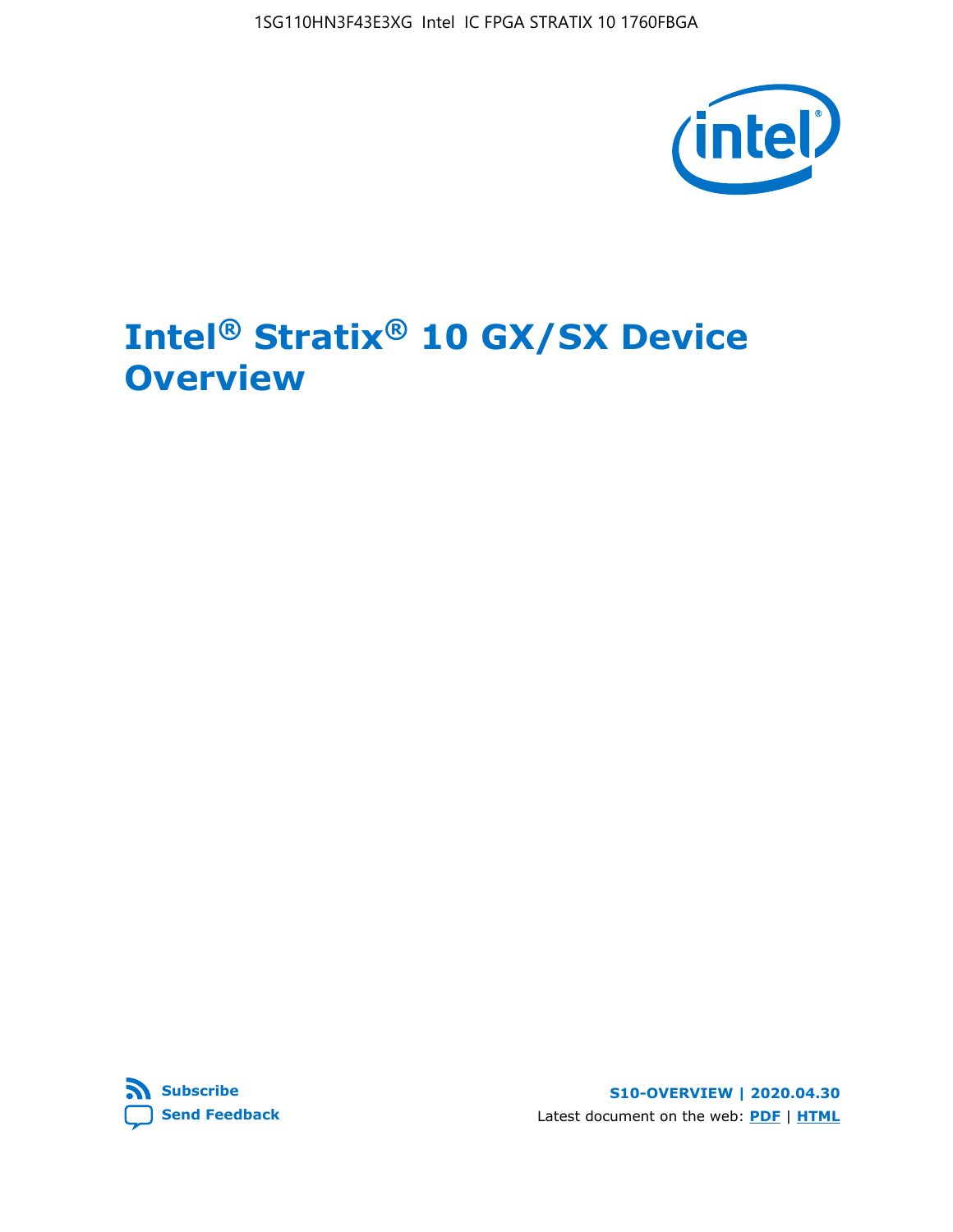

*Contents*

# **Contents**

| 1.26. Document Revision History for the Intel Stratix 10 GX/SX Device Overview36 |  |
|----------------------------------------------------------------------------------|--|

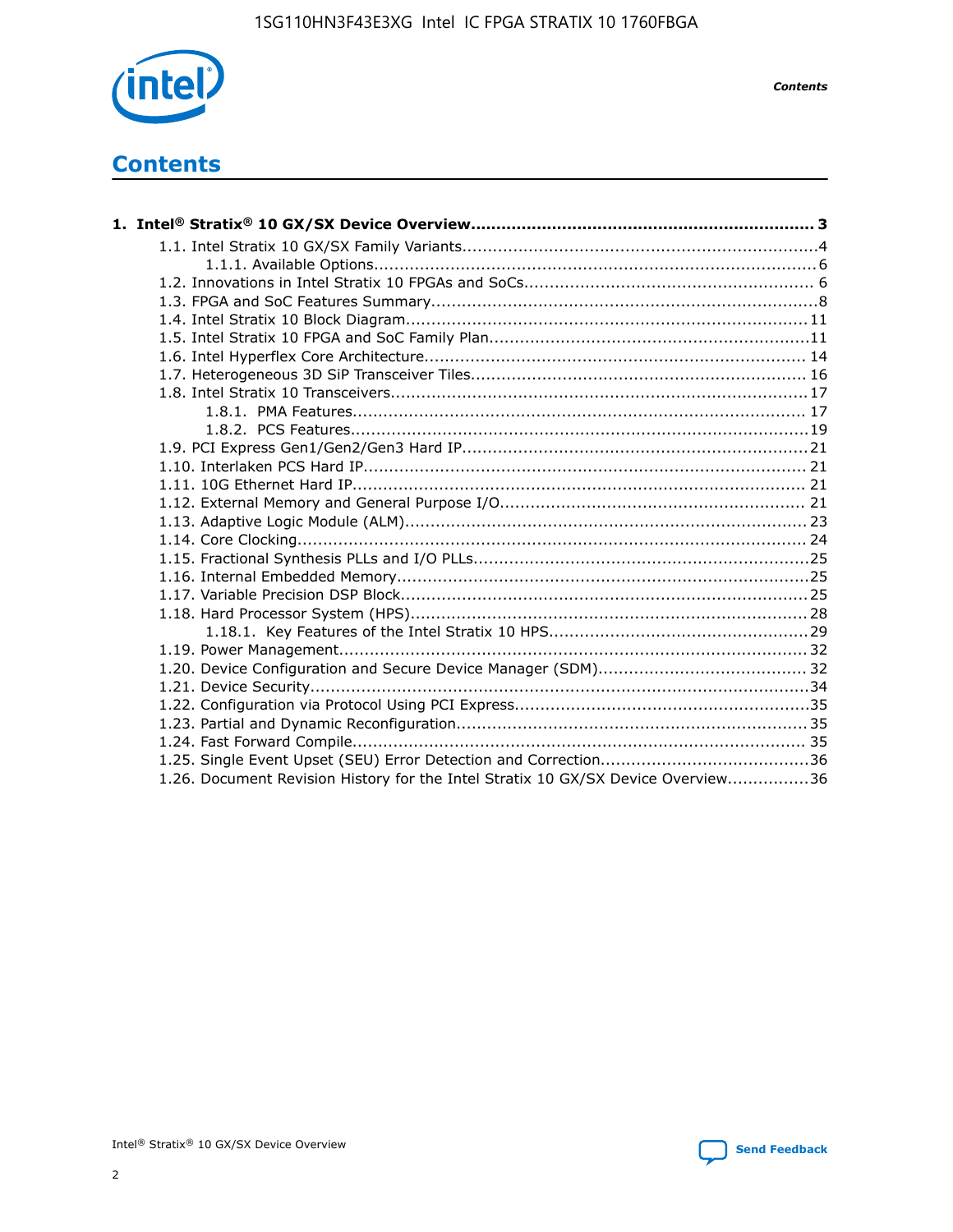**S10-OVERVIEW | 2020.04.30**

**[Send Feedback](mailto:FPGAtechdocfeedback@intel.com?subject=Feedback%20on%20Intel%20Stratix%2010%20GX/SX%20Device%20Overview%20(S10-OVERVIEW%202020.04.30)&body=We%20appreciate%20your%20feedback.%20In%20your%20comments,%20also%20specify%20the%20page%20number%20or%20paragraph.%20Thank%20you.)**



# **1. Intel® Stratix® 10 GX/SX Device Overview**

Intel's 14 nm Intel® Stratix® 10 GX FPGAs and SX SoCs deliver 2X the core performance and up to 70% lower power over previous generation high-performance FPGAs.

Featuring several groundbreaking innovations, including the all new Intel Hyperflex™ core architecture, this device family enables you to meet the demand for everincreasing bandwidth and processing performance in your most advanced applications, while meeting your power budget.

With an embedded hard processor system (HPS) based on a quad-core 64 bit Arm\* Cortex\*-A53, the Intel Stratix 10 SoC devices deliver power efficient, application-class processing and allow designers to extend hardware virtualization into the FPGA fabric. Intel Stratix 10 SoC devices demonstrate Intel's commitment to high-performance SoCs and extend Intel's leadership in programmable devices featuring an Arm-based processor system.

Important innovations in Intel Stratix 10 FPGAs and SoCs include:

- All new Intel Hyperflex core architecture delivering 2X the core performance compared to previous generation high-performance FPGAs
- Intel 14 nm tri-gate (FinFET) technology
- Heterogeneous 3D System-in-Package (SiP) technology
- Core fabric with up to 10.2 million logic elements (LEs)
- Up to 96 full duplex transceiver channels on heterogeneous 3D SiP transceiver tiles
- Transceiver data rates up to 28.3 Gbps chip-to-chip/module and backplane performance
- M20K (20 Kb) internal SRAM memory blocks
- Fractional synthesis and ultra-low jitter LC tank based transmit phase locked loops (PLLs)
- Hard PCI Express<sup>®</sup> Gen3 x16 intellectual property (IP) blocks
- Hard 10GBASE-KR/40GBASE-KR4 Forward Error Correction (FEC) in every transceiver channel
- Hard memory controllers and PHY supporting DDR4 rates up to 2666 Mbps per pin
- Hard fixed-point and IEEE 754 compliant hard floating-point variable precision digital signal processing (DSP) blocks with up to 10 TFLOP compute performance with a power efficiency of 80 GFLOP per Watt
- Quad-core 64 bit Arm Cortex-A53 embedded processor running up to 1.5 GHz in SoC family variants
- Programmable clock tree synthesis for flexible, low power, low skew clock trees

Intel Corporation. All rights reserved. Agilex, Altera, Arria, Cyclone, Enpirion, Intel, the Intel logo, MAX, Nios, Quartus and Stratix words and logos are trademarks of Intel Corporation or its subsidiaries in the U.S. and/or other countries. Intel warrants performance of its FPGA and semiconductor products to current specifications in accordance with Intel's standard warranty, but reserves the right to make changes to any products and services at any time without notice. Intel assumes no responsibility or liability arising out of the application or use of any information, product, or service described herein except as expressly agreed to in writing by Intel. Intel customers are advised to obtain the latest version of device specifications before relying on any published information and before placing orders for products or services. \*Other names and brands may be claimed as the property of others.

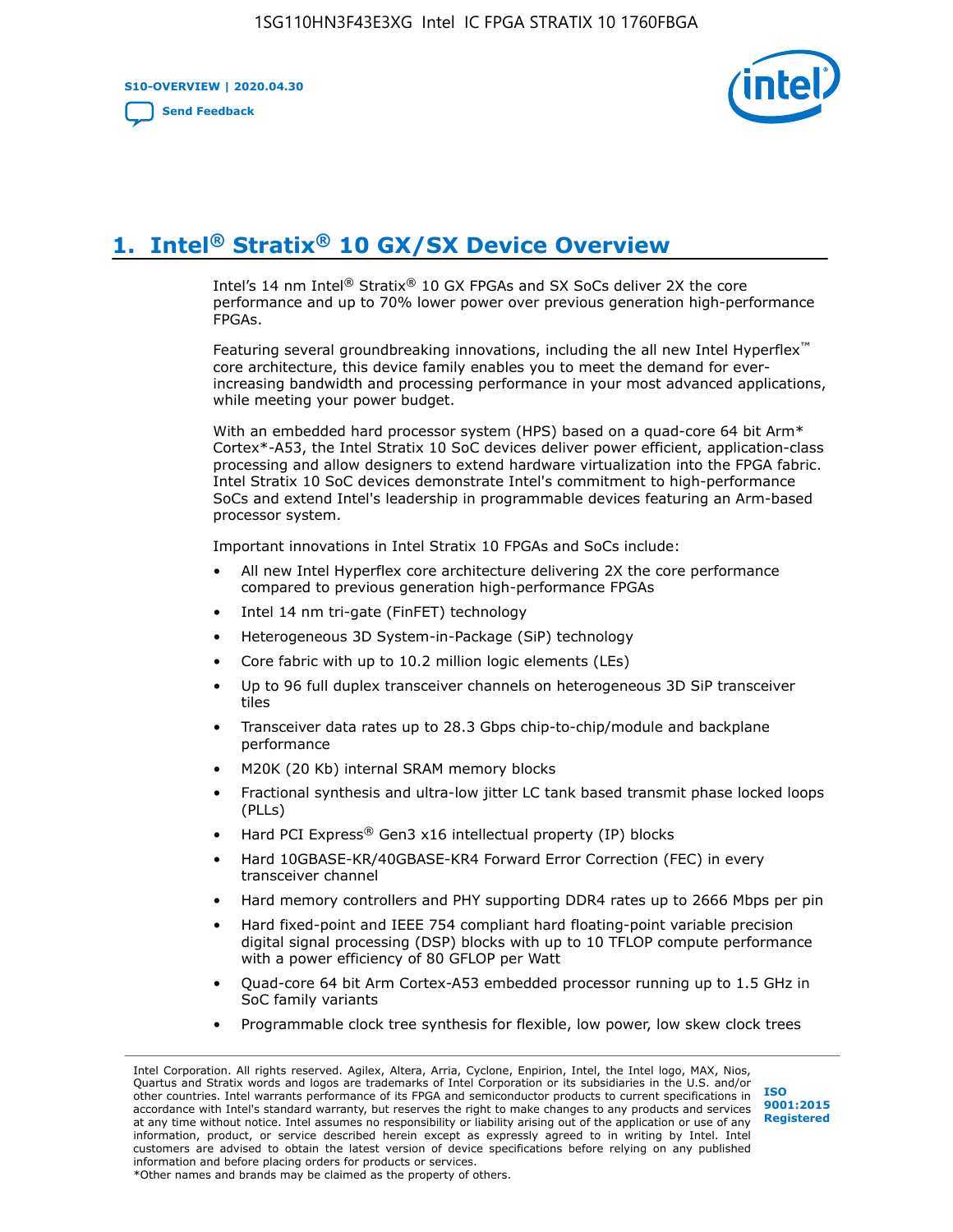

- Dedicated secure device manager (SDM) for:
	- Enhanced device configuration and security
	- AES-256, SHA-256/384 and ECDSA-256/384 encrypt/decrypt accelerators and authentication
	- Multi-factor authentication
	- Physically Unclonable Function (PUF) service and software programmable device configuration capability
- Comprehensive set of advanced power saving features delivering up to 70% lower power compared to previous generation high-performance FPGAs
- Non-destructive register state readback and writeback, to support ASIC prototyping and other applications

With these capabilities, Intel Stratix 10 FPGAs and SoCs are ideally suited for the most demanding applications in diverse markets such as:

- **Compute and Storage**—for custom servers, cloud computing and datacenter acceleration
- **Networking**—for Terabit, 400G and multi-100G bridging, aggregation, packet processing and traffic management
- **Optical Transport Networks**—for OTU4, 2xOTU4, 4xOTU4
- **Broadcast**—for high-end studio distribution, head end encoding/decoding, edge quadrature amplitude modulation (QAM)
- **Military**—for radar, electronic warfare, and secure communications
- **Medical**—for diagnostic scanners and diagnostic imaging
- **Test and Measurement**—for protocol and application testers
- **Wireless**—for next-generation 5G networks
- **ASIC Prototyping**—for designs that require the largest FPGA fabric with the highest I/O count

# **1.1. Intel Stratix 10 GX/SX Family Variants**

Intel Stratix 10 devices are available in FPGA (GX) and SoC (SX) variants.

- **Intel Stratix 10 GX** devices deliver up to 1 GHz core fabric performance and contain up to 10.2 million LEs in the fabric. They also feature up to 96 general purpose transceivers on separate transceiver tiles, and 2666 Mbps DDR4 external memory interface performance. The transceivers are capable of up to 28.3 Gbps short reach and across the backplane. These devices are optimized for FPGA applications that require the highest transceiver bandwidth and core fabric performance, with the power efficiency of Intel's 14 nm tri-gate process technology.
- **Intel Stratix 10 SX** devices have a feature set that is identical to Intel Stratix 10 GX devices, with the addition of an embedded quad-core 64 bit Arm Cortex A53 hard processor system.

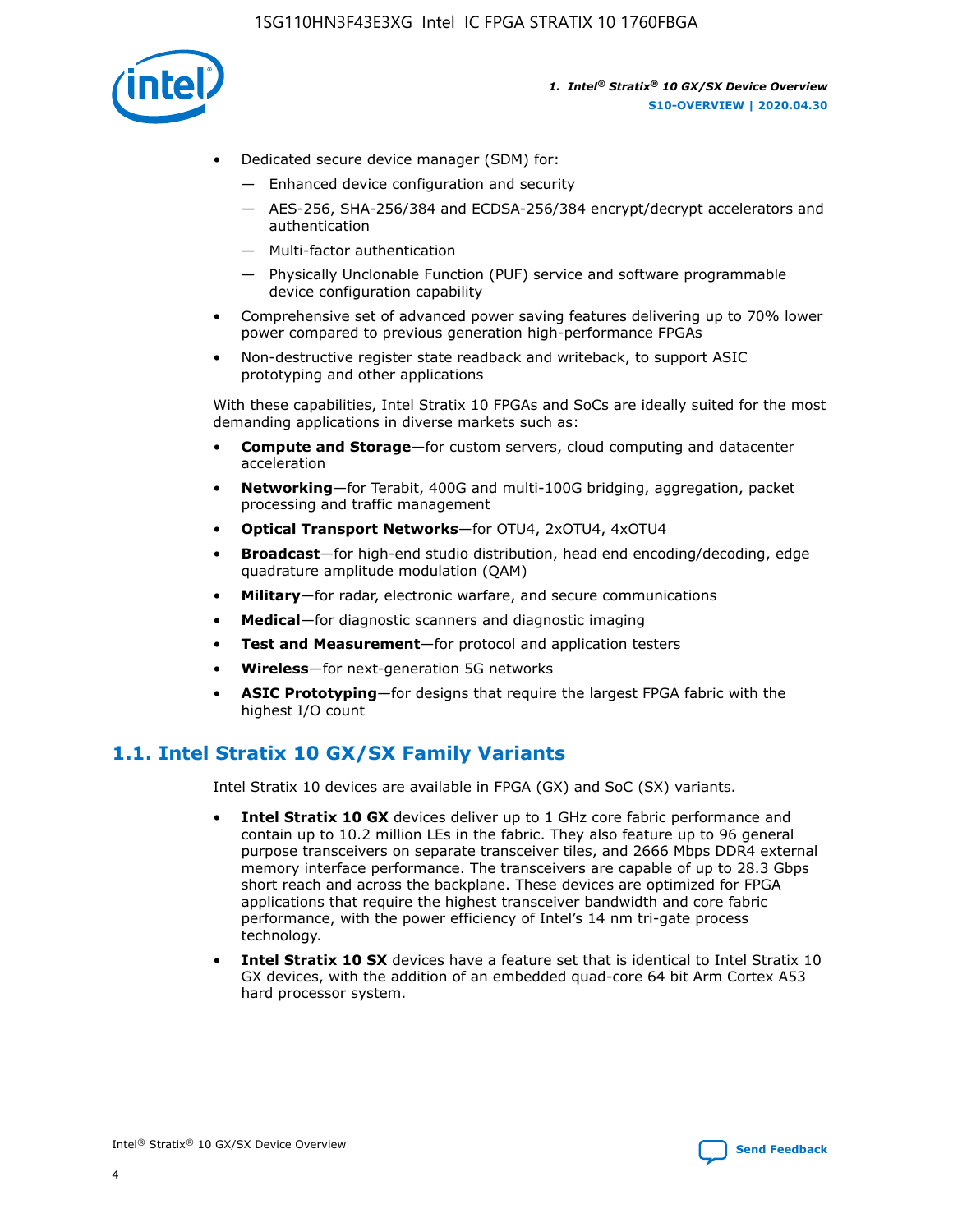

Common to all Intel Stratix 10 family variants is a high-performance fabric based on the new Intel Hyperflex core architecture that includes additional Hyper-Registers throughout the interconnect routing and at the inputs of all functional blocks. The core fabric also contains an enhanced logic array utilizing Intel's adaptive logic module (ALM) and a rich set of high performance building blocks including:

- M20K (20 Kb) embedded memory blocks
- Variable precision DSP blocks with hard IEEE 754 compliant floating-point units
- Fractional synthesis and integer PLLs
- Hard memory controllers and PHY for external memory interfaces
- General purpose IO cells

To clock these building blocks, Intel Stratix 10 devices use programmable clock tree synthesis, which uses dedicated clock tree routing to synthesize only those branches of the clock trees required for the application. All devices support in-system, finegrained partial reconfiguration of the logic array, allowing logic to be added and subtracted from the system while it is operating.

All family variants also contain high speed serial transceivers, containing both the physical medium attachment (PMA) and the physical coding sublayer (PCS), which can be used to implement a variety of industry standard and proprietary protocols. In addition to the hard PCS, Intel Stratix 10 devices contain multiple instantiations of PCI Express hard IP that supports Gen1/Gen2/Gen3 rates in x1/x2/x4/x8/x16 lane configurations, and hard 10GBASE-KR/40GBASE-KR4 FEC for every transceiver. The hard PCS, FEC, and PCI Express IP free up valuable core logic resources, save power, and increase your productivity.

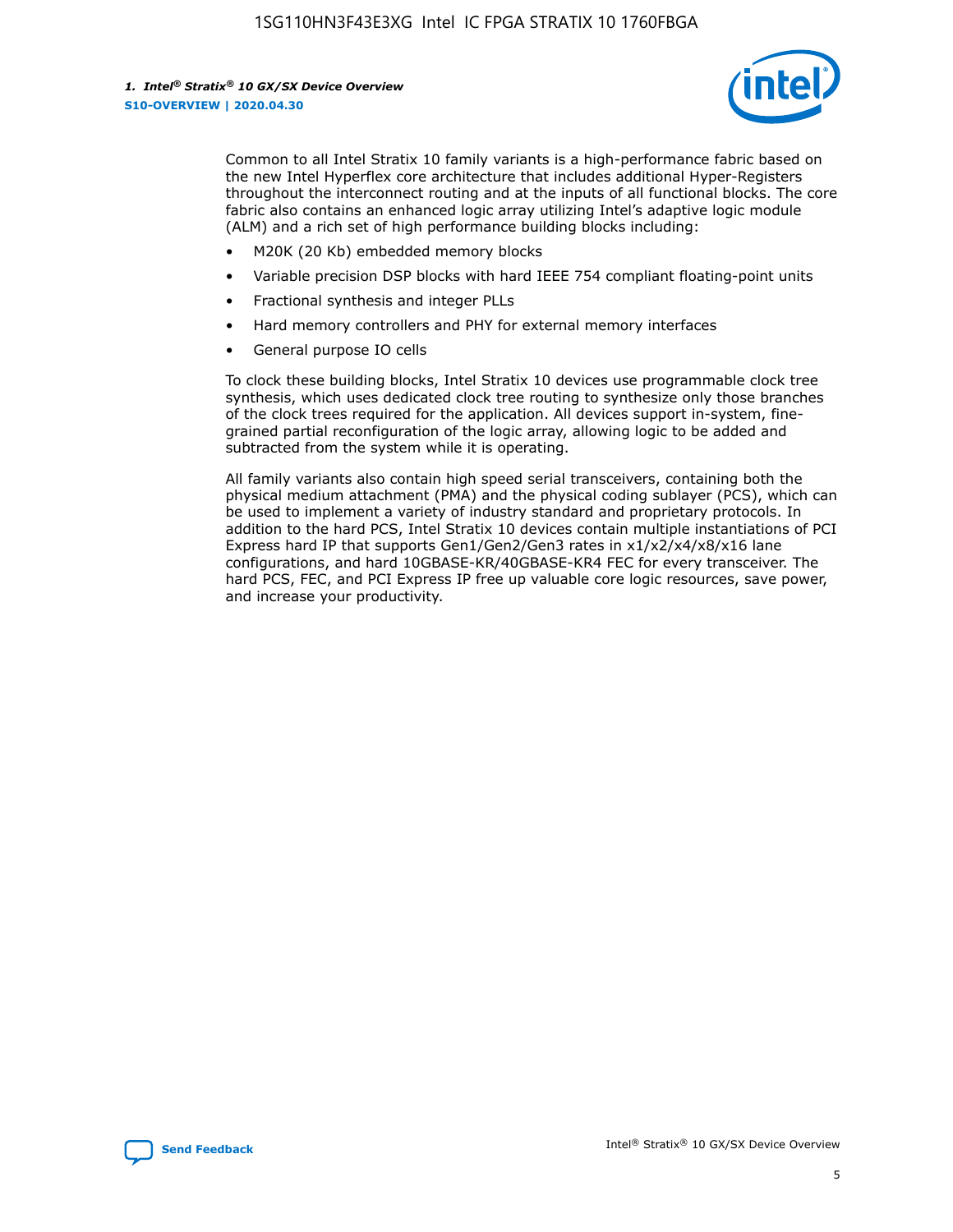

# **1.1.1. Available Options**

#### **Figure 1. Sample Ordering Code and Available Options for Intel Stratix 10 Devices**



#### **Related Information**

[My Intel Support](https://www.intel.com/content/www/us/en/programmable/my-intel/mal-home.html)

# **1.2. Innovations in Intel Stratix 10 FPGAs and SoCs**

Intel Stratix 10 FPGAs and SoCs deliver many significant improvements over the previous generation high-performance Stratix V FPGAs.

#### **Table 1. Key Features of Intel Stratix 10 Devices Compared to Stratix V Devices**

| <b>Feature</b>            | <b>Stratix V FPGAs</b>                                           | <b>Intel Stratix 10 FPGAs and SoCs</b>                                        |
|---------------------------|------------------------------------------------------------------|-------------------------------------------------------------------------------|
| <b>Process technology</b> | 28 nm TSMC (planar<br>transistor)                                | 14 nm Intel tri-gate (FinFET)                                                 |
| Hard processor core       | None                                                             | Quad-core 64 bit Arm Cortex-A53<br>(SoC only)                                 |
| Core architecture         | Conventional core architecture<br>with conventional interconnect | Intel Hyperflex core architecture with<br>Hyper-Registers in the interconnect |
|                           |                                                                  | continued                                                                     |

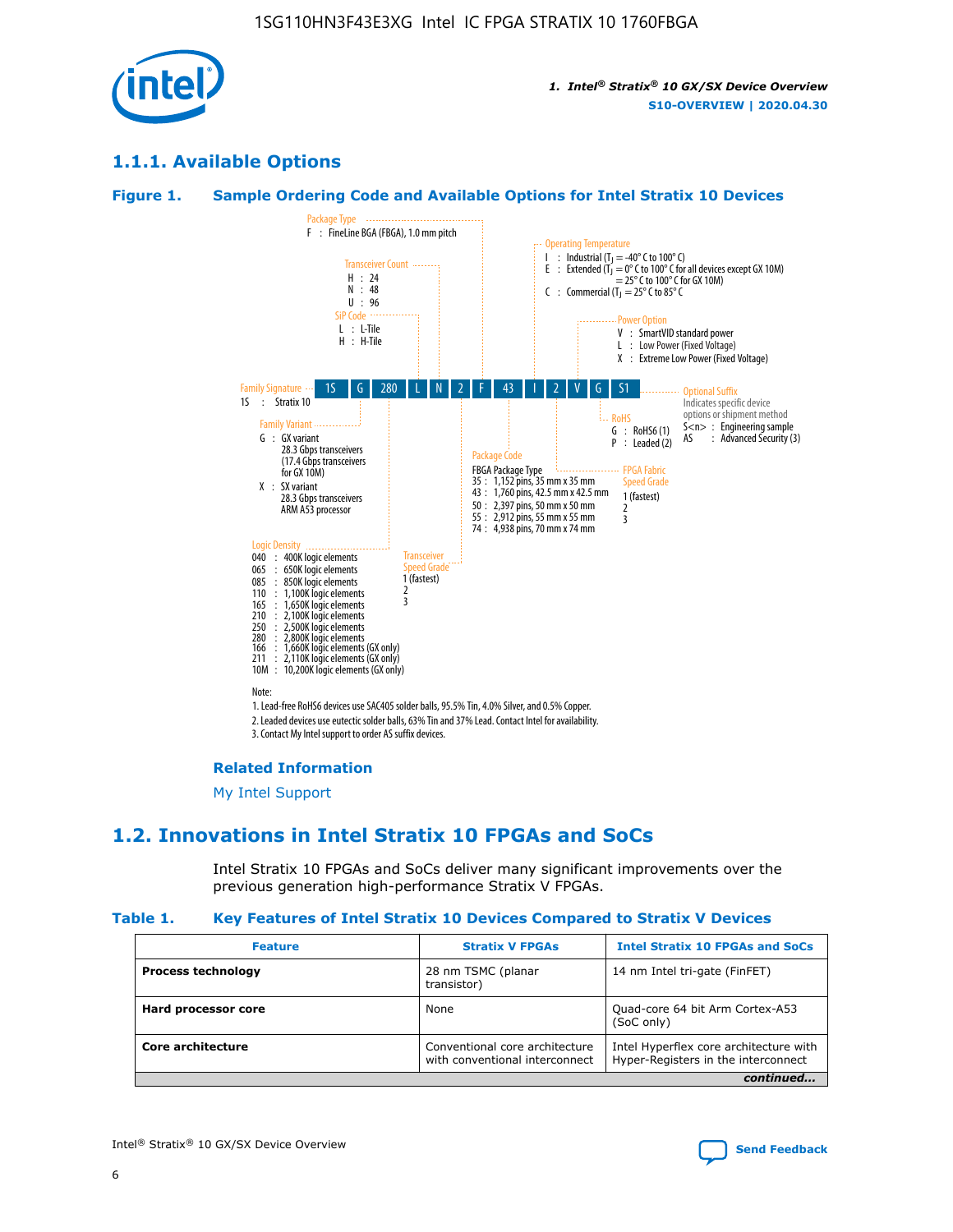

| <b>Feature</b>                                   | <b>Stratix V FPGAs</b>                                                              | <b>Intel Stratix 10 FPGAs and SoCs</b>                                                                                                       |
|--------------------------------------------------|-------------------------------------------------------------------------------------|----------------------------------------------------------------------------------------------------------------------------------------------|
| Core performance                                 | 500 MHz                                                                             | 1 GHz                                                                                                                                        |
| <b>Power dissipation</b>                         | 1x                                                                                  | As low as $0.3x$                                                                                                                             |
| Logic density                                    | <b>952 KLE</b>                                                                      | 10,200 KLE                                                                                                                                   |
| <b>Embedded memory (M20K)</b>                    | 52 Mbits                                                                            | 253 Mbits                                                                                                                                    |
| 18x19 multipliers                                | 3,926                                                                               | 11,520                                                                                                                                       |
|                                                  | Note: Multiplier is 18x18 in<br>Stratix V devices.                                  | Note: Multiplier is 18x19 in Intel<br>Stratix 10 devices.                                                                                    |
| <b>Floating point DSP capability</b>             | Up to 1 TFLOP, requires soft<br>floating point adder and<br>multiplier              | Up to 10 TFLOP, hard IEEE 754<br>compliant single precision floating<br>point adder and multiplier                                           |
| <b>Maximum transceivers</b>                      | 66                                                                                  | 96                                                                                                                                           |
| Maximum transceiver data rate (chip-to-<br>chip) | 28.05 Gbps                                                                          | 26.6 Gbps L-Tile<br>28.3 Gbps H-Tile                                                                                                         |
| Maximum transceiver data rate (backplane)        | 12.5 Gbps                                                                           | 12.5 Gbps L-Tile<br>28.3 Gbps H-Tile                                                                                                         |
| Hard memory controller                           | None                                                                                | DDR4 @ 1333 MHz/2666 Mbps<br>DDR3 @ 1067 MHz/2133 Mbps                                                                                       |
| <b>Hard protocol IP</b>                          | PCIe* Gen3 x8 (up to 4<br>instances)                                                | PCIe Gen3 x16 (up to 4 instances)<br>SR-IOV (4 physical functions / 2k<br>virtual functions) on H-Tile devices<br>10GBASE-KR/40GBASE-KR4 FEC |
| <b>Core clocking and PLLs</b>                    | Global, quadrant and regional<br>clocks supported by fractional-<br>synthesis fPLLs | Programmable clock tree synthesis<br>supported by fractional synthesis<br>fPLLs and integer IO PLLs                                          |
| Register state readback and writeback            | Not available                                                                       | Non-destructive register state<br>readback and writeback for ASIC<br>prototyping and other applications                                      |

These innovations result in the following improvements:

- **Improved Core Logic Performance**: The Intel Hyperflex core architecture combined with 14 nm Intel tri-gate technology allows Intel Stratix 10 devices to achieve 2X the core performance compared to the previous generation
- **Lower Power**: Intel Stratix 10 devices use up to 70% lower power compared to the previous generation, enabled by 14 nm Intel tri-gate technology, the Intel Hyperflex core architecture, and optional power saving features built into the architecture
- **Higher Density**: Intel Stratix 10 devices offer three times the level of integration, with up to 10.2 million logic elements (LEs), over 253 Mbits of embedded memory blocks (M20K), and 11,520 18x19 multipliers
- **Embedded Processing**: Intel Stratix 10 SoCs feature a Quad-Core 64 bit Arm Cortex-A53 processor optimized for power efficiency and software compatible with previous generation Arria® and Cyclone® SoC devices
- **Improved Transceiver Performance**: With up to 96 transceiver channels implemented in heterogeneous 3D SiP transceiver tiles, Intel Stratix 10 GX and SX devices support data rates up to 28.3 Gbps chip-to-chip and 28.3 Gbps across the backplane with signal conditioning circuits capable of equalizing over 30 dB of system loss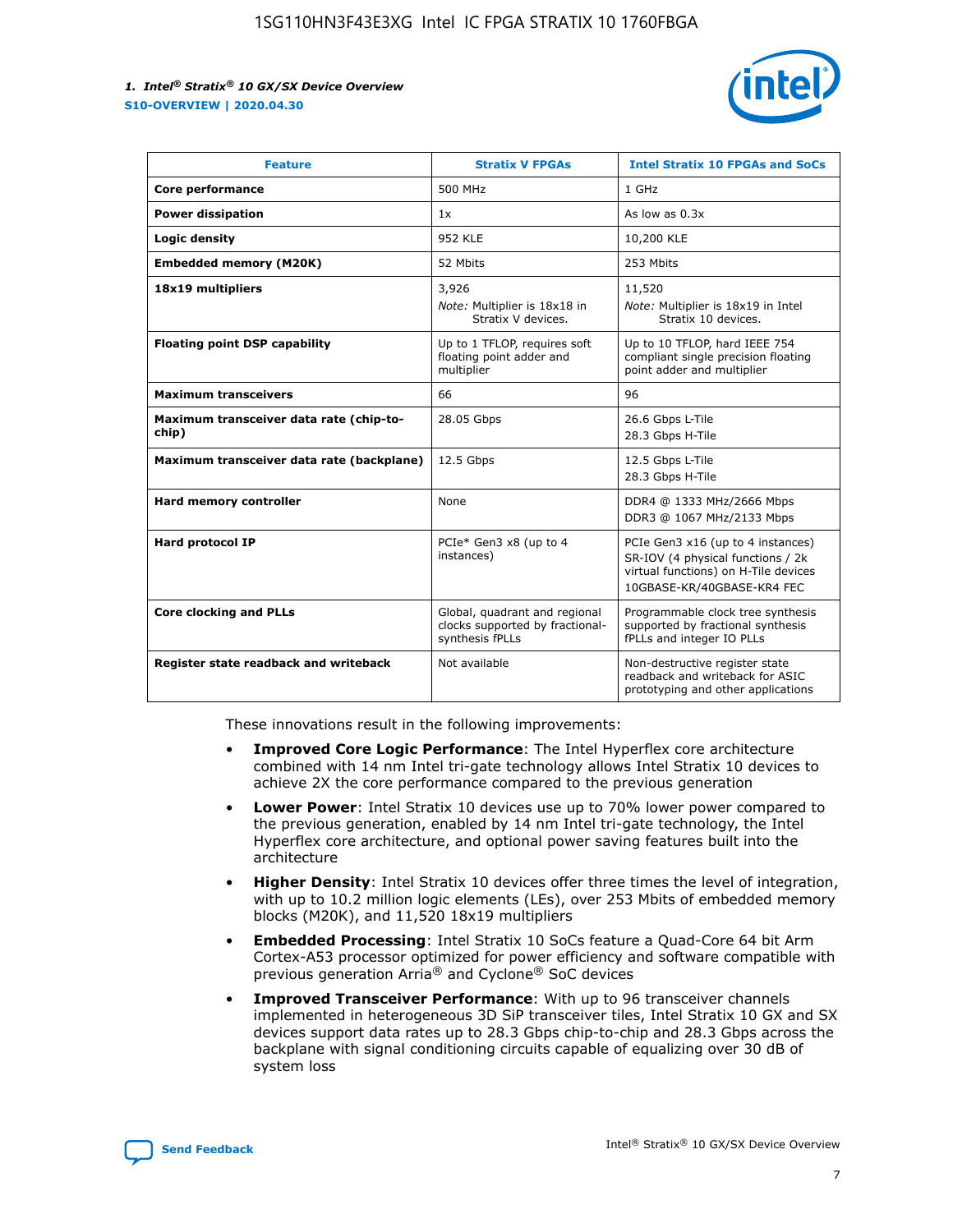

- **Improved DSP Performance**: The variable precision DSP block in Intel Stratix 10 devices features hard fixed and floating point capability, with up to 10 TFLOP IEEE754 single-precision floating point performance
- **Additional Hard IP**: Intel Stratix 10 devices include many more hard IP blocks than previous generation devices, with a hard memory controller included in each bank of 48 general purpose IOs, a hard PCIe Gen3 x16 full protocol stack in each transceiver tile, and a hard 10GBASE-KR/40GBASE-KR4 FEC in every transceiver channel
- **Enhanced Core Clocking**: Intel Stratix 10 devices feature programmable clock tree synthesis; clock trees are only synthesized where needed, increasing the flexibility and reducing the power dissipation of the clocking solution
- **Additional Core PLLs**: The core fabric in Intel Stratix 10 devices is supported by both integer IO PLLs and fractional synthesis fPLLs, resulting in a greater total number of PLLs available than the previous generation

# **1.3. FPGA and SoC Features Summary**

### **Table 2. Intel Stratix 10 FPGA and SoC Common Device Features**

| <b>Feature</b>                   | <b>Description</b>                                                                                                                                                                                                                                                                                                                                                                                                                                                                                                                                                                                                                                                                                                                                   |
|----------------------------------|------------------------------------------------------------------------------------------------------------------------------------------------------------------------------------------------------------------------------------------------------------------------------------------------------------------------------------------------------------------------------------------------------------------------------------------------------------------------------------------------------------------------------------------------------------------------------------------------------------------------------------------------------------------------------------------------------------------------------------------------------|
| Technology                       | 14 nm Intel tri-gate (FinFET) process technology<br>٠<br>SmartVID controlled core voltage, standard power devices<br>0.85-V fixed core voltage, low static power devices available                                                                                                                                                                                                                                                                                                                                                                                                                                                                                                                                                                   |
| Low power serial<br>transceivers | Up to 96 total transceivers available<br>$\bullet$<br>Continuous operating range of 1 Gbps to 28.3 Gbps for Intel Stratix 10 GX/SX devices<br>$\bullet$<br>Backplane support up to 28.3 Gbps for Intel Stratix 10 GX/SX devices<br>$\bullet$<br>Extended range down to 125 Mbps with oversampling<br>$\bullet$<br>ATX transmit PLLs with user-configurable fractional synthesis capability<br>$\bullet$<br>• XFP, SFP+, OSFP/OSFP28, CFP/CFP2/CFP4 optical module support<br>• Adaptive linear and decision feedback equalization<br>Transmit pre-emphasis and de-emphasis<br>Dynamic partial reconfiguration of individual transceiver channels<br>$\bullet$<br>On-chip instrumentation (Eye Viewer non-intrusive data eye monitoring)<br>$\bullet$ |
| General purpose I/Os             | Up to 2,304 total GPIO available<br>$\bullet$<br>1.6 Gbps LVDS-every pair can be configured as an input or output<br>$\bullet$<br>1333 MHz/2666 Mbps DDR4 external memory interface<br>1067 MHz/2133 Mbps DDR3 external memory interface<br>1.2 V to 3.3 $V^{(1)}$ single-ended LVCMOS/LVTTL interfacing<br>$\bullet$<br>On-chip termination (OCT)<br>$\bullet$                                                                                                                                                                                                                                                                                                                                                                                      |
| Embedded hard IP                 | • PCIe Gen1/Gen2/Gen3 complete protocol stack, $x1/x2/x4/x8/x16$ end point and root<br>port<br>DDR4/DDR3 hard memory controller (RLDRAM3/QDR II+/QDR IV using soft memory<br>controller)<br>Multiple hard IP instantiations in each device<br>$\bullet$<br>• Single Root I/O Virtualization (SR-IOV)                                                                                                                                                                                                                                                                                                                                                                                                                                                 |
| Transceiver hard IP              | 10GBASE-KR/40GBASE-KR4 Forward Error Correction (FEC)<br>$\bullet$<br>10G Ethernet PCS<br>$\bullet$<br>• PCI Express PIPE interface<br>continued                                                                                                                                                                                                                                                                                                                                                                                                                                                                                                                                                                                                     |

<sup>(1)</sup> Available in some configurations only

8

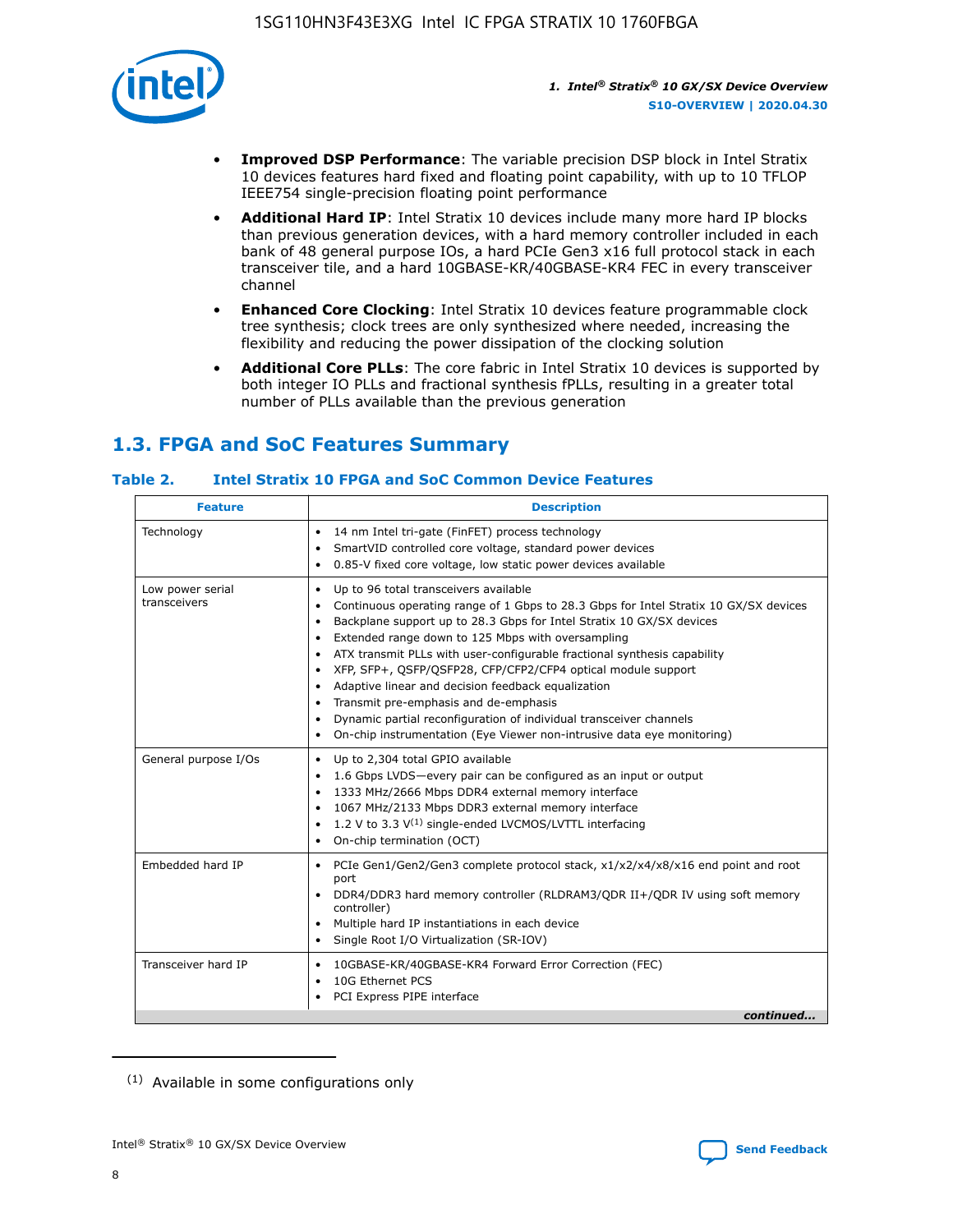

| <b>Feature</b>                   | <b>Description</b>                                                                                                                                                                                                                                                                                                                                                                                                                                                    |
|----------------------------------|-----------------------------------------------------------------------------------------------------------------------------------------------------------------------------------------------------------------------------------------------------------------------------------------------------------------------------------------------------------------------------------------------------------------------------------------------------------------------|
|                                  | Interlaken PCS<br>$\bullet$<br>Gigabit Ethernet PCS<br>$\bullet$<br>Deterministic latency support for Common Public Radio Interface (CPRI) PCS<br>$\bullet$<br>Fast lock-time support for Gigabit Passive Optical Networking (GPON) PCS<br>$\bullet$<br>8B/10B, 64B/66B, 64B/67B encoders and decoders<br>$\bullet$<br>Custom mode support for proprietary protocols<br>$\bullet$                                                                                     |
| Power management                 | SmartVID controlled core voltage, standard power devices<br>$\bullet$<br>0.85-V fixed core voltage, low static power devices available<br>$\bullet$<br>Intel Quartus <sup>®</sup> Prime Pro Edition integrated power analysis<br>$\bullet$                                                                                                                                                                                                                            |
| High performance core fabric     | Intel Hyperflex core architecture with Hyper-Registers throughout the interconnect<br>$\bullet$<br>routing and at the inputs of all functional blocks<br>Enhanced adaptive logic module (ALM)<br>$\bullet$<br>Improved multi-track routing architecture reduces congestion and improves compile<br>times<br>Hierarchical core clocking architecture with programmable clock tree synthesis<br>Fine-grained partial reconfiguration                                    |
| Internal memory blocks           | M20K-20 Kb with hard ECC support<br>٠<br>MLAB-640 bit distributed LUTRAM<br>$\bullet$                                                                                                                                                                                                                                                                                                                                                                                 |
| Variable precision DSP<br>blocks | IEEE 754-compliant hard single-precision floating point capability<br>$\bullet$<br>Supports signal processing with precision ranging from 18x19 up to 54x54<br>$\bullet$<br>Native 27x27 and 18x19 multiply modes<br>$\bullet$<br>64 bit accumulator and cascade for systolic FIRs<br>Internal coefficient memory banks<br>Pre-adder/subtractor improves efficiency<br>$\bullet$<br>Additional pipeline register increases performance and reduces power<br>$\bullet$ |
| Phase locked loops (PLL)         | Fractional synthesis PLLs (fPLL) support both fractional and integer modes<br>$\bullet$<br>Fractional mode with third-order delta-sigma modulation<br>Precision frequency synthesis<br>$\bullet$<br>Integer PLLs adjacent to general purpose I/Os, support external memory, and LVDS<br>$\bullet$<br>interfaces, clock delay compensation, zero delay buffering                                                                                                       |
| Core clock networks              | 1 GHz fabric clocking<br>$\bullet$<br>667 MHz external memory interface clocking, supports 2666 Mbps DDR4 interface<br>$\bullet$<br>800 MHz LVDS interface clocking, supports 1600 Mbps LVDS interface<br>$\bullet$<br>Programmable clock tree synthesis, backwards compatible with global, regional and<br>$\bullet$<br>peripheral clock networks<br>Clocks only synthesized where needed, to minimize dynamic power<br>continued                                    |

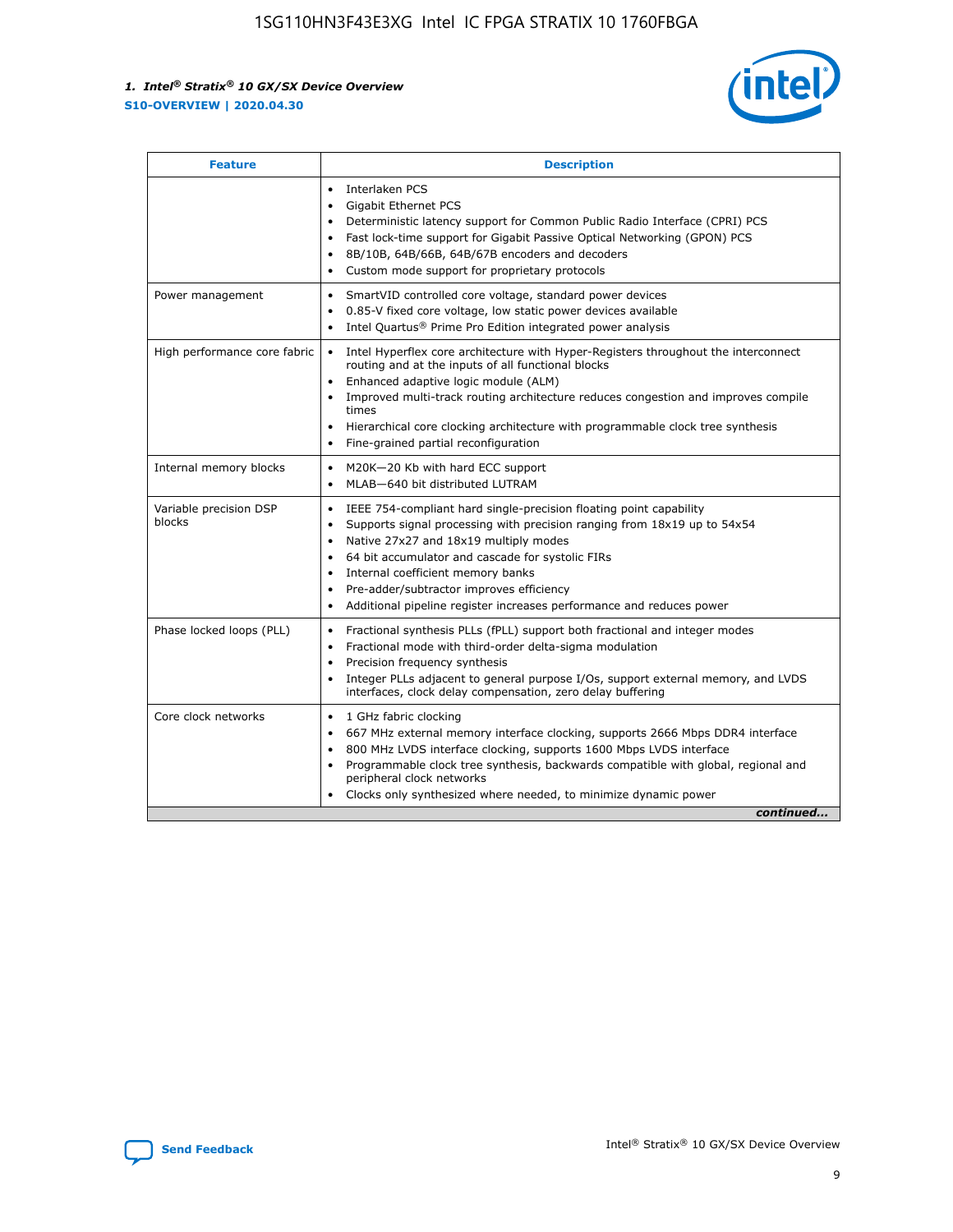

| <b>Feature</b>     | <b>Description</b>                                                                                                                                                                                                                                                                                                                                                                                                                                                                                                                                                   |
|--------------------|----------------------------------------------------------------------------------------------------------------------------------------------------------------------------------------------------------------------------------------------------------------------------------------------------------------------------------------------------------------------------------------------------------------------------------------------------------------------------------------------------------------------------------------------------------------------|
| Configuration      | Dedicated Secure Device Manager<br>$\bullet$<br>Software programmable device configuration<br>٠<br>Serial and parallel flash interface<br>٠<br>Configuration via protocol (CvP) using PCI Express Gen1/Gen2/Gen3<br>٠<br>Fine-grained partial reconfiguration of core fabric<br>$\bullet$<br>Dynamic reconfiguration of transceivers and PLLs<br>$\bullet$<br>Comprehensive set of security features including AES-256, SHA-256/384, and<br>ECDSA-256/384 accelerators, and multi-factor authentication<br>Physically Unclonable Function (PUF) service<br>$\bullet$ |
| Packaging          | Intel Embedded Multi-die Interconnect Bridge (EMIB) packaging technology<br>٠<br>Multiple devices with identical package footprints allows seamless migration across<br>$\bullet$<br>different device densities<br>1.0 mm ball-pitch FBGA packaging<br>$\bullet$<br>Lead and lead-free package options                                                                                                                                                                                                                                                               |
| Software and tools | Intel Quartus Prime Pro Edition design suite with new compiler and Hyper-Aware design<br>flow<br>Fast Forward compiler to allow Intel Hyperflex architecture performance exploration<br>$\bullet$<br>Transceiver toolkit<br>$\bullet$<br>Platform designer integration tool<br>DSP Builder advanced blockset<br>OpenCL <sup>™</sup> support<br>SoC Embedded Design Suite (EDS)                                                                                                                                                                                       |

#### **Table 3. Intel Stratix 10 SoC Specific Device Features**

| <b>SoC Subsystem</b>            | <b>Feature</b>                                  | <b>Description</b>                                                                                                                                                                                                                                                 |
|---------------------------------|-------------------------------------------------|--------------------------------------------------------------------------------------------------------------------------------------------------------------------------------------------------------------------------------------------------------------------|
| <b>Hard Processor</b><br>System | Multi-processor unit (MPU) core                 | Quad-core Arm Cortex-A53 MPCore processor with Arm<br>$\bullet$<br>CoreSight* debug and trace technology<br>Scalar floating-point unit supporting single and double<br>$\bullet$<br>precision<br>Arm Neon* media processing engine for each processor<br>$\bullet$ |
|                                 | <b>System Controllers</b>                       | System Memory Management Unit (SMMU)<br>$\bullet$<br>Cache Coherency Unit (CCU)<br>$\bullet$                                                                                                                                                                       |
|                                 | Layer 1 Cache                                   | 32 KB L1 instruction cache with parity<br>$\bullet$<br>32 KB L1 data cache with ECC<br>$\bullet$                                                                                                                                                                   |
|                                 | Layer 2 Cache                                   | 1 MB Shared L2 Cache with ECC<br>$\bullet$                                                                                                                                                                                                                         |
|                                 | On-Chip Memory                                  | 256 KB On-Chip RAM<br>٠                                                                                                                                                                                                                                            |
|                                 | Direct memory access (DMA) controller           | 8-Channel DMA<br>$\bullet$                                                                                                                                                                                                                                         |
|                                 | Ethernet media access controller<br>(EMAC)      | Three 10/100/1000 EMAC with integrated DMA<br>$\bullet$                                                                                                                                                                                                            |
|                                 | USB On-The-Go controller (OTG)                  | 2 USB OTG with integrated DMA<br>$\bullet$                                                                                                                                                                                                                         |
|                                 | <b>UART</b> controller                          | 2 UART 16550 compatible<br>$\bullet$                                                                                                                                                                                                                               |
|                                 | Serial Peripheral Interface (SPI)<br>controller | 4 SPI<br>$\bullet$                                                                                                                                                                                                                                                 |
|                                 | $I2C$ controller                                | 5 I <sup>2</sup> C controllers<br>$\bullet$                                                                                                                                                                                                                        |
|                                 | SD/SDIO/MMC controller                          | 1 eMMC version 4.5 with DMA and CE-ATA support<br>$\bullet$<br>SD, including eSD, version 3.0<br>$\bullet$<br>SDIO, including eSDIO, version 3.0<br>$\bullet$<br>CE-ATA - version 1.1                                                                              |
|                                 |                                                 | continued                                                                                                                                                                                                                                                          |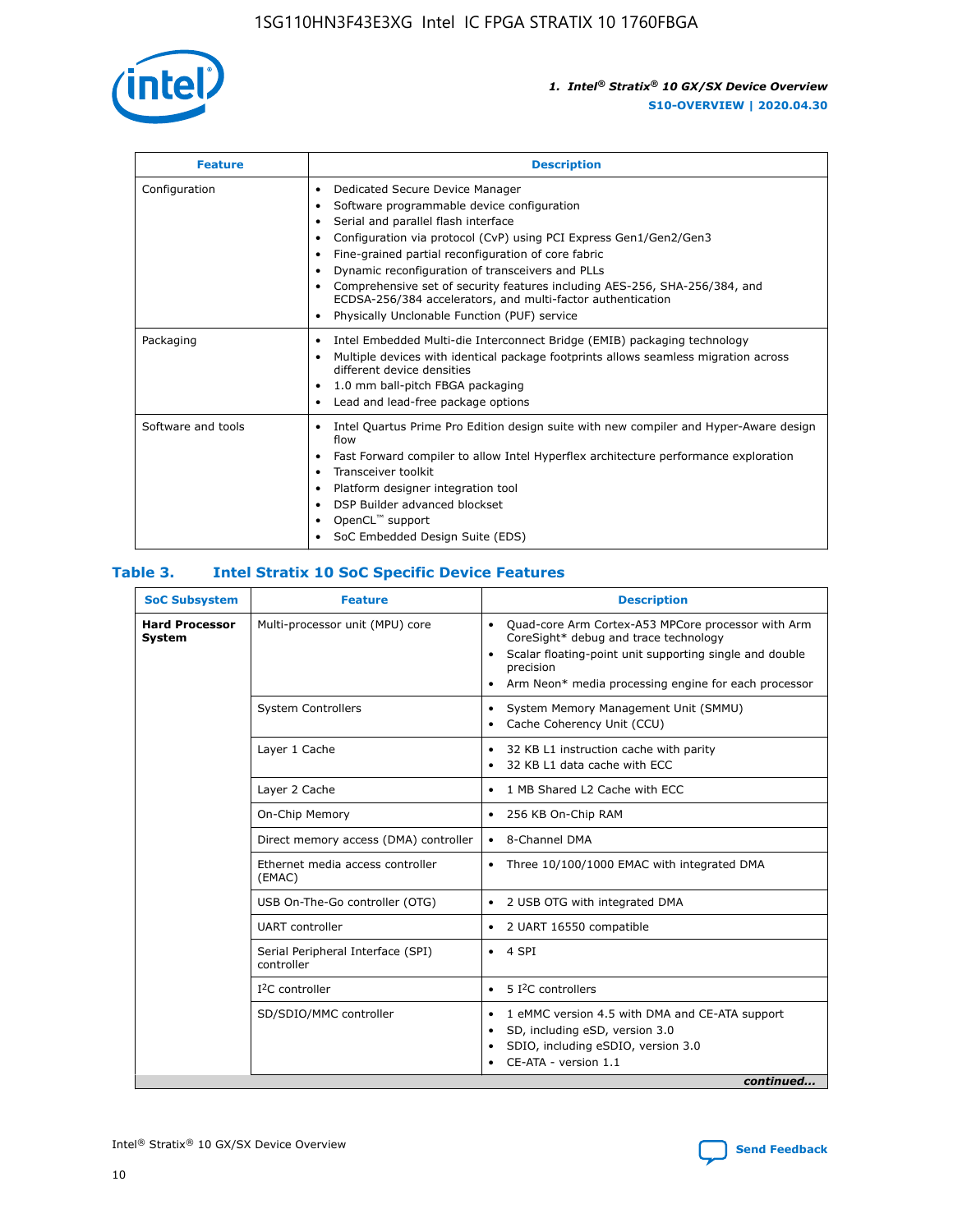

| <b>SoC Subsystem</b>                   | <b>Feature</b>             | <b>Description</b>                                                                               |  |  |
|----------------------------------------|----------------------------|--------------------------------------------------------------------------------------------------|--|--|
|                                        | NAND flash controller      | 1 ONFI 1.0, 8- and 16-bit support<br>٠                                                           |  |  |
|                                        | General-purpose I/O (GPIO) | Maximum of 48 software programmable GPIO<br>$\bullet$                                            |  |  |
|                                        | <b>Timers</b>              | 4 general-purpose timers<br>4 watchdog timers                                                    |  |  |
| <b>Secure Device</b><br>Manager        | Security                   | Secure boot<br>$\bullet$<br>Advanced Encryption Standard (AES) and authentication<br>(SHA/ECDSA) |  |  |
| External<br>Memory<br><b>Interface</b> | External Memory Interface  | Hard Memory Controller with DDR4 and DDR3<br>$\bullet$                                           |  |  |

# **1.4. Intel Stratix 10 Block Diagram**

### **Figure 2. Intel Stratix 10 FPGA and SoC Architecture Block Diagram**



HPS: Quad ARM Cortex-A53 Hard Processor System SDM: Secure Device Manager

# **1.5. Intel Stratix 10 FPGA and SoC Family Plan**

<sup>(2)</sup> The number of 27x27 multipliers is one-half the number of 18x19 multipliers.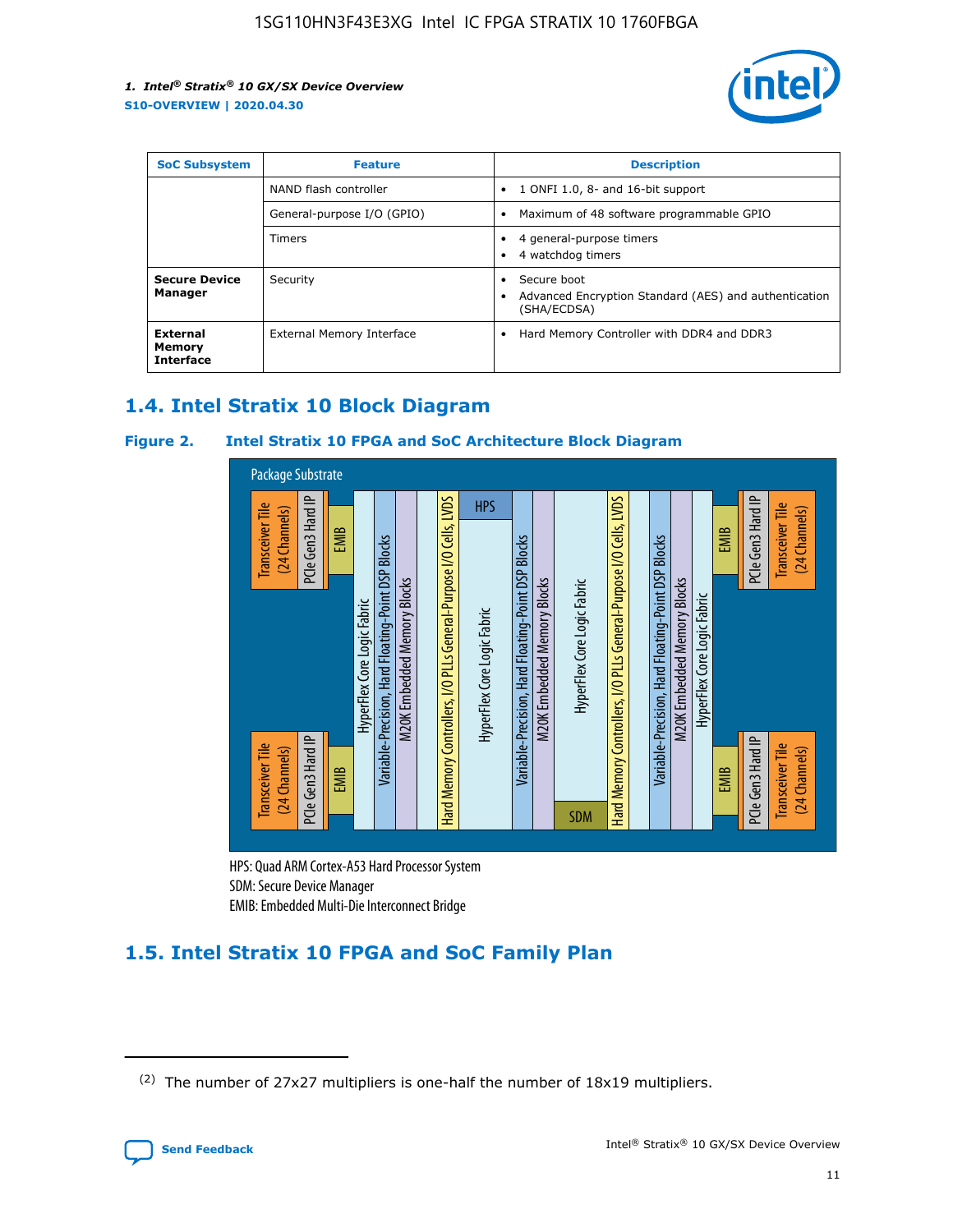

#### **Table 4. Intel Stratix 10 GX/SX FPGA and SoC Family Plan—FPGA Core (part 1)**

| <b>Intel Stratix 10</b><br><b>GX/SX Device</b><br><b>Name</b> | <b>Logic Elements</b><br>(KLE) | <b>M20K Blocks</b> | <b>M20K Mbits</b> | <b>MLAB Counts</b> | <b>MLAB Mbits</b> | 18x19 Multi-<br>pliers <sup>(2)</sup> |
|---------------------------------------------------------------|--------------------------------|--------------------|-------------------|--------------------|-------------------|---------------------------------------|
| GX 400/<br>SX 400                                             | 378                            | 1,537              | 30                | 3,276              | $\overline{2}$    | 1,296                                 |
| GX 650/<br>SX 650                                             | 612                            | 2,489              | 49                | 5,364              | 3                 | 2,304                                 |
| GX 850/<br>SX 850                                             | 841                            | 3,477              | 68                | 7,124              | $\overline{4}$    | 4,032                                 |
| GX 1100/<br>SX 1100                                           | 1,325                          | 5,461              | 107               | 11,556             | $\overline{7}$    | 5,184                                 |
| GX 1650/<br>SX 1650                                           | 1,624                          | 5,851              | 114               | 13,764             | 8                 | 6,290                                 |
| GX 2100/<br>SX 2100                                           | 2,005                          | 6,501              | 127               | 17,316             | 11                | 7,488                                 |
| GX 2500/<br>SX 2500                                           | 2,422                          | 9,963              | 195               | 20,529             | 13                | 10,022                                |
| GX 2800/<br>SX 2800                                           | 2,753                          | 11,721             | 229               | 23,796             | 15                | 11,520                                |
| GX 1660                                                       | 1,679                          | 6,162              | 120               | 14,230             | 9                 | 6,652                                 |
| GX 2110                                                       | 2,073                          | 6,847              | 134               | 17,856             | 11                | 7,920                                 |
| <b>GX 10M</b>                                                 | 10,200                         | 12,950             | 253               | 87,984             | 55                | 6,912                                 |

#### **Table 5. Intel Stratix 10 GX/SX FPGA and SoC Family Plan—Interconnects, PLLs and Hard IP (part 2)**

| <b>Intel Stratix 10</b>            | <b>Interconnects</b> |                     |              | <b>PLLs</b> |                                      |  |
|------------------------------------|----------------------|---------------------|--------------|-------------|--------------------------------------|--|
| <b>GX/SX Device</b><br><b>Name</b> | <b>Maximum GPIOs</b> | <b>Maximum XCVR</b> | <b>fPLLs</b> | I/O PLLs    | <b>PCIe Hard IP</b><br><b>Blocks</b> |  |
| GX 400/<br>SX 400                  | 374                  | 24                  | 8            | 8           | $\mathbf{1}$                         |  |
| GX 650/<br>SX 650                  | 392                  | 24                  | 8            | 8           | $\mathbf{1}$                         |  |
| GX 850/<br>SX 850                  | 688                  | 48                  | 16           | 16          | 2                                    |  |
| GX 1100/<br>SX 1100                | 688                  | 48                  | 16           | 16          | $\overline{2}$                       |  |
| GX 1650/<br>SX 1650                | 704                  | 96                  | 32           | 24          | $\overline{4}$                       |  |
| GX 2100/<br>SX 2100                | 704                  | 96                  | 32           | 24          | $\overline{4}$                       |  |
| GX 2500/<br>SX 2500                | 1,160                | 96                  | 32           | 24          | $\overline{4}$                       |  |
| GX 2800/<br>SX 2800                | 1,160                | 96                  | 32           | 24          | $\overline{4}$                       |  |
| continued                          |                      |                     |              |             |                                      |  |

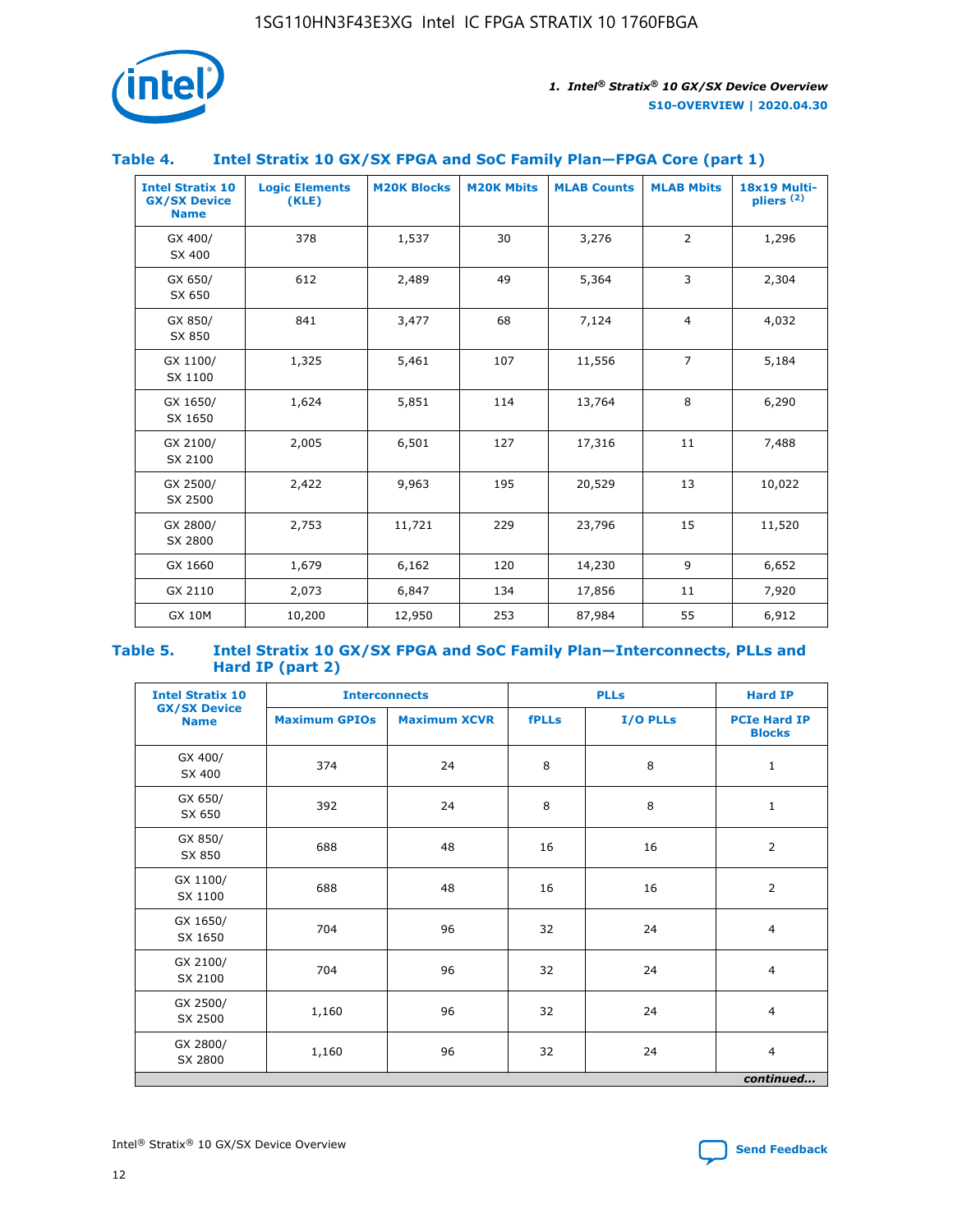

| <b>Intel Stratix 10</b>            | <b>Interconnects</b> |                     |              | <b>Hard IP</b>  |                                      |
|------------------------------------|----------------------|---------------------|--------------|-----------------|--------------------------------------|
| <b>GX/SX Device</b><br><b>Name</b> | <b>Maximum GPIOs</b> | <b>Maximum XCVR</b> | <b>fPLLs</b> | <b>I/O PLLs</b> | <b>PCIe Hard IP</b><br><b>Blocks</b> |
| GX 1660                            | 688                  | 48                  | 16           | 16              |                                      |
| GX 2110                            | 688                  | 48                  | 16           | 16              |                                      |
| <b>GX 10M</b>                      | 2,304                | 48                  | 24           | 48              | 4                                    |

#### **Table 6. Intel Stratix 10 GX/SX FPGA and SoC Family Package Plan**

Cell legend: General Purpose I/Os, High-Voltage I/Os, LVDS Pairs, Transceivers (3) (4) (5) (6) (7) (8)

| <b>Intel Stratix 10</b><br><b>GX/SX Device</b><br><b>Name</b> | F1152<br><b>HF35</b><br>$(35x35)$ mm <sup>2</sup> ) | <b>F1760</b><br><b>NF43</b><br>(42.5x42.5<br>$mm2$ ) | F2397<br><b>UF50</b><br>$(50x50 \text{ mm}^2)$ | F2912<br><b>HF55</b><br>$(55x55 \text{ mm}^2)$ | F4938<br><b>NF74</b><br>$(70x74)$ mm <sup>2</sup> |
|---------------------------------------------------------------|-----------------------------------------------------|------------------------------------------------------|------------------------------------------------|------------------------------------------------|---------------------------------------------------|
| GX 400/<br>SX 400                                             | 374, 56, 120, 24 <sup>(9)</sup>                     | $\overline{\phantom{a}}$                             | $\overline{\phantom{a}}$                       |                                                |                                                   |
| GX 650/<br>SX 650                                             | 392, 8, 192, 24                                     | ٠                                                    | $\qquad \qquad \blacksquare$                   |                                                |                                                   |
| GX 850/<br>SX 850                                             | $\overline{\phantom{a}}$                            | 688, 16, 336, 48                                     | $\overline{\phantom{a}}$                       |                                                |                                                   |
| GX 1100/<br>SX 1100                                           | ۰                                                   | 688, 16, 336, 48                                     |                                                |                                                |                                                   |
| GX 1650/<br>SX 1650                                           |                                                     | 688, 16, 336, 48                                     | 704, 32, 336, 96                               | $\overline{\phantom{a}}$                       | $\overline{\phantom{0}}$                          |
| GX 2100/<br>SX 2100                                           |                                                     | 688, 16, 336, 48                                     | 704, 32, 336, 96                               | $\overline{\phantom{a}}$                       | ٠                                                 |
| GX 2500/<br>SX 2500                                           |                                                     | 688, 16, 336, 48                                     | 704, 32, 336, 96                               | 1160, 8, 576, 24                               |                                                   |
| GX 2800/                                                      | -                                                   | 688, 16, 336, 48                                     | 704, 32, 336, 96                               | 1160, 8, 576, 24                               | continued                                         |

- (3) All packages are ball grid arrays with 1.0 mm pitch.
- (4) High-Voltage I/O pins are used for 3 V and 2.5 V interfacing.
- $(5)$  Each LVDS pair can be configured as either a differential input or a differential output.
- $(6)$  High-Voltage I/O pins and LVDS pairs are included in the General Purpose I/O count. Transceivers are counted separately.
- $(7)$  Each package column offers pin migration (common circuit board footprint) for all devices in the column.
- $(8)$  Intel Stratix 10 GX devices are pin migratable with Intel Stratix 10 SX devices in the same package.
- $(9)$  The Intel Stratix 10 SX/GX 400 device has a level shifter, and this imposes some restrictions on the number of LVDS pairs and I/O banks available (see "Intel Stratix 10 SX/GX 400 Device Level Shifter Details").

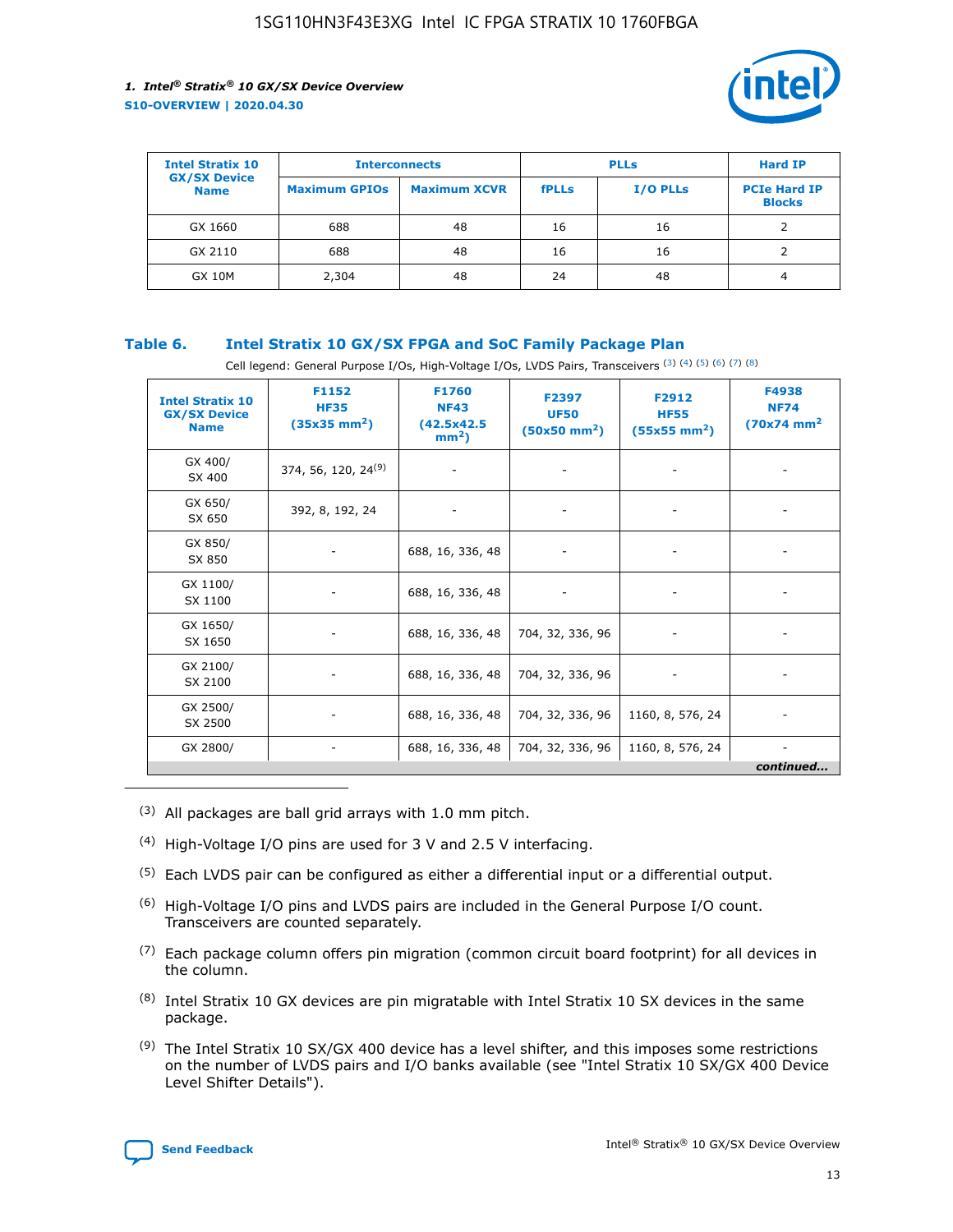

| <b>Intel Stratix 10</b><br><b>GX/SX Device</b><br><b>Name</b> | F1152<br><b>HF35</b><br>$(35x35)$ mm <sup>2</sup> ) | F1760<br><b>NF43</b><br>(42.5x42.5<br>$mm2$ ) | F2397<br><b>UF50</b><br>$(50x50 \text{ mm}^2)$ | F2912<br><b>HF55</b><br>$(55x55$ mm <sup>2</sup> ) | F4938<br><b>NF74</b><br>$(70x74)$ mm <sup>2</sup> |
|---------------------------------------------------------------|-----------------------------------------------------|-----------------------------------------------|------------------------------------------------|----------------------------------------------------|---------------------------------------------------|
| SX 2800                                                       |                                                     |                                               |                                                |                                                    |                                                   |
| GX 1660                                                       | -                                                   | 688, 16, 336, 48                              | $\overline{\phantom{a}}$                       |                                                    |                                                   |
| GX 2110                                                       |                                                     | 688, 16, 336, 48                              | $\overline{\phantom{a}}$                       |                                                    |                                                   |
| <b>GX 10M</b>                                                 | ۰                                                   |                                               |                                                |                                                    | 2304, 32, 1152,<br>48                             |





# **1.6. Intel Hyperflex Core Architecture**

Intel Stratix 10 FPGAs and SoCs are based on a core fabric featuring the new Intel Hyperflex core architecture. The Intel Hyperflex core architecture delivers 2X the clock frequency performance and up to 70% lower power compared to previous generation high-end FPGAs. Along with this performance breakthrough, the Intel Hyperflex core architecture delivers a number of advantages including:

- **Higher Throughput**—Capitalizes on 2X core clock frequency performance to obtain throughput breakthroughs
- **Improved Power Efficiency**—Uses reduced IP size, enabled by Intel Hyperflex, to consolidate designs which previously spanned multiple devices into a single device, thereby reducing power by up to 70% versus previous generation devices
- **Greater Design Functionality**—Uses faster clock frequency to reduce bus widths and reduce IP size, freeing up additional FPGA resources to add greater functionality
- **Increased Designer Productivity**—Boosts performance with less routing congestion and fewer design iterations using Hyper-Aware design tools, obtaining greater timing margin for more rapid timing closure

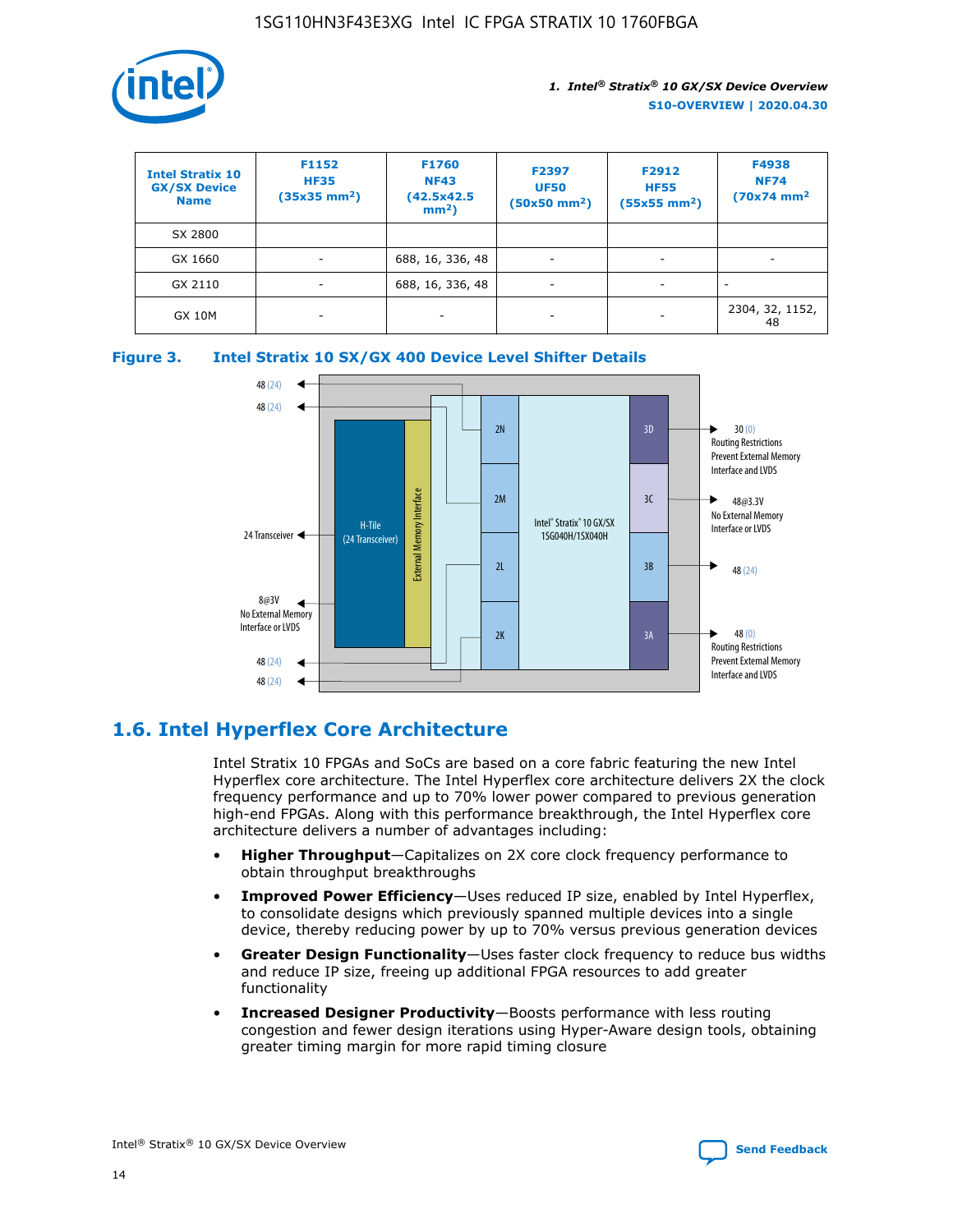

In addition to the traditional user registers found in the Adaptive Logic Modules (ALM), the Intel Hyperflex core architecture introduces additional bypassable registers everywhere throughout the fabric of the FPGA. These additional registers, called Hyper-Registers are available on every interconnect routing segment and at the inputs of all functional blocks.

#### **Figure 4. Bypassable Hyper-Register**



The Hyper-Registers enable the following key design techniques to achieve the 2X core performance increases:

- Fine grain Hyper-Retiming to eliminate critical paths
- Zero latency Hyper-Pipelining to eliminate routing delays
- Flexible Hyper-Optimization for best-in-class performance

By implementing these techniques in your design, the Hyper-Aware design tools automatically make use of the Hyper-Registers to achieve maximum core clock frequency.



#### **Figure 5. Intel Hyperflex Core Architecture**

New Hyper-Registers throughout the core fabric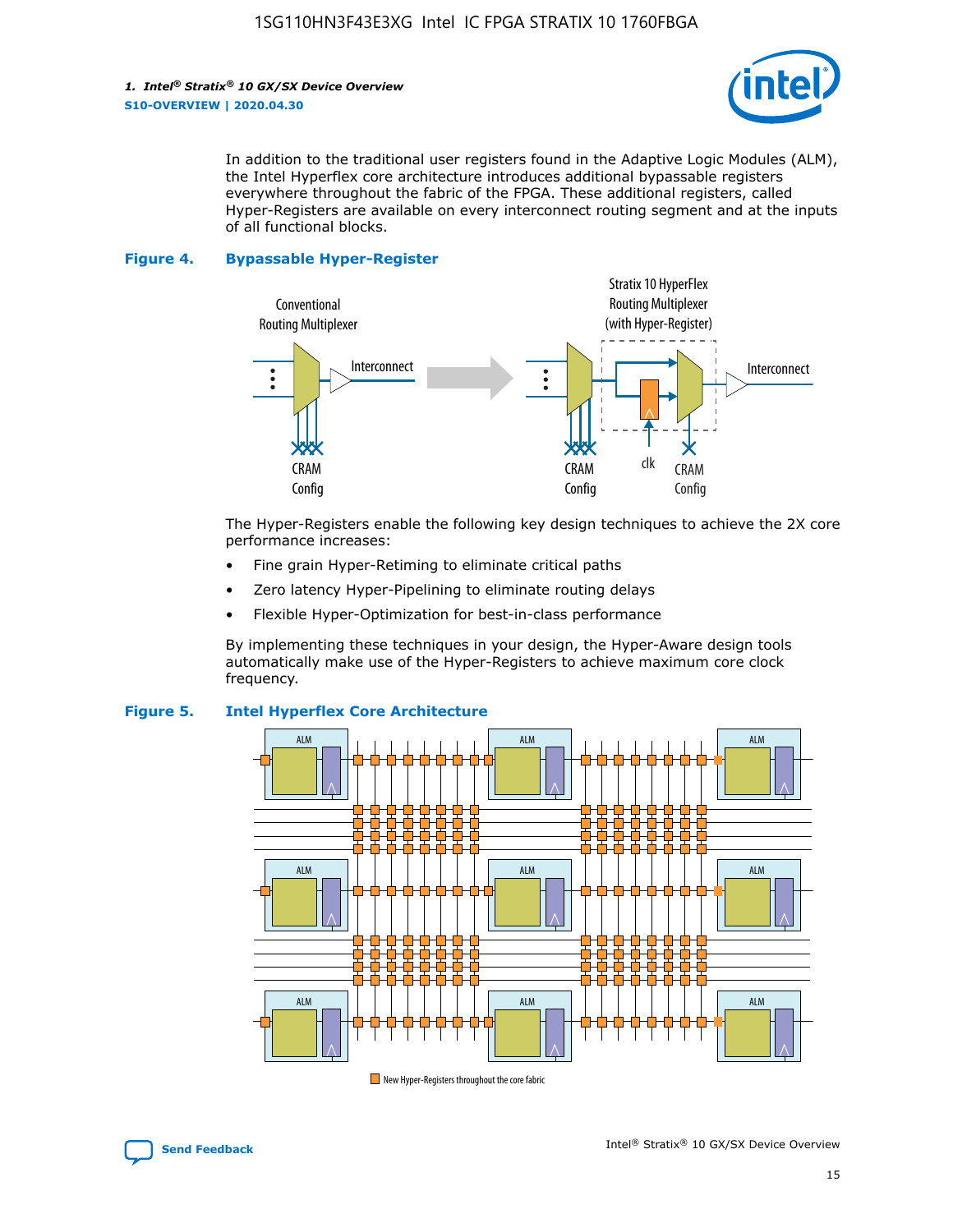

# **1.7. Heterogeneous 3D SiP Transceiver Tiles**

Intel Stratix 10 FPGAs and SoCs feature power efficient, high bandwidth, low latency transceivers. The transceivers are implemented on heterogeneous 3D System-in-Package (SiP) transceiver tiles, each containing 24 full-duplex transceiver channels. In addition to providing a high-performance transceiver solution to meet current connectivity needs, this allows for future flexibility and scalability as data rates, modulation schemes, and protocol IPs evolve.

#### **Figure 6. Monolithic Core Fabric and Heterogeneous 3D SiP Transceiver Tiles**



#### **Figure 7. Dual Core Fabric and Heterogeneous 3D SiP Transceiver Tiles (for the Intel Stratix 10 GX 10M Variant Only)**



Each transceiver tile contains:

- 24 full-duplex transceiver channels (PMA and PCS) $(10)$
- Reference clock distribution network
- Transmit PLLs
- High-speed clocking and bonding networks
- One instance of PCI Express hard IP

 $(10)$  12 full-duplex transceiver channels for the Intel Stratix 10 GX 10M variant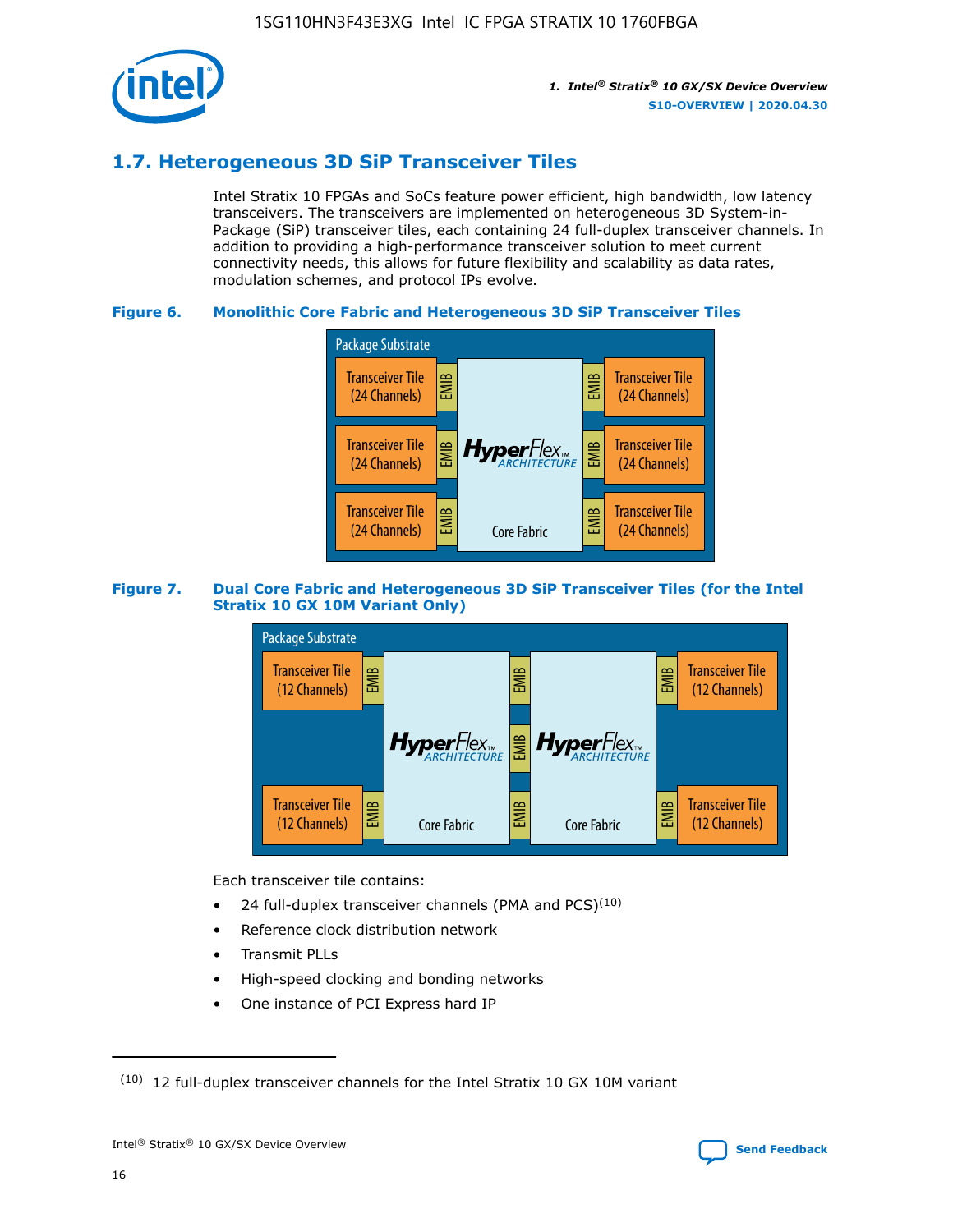



#### **Figure 8. Heterogeneous 3D SiP Transceiver Tile Architecture**

# **1.8. Intel Stratix 10 Transceivers**

Intel Stratix 10 devices offer up to 96 total full-duplex transceiver channels. These channels provide continuous data rates from 1 Gbps to 28.3 Gbps for chip-to-chip, chip-to-module, and backplane applications. In each device,two thirds of the transceivers can be configured up to the maximum data rate of 28.3 Gbps to drive 100G interfaces and C form-factor pluggable CFP2/CFP4 optical modules. For longerreach backplane driving applications, advanced adaptive equalization circuits are used to equalize over 30 dB of system loss.

All transceiver channels feature a dedicated Physical Medium Attachment (PMA) and a hardened Physical Coding Sublayer (PCS).

- The PMA provides primary interfacing capabilities to physical channels.
- The PCS typically handles encoding/decoding, word alignment, and other preprocessing functions before transferring data to the FPGA core fabric.

Within each transceiver tile, the transceivers are arranged in four banks of six PMA-PCS groups. A wide variety of bonded and non-bonded data rate configurations are possible within each bank, and within each tile, using a highly configurable clock distribution network.

### **1.8.1. PMA Features**

PMA channels are comprised of transmitter (TX), receiver (RX), and high speed clocking resources.

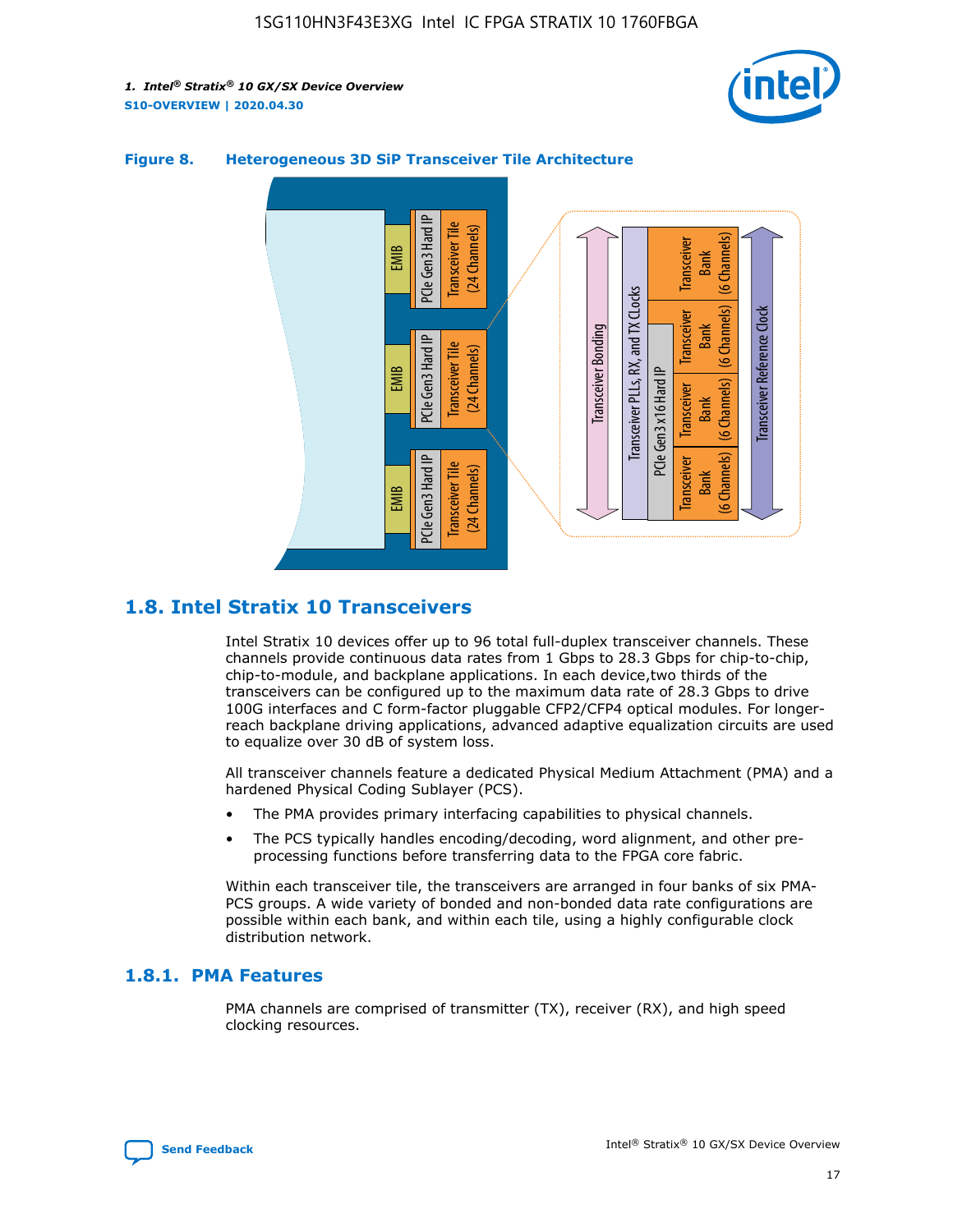

Intel Stratix 10 device features provide exceptional signal integrity at data rates up to 28.3 Gbps. Clocking options include ultra-low jitter LC tank-based (ATX) PLLs with optional fractional synthesis capability, channel PLLs operating as clock multiplier units (CMUs), and fractional synthesis PLLs (fPLLs).

- **ATX PLL**—can be configured in integer mode, or optionally, in a new fractional synthesis mode. Each ATX PLL spans the full frequency range of the supported data rate range providing a stable, flexible clock source with the lowest jitter.
- **CMU PLL**—when not being used as a transceiver, select PMA channels can be configured as channel PLLs operating as CMUs to provide an additional master clock source within the transceiver bank.
- **fPLL**—In addition, dedicated fPLLs are available with precision frequency synthesis capabilities. fPLLs can be used to synthesize multiple clock frequencies from a single reference clock source and replace multiple reference oscillators for multiprotocol and multi-rate applications.

On the receiver side, each PMA has an independent channel PLL that allows analog tracking for clock-data recovery. Each PMA also has advanced equalization circuits that compensate for transmission losses across a wide frequency spectrum.

- **Variable Gain Amplifier (VGA)**—to optimize the receiver's dynamic range
- **Continuous Time Linear Equalizer (CTLE)**—to compensate for channel losses with lowest power dissipation
- **Decision Feedback Equalizer (DFE)**—to provide additional equalization capability on backplanes even in the presence of crosstalk and reflections
- **On-Die Instrumentation (ODI)**—to provide on-chip eye monitoring capabilities (Eye Viewer). This capability helps to optimize link equalization parameters during board bring-up and supports in-system link diagnostics and equalization margin testing

#### **Figure 9. Intel Stratix 10 Receiver Block Features**



All link equalization parameters feature automatic adaptation using the new Advanced Digital Adaptive Parametric Tuning (ADAPT) circuit. This circuit is used to dynamically set DFE tap weights, adjust CTLE parameters, and optimize VGA gain and threshold voltage. Finally, optimal and consistent signal integrity is ensured by using the new



Intel<sup>®</sup> Stratix<sup>®</sup> 10 GX/SX Device Overview **[Send Feedback](mailto:FPGAtechdocfeedback@intel.com?subject=Feedback%20on%20Intel%20Stratix%2010%20GX/SX%20Device%20Overview%20(S10-OVERVIEW%202020.04.30)&body=We%20appreciate%20your%20feedback.%20In%20your%20comments,%20also%20specify%20the%20page%20number%20or%20paragraph.%20Thank%20you.)** Send Feedback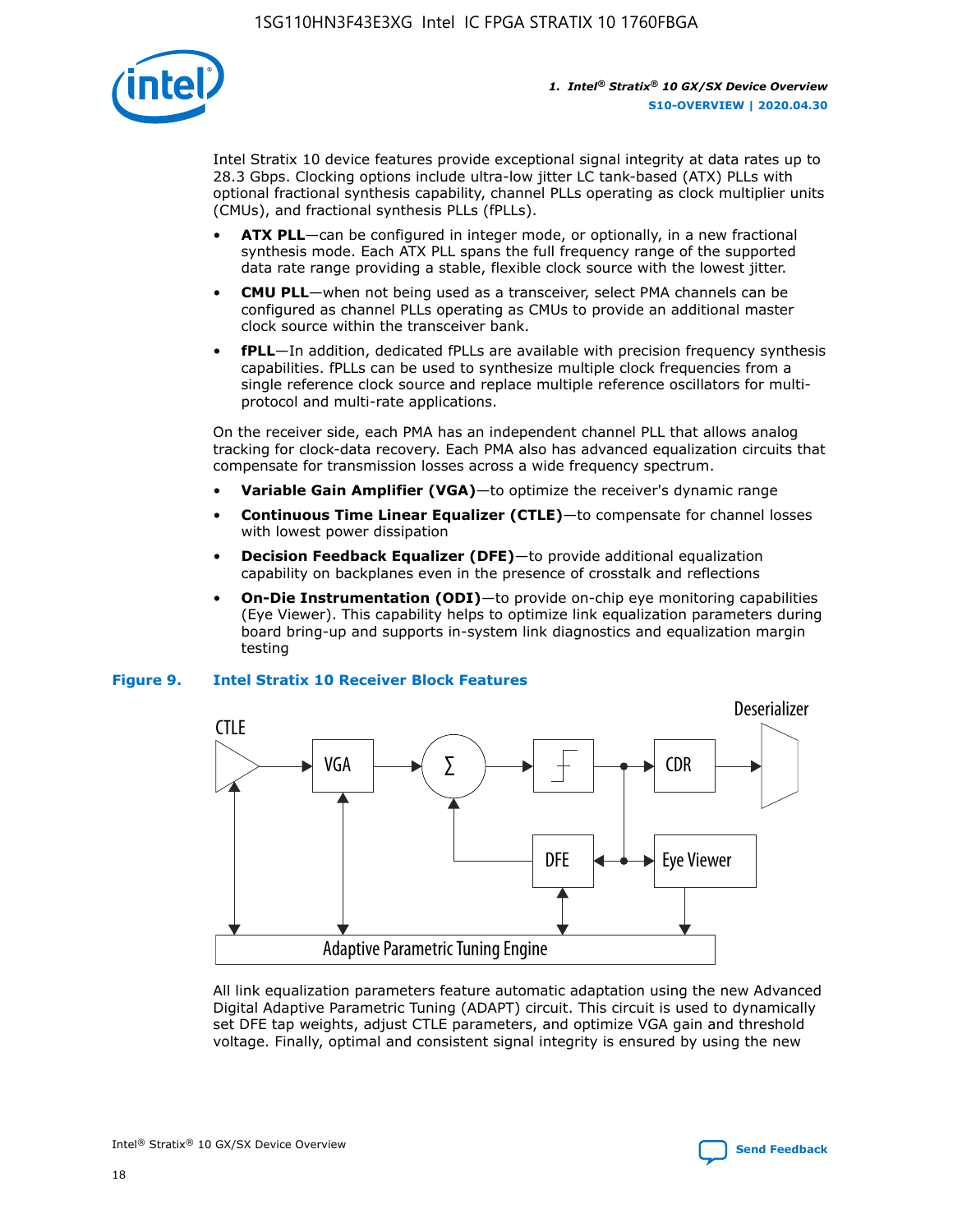

hardened Precision Signal Integrity Calibration Engine (PreSICE) to automatically calibrate all transceiver circuit blocks on power-up. This gives the most link margin and ensures robust, reliable, and error-free operation.

#### **Table 7. Transceiver PMA Features**

| <b>Feature</b>                                                       | <b>Capability</b>                                                                                                                                                                                         |
|----------------------------------------------------------------------|-----------------------------------------------------------------------------------------------------------------------------------------------------------------------------------------------------------|
| Chip-to-Chip Data Rates                                              | 1 Gbps (11) to 28.3 Gbps (Intel Stratix 10 GX/SX devices)                                                                                                                                                 |
| <b>Backplane Support</b>                                             | Drive backplanes at data rates up to 28.3 Gbps, including 10GBASE-KR compliance                                                                                                                           |
| Optical Module Support                                               | SFP+/SFP, XFP, CXP, QSFP/QSFP28, QSFPDD, CFP/CFP2/CFP4                                                                                                                                                    |
| Cable Driving Support                                                | SFP+ Direct Attach, PCI Express over cable, eSATA                                                                                                                                                         |
| <b>Transmit Pre-Emphasis</b>                                         | 5-tap transmit pre-emphasis and de-emphasis to compensate for system channel loss                                                                                                                         |
| Continuous Time Linear<br>Equalizer (CTLE)                           | Dual mode, high-gain, and high-data rate, linear receive equalization to compensate for<br>system channel loss                                                                                            |
| Decision Feedback Equalizer<br>(DFE)                                 | 15 fixed tap DFE to equalize backplane channel loss in the presence of crosstalk and noisy<br>environments                                                                                                |
| Advanced Digital Adaptive<br>Parametric Tuning (ADAPT)               | Fully digital adaptation engine to automatically adjust all link equalization parameters-<br>including CTLE, DFE, and VGA blocks-that provide optimal link margin without intervention<br>from user logic |
| Precision Signal Integrity<br>Calibration Engine (PreSICE)           | Hardened calibration controller to quickly calibrate all transceiver control parameters on<br>power-up, which provides the optimal signal integrity and jitter performance                                |
| <b>ATX Transmit PLLs</b>                                             | Low jitter ATX (inductor-capacitor) transmit PLLs with continuous tuning range to cover a<br>wide range of standard and proprietary protocols, with optional fractional frequency<br>synthesis capability |
| <b>Fractional PLLs</b>                                               | On-chip fractional frequency synthesizers to replace on-board crystal oscillators and reduce<br>system cost                                                                                               |
| Digitally Assisted Analog<br>CDR.                                    | Superior jitter tolerance with fast lock time                                                                                                                                                             |
| On-Die Instrumentation-<br>Eye Viewer and Jitter Margin<br>Tool      | Simplify board bring-up, debug, and diagnostics with non-intrusive, high-resolution eye<br>monitoring (Eye Viewer). Also inject jitter from transmitter to test link margin in system.                    |
| Dynamic Reconfiguration                                              | Allows for independent control of each transceiver channel Avalon memory-mapped<br>interface for the most transceiver flexibility.                                                                        |
| Multiple PCS-PMA and PCS-<br>Core to FPGA fabric interface<br>widths | 8, 10, 16, 20, 32, 40, or 64 bit interface widths for flexibility of deserialization width,<br>encoding, and reduced latency                                                                              |

### **1.8.2. PCS Features**

Intel Stratix 10 PMA channels interface with core logic through configurable and bypassable PCS interface layers.

The PCS contains multiple gearbox implementations to decouple the PMA and PCS interface widths. This feature provides the flexibility to implement a wide range of applications with 8, 10, 16, 20, 32, 40, or 64 bit interface width between each transceiver and the core logic.

<sup>(11)</sup> Stratix 10 transceivers can support data rates below 1 Gbps with over sampling.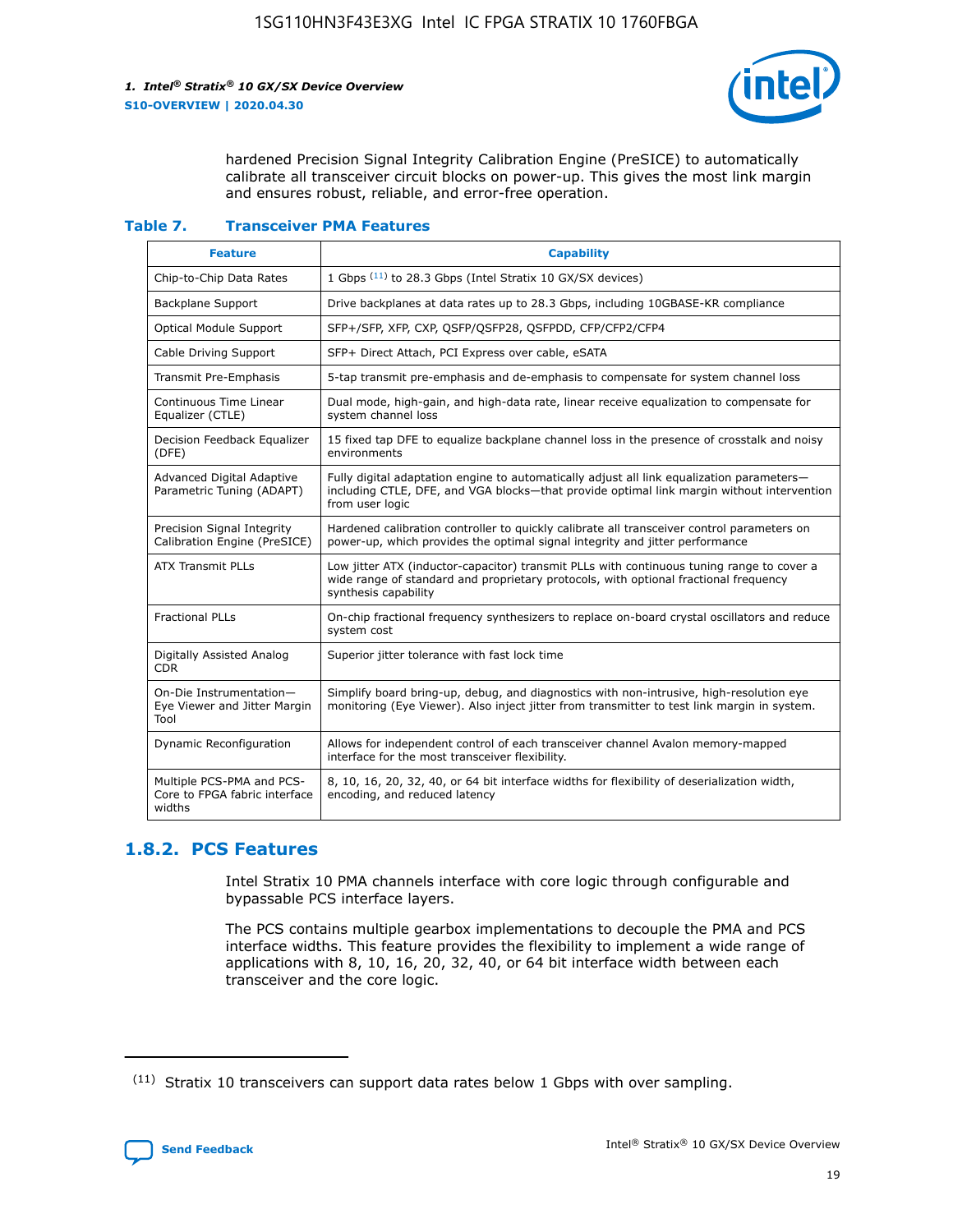

The PCS also contains hard IP to support a variety of standard and proprietary protocols across a wide range of data rates and encoding schemes. The Standard PCS mode provides support for 8B/10B encoded applications up to 12.5 Gbps. The Enhanced PCS mode supports 64B/66B and 64B/67B encoded applications up to 17.4 Gbps. The enhanced PCS mode also includes an integrated 10GBASE-KR/40GBASE-KR4 Forward Error Correction (FEC) circuit. For highly customized implementations, a PCS Direct mode provides an interface up to 64 bits wide to allow for custom encoding and support for data rates up to 28.3 Gbps.

For more information about the PCS-Core interface or the double rate transfer mode, refer to the *Intel Stratix 10 L- and H-Tile Transceiver PHY User Guide*, and the *Intel Stratix 10 E-Tile Transceiver PHY User Guide*.

| <b>PCS Protocol</b><br><b>Support</b>           | <b>Data Rate (Gbps)</b> | <b>Transmitter Data Path</b>                                                                                                                                              | <b>Receiver Data Path</b>                                                                                                                                                                                      |
|-------------------------------------------------|-------------------------|---------------------------------------------------------------------------------------------------------------------------------------------------------------------------|----------------------------------------------------------------------------------------------------------------------------------------------------------------------------------------------------------------|
| Standard PCS                                    | 1 to 12.5               | Phase compensation FIFO, byte<br>serializer, 8B/10B encoder, bit-slipper,<br>channel bonding                                                                              | Rate match FIFO, word-aligner, 8B/10B<br>decoder, byte deserializer, byte<br>ordering                                                                                                                          |
| PCI Express<br>Gen1/Gen2 x1,<br>x2, x4, x8, x16 | $2.5$ and $5.0$         | Same as Standard PCS plus PIPE 2.0<br>interface to core                                                                                                                   | Same as Standard PCS plus PIPE 2.0<br>interface to core                                                                                                                                                        |
| PCI Express Gen3<br>x1, x2, x4, x8,<br>x16      | 8.0                     | Phase compensation FIFO, byte<br>serializer, encoder, scrambler, bit-<br>slipper, gear box, channel bonding, and<br>PIPE 3.0 interface to core, auto speed<br>negotiation | Rate match FIFO (0-600 ppm mode),<br>word-aligner, decoder, descrambler,<br>phase compensation FIFO, block sync,<br>byte deserializer, byte ordering, PIPE<br>3.0 interface to core, auto speed<br>negotiation |
| CPRI                                            | 0.6144 to 9.8           | Same as Standard PCS plus<br>deterministic latency serialization                                                                                                          | Same as Standard PCS plus<br>deterministic latency deserialization                                                                                                                                             |
| <b>Enhanced PCS</b>                             | 2.5 to 17.4             | FIFO, channel bonding, bit-slipper, and<br>gear box                                                                                                                       | FIFO, block sync, bit-slipper, and gear<br>box                                                                                                                                                                 |
| 10GBASE-R                                       | 10.3125                 | FIFO, 64B/66B encoder, scrambler,<br>FEC, and gear box                                                                                                                    | FIFO, 64B/66B decoder, descrambler,<br>block sync, FEC, and gear box                                                                                                                                           |
| Interlaken                                      | 4.9 to 17.4             | FIFO, channel bonding, frame<br>generator, CRC-32 generator,<br>scrambler, disparity generator, bit-<br>slipper, and gear box                                             | FIFO, CRC-32 checker, frame sync,<br>descrambler, disparity checker, block<br>sync, and gear box                                                                                                               |
| SFI-S/SFI-5.2                                   | 11.3                    | FIFO, channel bonding, bit-slipper, and<br>gear box                                                                                                                       | FIFO, bit-slipper, and gear box                                                                                                                                                                                |
| <b>IEEE 1588</b>                                | 1.25 to 10.3125         | FIFO (fixed latency), 64B/66B encoder,<br>scrambler, and gear box                                                                                                         | FIFO (fixed latency), 64B/66B decoder,<br>descrambler, block sync, and gear box                                                                                                                                |
| SDI                                             | up to 12.5              | FIFO and gear box                                                                                                                                                         | FIFO, bit-slipper, and gear box                                                                                                                                                                                |
| GigE                                            | 1.25                    | Same as Standard PCS plus GigE state<br>machine                                                                                                                           | Same as Standard PCS plus GigE state<br>machine                                                                                                                                                                |
| <b>PCS Direct</b>                               | up to 28.3              | Custom                                                                                                                                                                    | Custom                                                                                                                                                                                                         |

#### **Table 8. Transceiver PCS Features**

#### **Related Information**

[Intel Stratix 10 L- and H-Tile Transceiver PHY User Guide](https://www.altera.com/documentation/wry1479165198810.html)

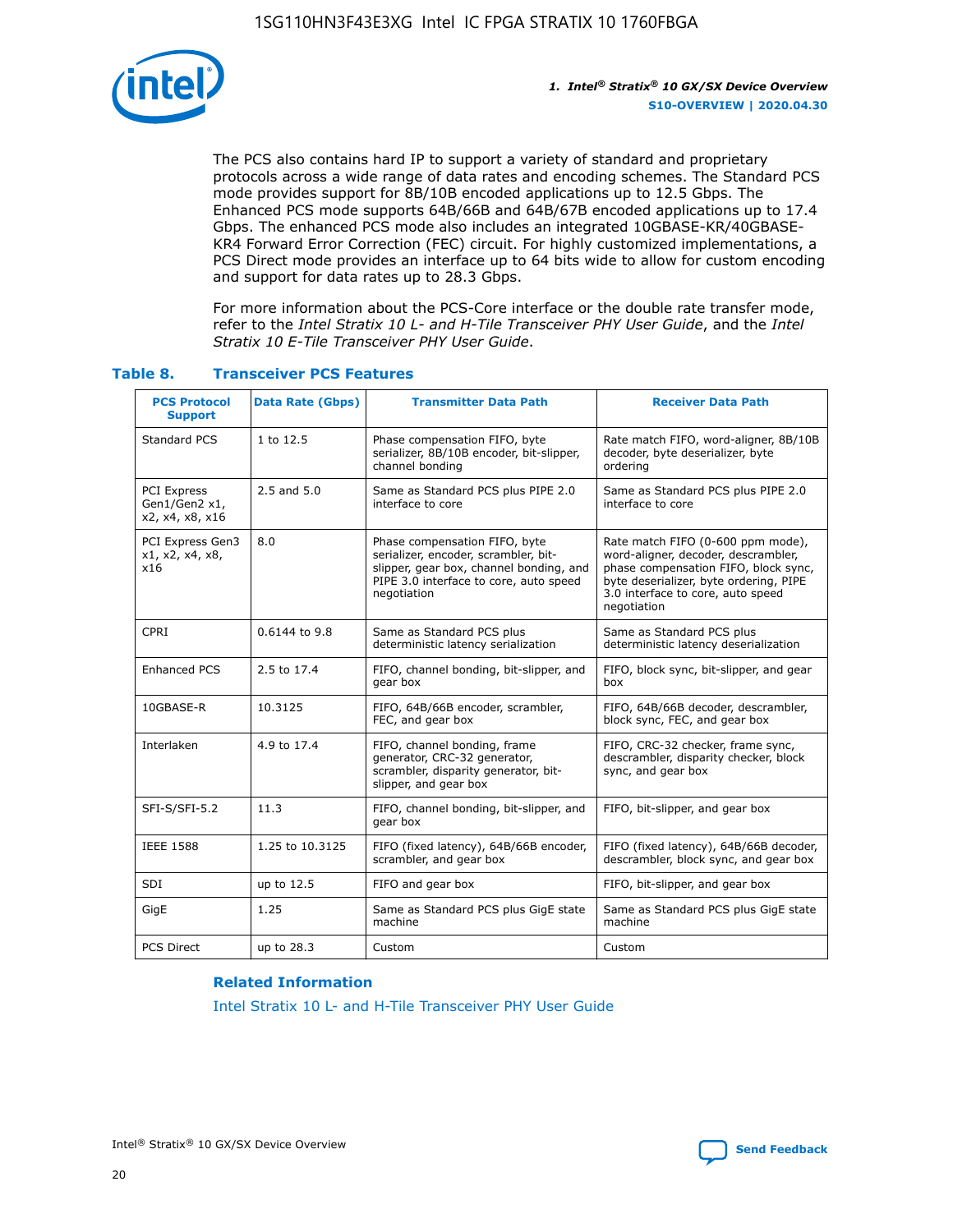

# **1.9. PCI Express Gen1/Gen2/Gen3 Hard IP**

Intel Stratix 10 devices contain embedded PCI Express hard IP designed for performance, ease-of-use, increased functionality, and designer productivity.

The PCI Express hard IP consists of the PHY, Data Link, and Transaction layers. It also supports PCI Express Gen1/Gen2/Gen3 end point and root port, in x1/x2/x4/x8/x16 lane configurations. The PCI Express hard IP is capable of operating independently from the core logic (autonomous mode). This feature allows the PCI Express link to power up and complete link training in less than 100 ms, while the rest of the device is still in the process of being configured. The hard IP also provides added functionality, which makes it easier to support emerging features such as Single Root I/O Virtualization (SR-IOV) and optional protocol extensions.

The PCI Express hard IP has improved end-to-end data path protection using Error Checking and Correction (ECC). In addition, the hard IP supports configuration of the device via protocol (CvP) across the PCI Express bus at Gen1/Gen2/Gen3 rates.

## **1.10. Interlaken PCS Hard IP**

Intel Stratix 10 devices have integrated Interlaken PCS hard IP supporting rates up to 17.4 Gbps per lane.

The Interlaken PCS hard IP is based on the proven functionality of the PCS developed for Intel's previous generation FPGAs, which has demonstrated interoperability with Interlaken ASSP vendors and third-party IP suppliers. The Interlaken PCS hard IP is present in every transceiver channel in Intel Stratix 10 devices.

# **1.11. 10G Ethernet Hard IP**

Intel Stratix 10 devices include IEEE 802.3 10-Gbps Ethernet (10GbE) compliant 10GBASE-R PCS and PMA hard IP. The scalable 10GbE hard IP supports multiple independent 10GbE ports while using a single PLL for all the 10GBASE-R PCS instantiations, which saves on core logic resources and clock networks.

The integrated serial transceivers simplify multi-port 10GbE systems compared to 10 GbE Attachment Unit Interface (XAUI) interfaces that require an external XAUI-to-10G PHY. Furthermore, the integrated transceivers incorporate signal conditioning circuits, which enable direct connection to standard 10G XFP and SFP+ pluggable optical modules. The transceivers also support backplane Ethernet applications and include a hard 10GBASE-KR/40GBASE-KR4 Forward Error Correction (FEC) circuit that can be used for both 10G and 40G applications. The integrated 10G Ethernet hard IP and 10G transceivers save external PHY cost, board space and system power. The 10G Ethernet PCS hard IP and 10GBASE-KR FEC are present in every transceiver channel.

# **1.12. External Memory and General Purpose I/O**

Intel Stratix 10 devices offer substantial external memory bandwidth, with up to ten 72 bit wide DDR4 memory interfaces running at up to 2666 Mbps. For external memory interface and LVDS restrictions, see [AN 906: Intel Stratix 10 GX 400, SX 400,](https://www.intel.com/content/www/us/en/programmable/documentation/sjf1574667190623.html#bft1574667627484) [and TX 400 Routing and Designing Floorplan Guidelines.](https://www.intel.com/content/www/us/en/programmable/documentation/sjf1574667190623.html#bft1574667627484)

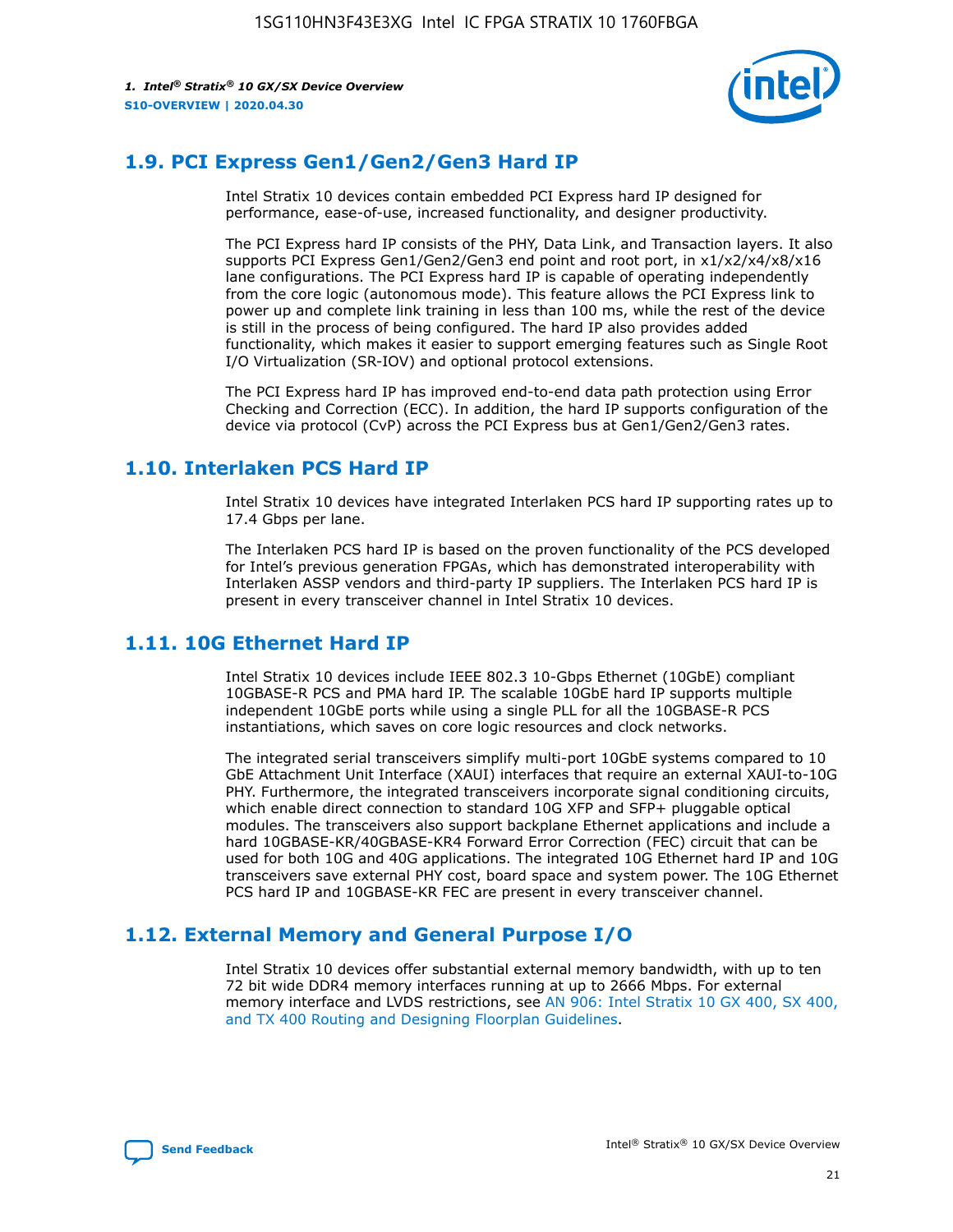

This bandwidth is provided along with the ease of design, lower power, and resource efficiencies of hardened high-performance memory controllers. The external memory interfaces can be configured up to a maximum width of 144 bits when using either hard or soft memory controllers.

#### **Figure 10. Hard Memory Controller**



Each I/O bank contains 48 general purpose I/Os and a high-efficiency hard memory controller capable of supporting many different memory types, each with different performance capabilities. The hard memory controller is also capable of being bypassed and replaced by a soft controller implemented in user logic. The I/Os each have a hardened double data rate (DDR) read/write path (PHY) capable of performing key memory interface functionality such as:

- Read/write leveling
- FIFO buffering to lower latency and improve margin
- Timing calibration
- On-chip termination

The timing calibration is aided by the inclusion of hard microcontrollers based on Intel's Nios® II technology, specifically tailored to control the calibration of multiple memory interfaces. This calibration allows the Intel Stratix 10 device to compensate for any changes in process, voltage, or temperature either within the Intel Stratix 10 device itself, or within the external memory device. The advanced calibration algorithms ensure maximum bandwidth and robust timing margin across all operating conditions.

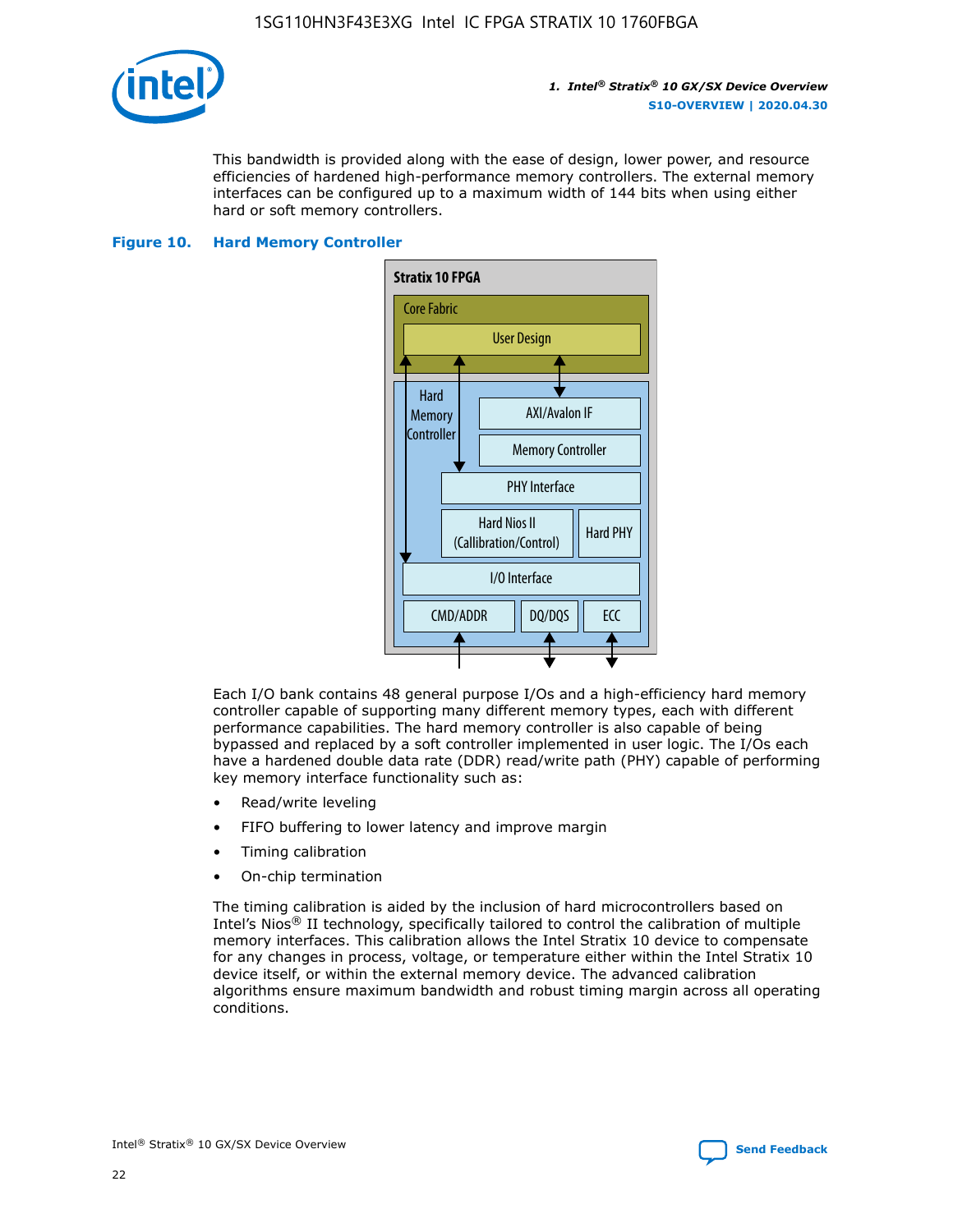

#### **Table 9. External Memory Interface Performance**

The listed speeds are for the 1-rank case.

| <b>Interface</b> | <b>Controller Type</b> | <b>Performance</b><br>(maximum rate possible) |
|------------------|------------------------|-----------------------------------------------|
| DDR4             | Hard                   | 2666 Mbps                                     |
| DDR <sub>3</sub> | Hard                   | 2133 Mbps                                     |
| QDRII+           | Soft                   | 1,100 Mtps                                    |
| QDRII+ Xtreme    | Soft                   | 1,266 Mtps                                    |
| <b>ODRIV</b>     | Soft                   | 2,133 Mtps                                    |
| RLDRAM III       | Soft                   | 2400 Mbps                                     |
| <b>RLDRAM II</b> | Soft                   | 533 Mbps                                      |

In addition to parallel memory interfaces, Intel Stratix 10 devices support serial memory technologies such as the Hybrid Memory Cube (HMC). The HMC is supported by the Intel Stratix 10 high-speed serial transceivers, which connect up to four HMC links, with each link running at data rates of 15 Gbps (HMC short reach specification).

Intel Stratix 10 devices also feature general purpose I/Os capable of supporting a wide range of single-ended and differential I/O interfaces. LVDS rates up to 1.6 Gbps are supported, with each pair of pins having both a differential driver and a differential input buffer. This enables configurable direction for each LVDS pair.

# **1.13. Adaptive Logic Module (ALM)**

Intel Stratix 10 devices use a similar adaptive logic module (ALM) as the previous generation Intel Arria 10 and Stratix V FPGAs, allowing for efficient implementation of logic functions and easy conversion of IP between the devices.

The ALM block diagram shown in the following figure has eight inputs with a fracturable look-up table (LUT), two dedicated embedded adders, and four dedicated registers.

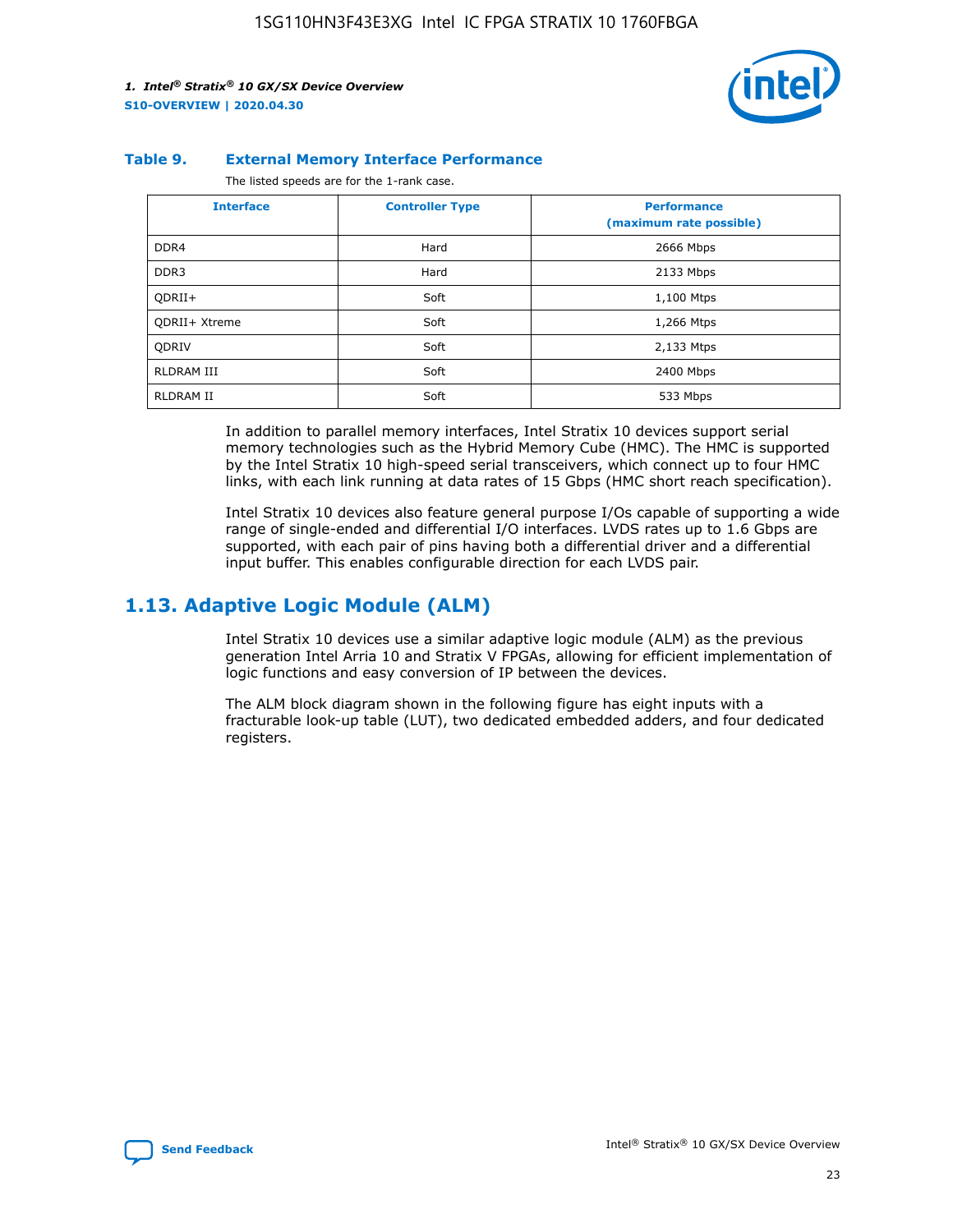

#### **Figure 11. Intel Stratix 10 FPGA and SoC ALM Block Diagram**



Key features and capabilities of the ALM include:

- High register count with 4 registers per 8-input fracturable LUT, operating in conjunction with the new Intel Hyperflex architecture, enables Intel Stratix 10 devices to maximize core performance at very high core logic utilization
- Implements select 7-input logic functions, all 6-input logic functions, and two independent functions consisting of smaller LUT sizes (such as two independent 4 input LUTs) to optimize core logic utilization

The Intel Quartus Prime software takes advantage of the ALM logic structure to deliver the highest performance, optimal logic utilization, and lowest compile times. The Intel Quartus Prime software simplifies design reuse as it automatically maps legacy designs into the Intel Stratix 10 ALM architecture.

# **1.14. Core Clocking**

Core clocking in Intel Stratix 10 devices makes use of programmable clock tree synthesis.

This technique uses dedicated clock tree routing and switching circuits, and allows the Intel Quartus Prime software to create the exact clock trees required for your design. Clock tree synthesis minimizes clock tree insertion delay, reduces dynamic power dissipation in the clock tree and allows greater clocking flexibility in the core while still maintaining backwards compatibility with legacy global and regional clocking schemes.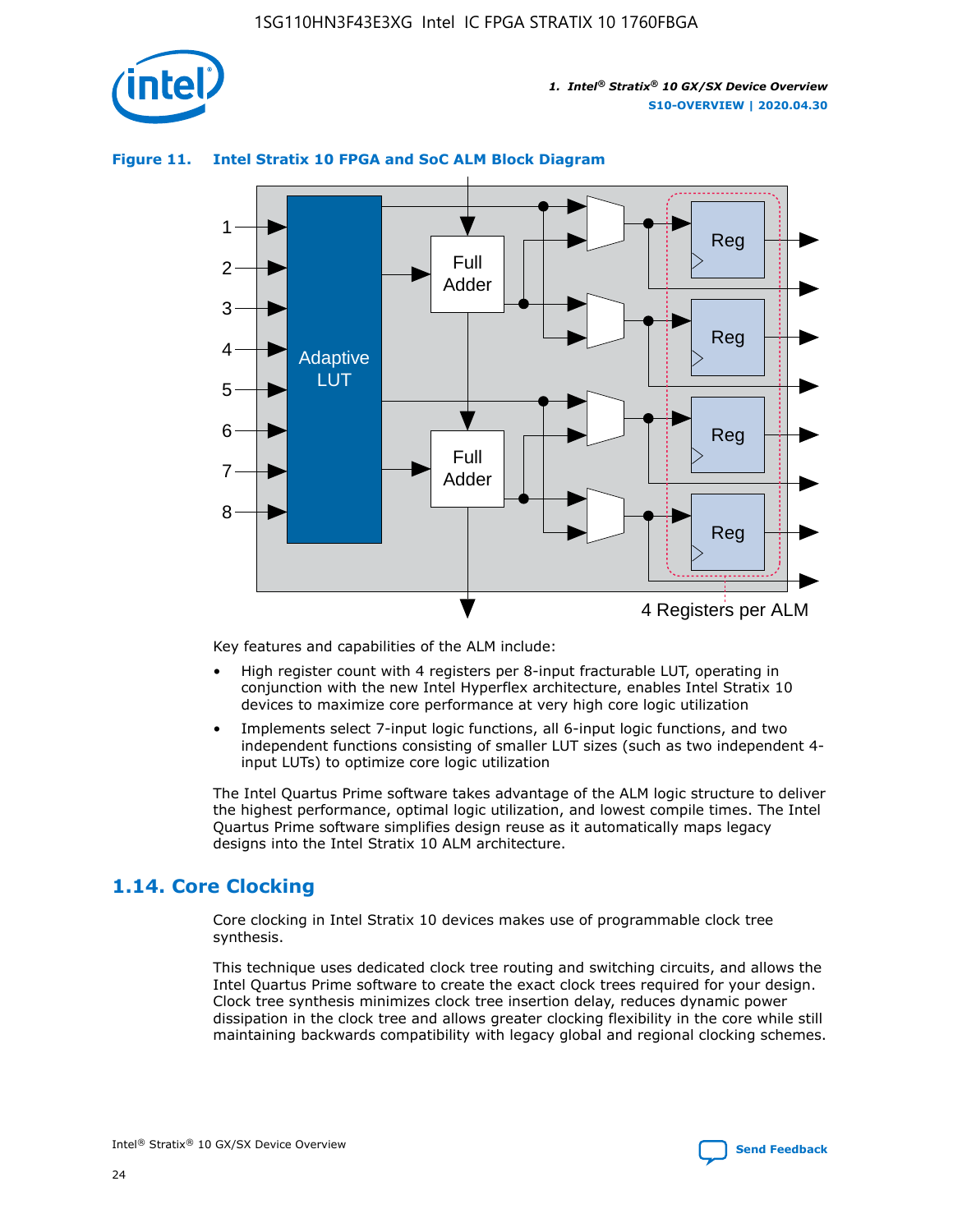

The core clock network in Intel Stratix 10 devices supports the new Intel Hyperflex core architecture at clock rates up to 1 GHz. It also supports the hard memory controllers up to 2666 Mbps with a quarter rate transfer to the core. The core clock network is supported by dedicated clock input pins, fractional clock synthesis PLLs, and integer I/O PLLs.

# **1.15. Fractional Synthesis PLLs and I/O PLLs**

Intel Stratix 10 devices have up to 32 fractional synthesis PLLs (fPLL) available for use with transceivers or in the core fabric.

The fPLLs are located in the 3D SiP transceiver L-tiles and H-tiles, eight per tile, adjacent to the transceiver channels. The fPLLs can be used to reduce both the number of oscillators required on the board and the number of clock pins required, by synthesizing multiple clock frequencies from a single reference clock source. In addition to synthesizing reference clock frequencies for the transceiver transmit PLLs, the fPLLs can also be used directly for transmit clocking. Each fPLL can be independently configured for conventional integer mode, or enhanced fractional synthesis mode with third-order delta-sigma modulation.

In addition to the fPLLs, Intel Stratix 10 devices contain up to 24 integer I/O PLLs (IOPLLs) available for general purpose use in the core fabric and for simplifying the design of external memory interfaces and high-speed LVDS interfaces. The IOPLLs are located in each bank of 48 general purpose I/O, 1 per I/O bank, adjacent to the hard memory controllers and LVDS SerDes in each I/O bank. This makes it easier to close timing because the IOPLLs are tightly coupled with the I/Os that need to use them. The IOPLLs can be used for general purpose applications in the core such as clock network delay compensation and zero-delay clock buffering.

# **1.16. Internal Embedded Memory**

Intel Stratix 10 devices contain two types of embedded memory blocks: M20K (20 Kb) and MLAB (640 bit).

The M20K and MLAB blocks are familiar block sizes carried over from previous Intel device families. The MLAB blocks are ideal for wide and shallow memories, while the M20K blocks are intended to support larger memory configurations and include hard ECC. Both M20K and MLAB embedded memory blocks can be configured as a singleport or dual-port RAM, FIFO, ROM, or shift register. These memory blocks are highly flexible and support a number of memory configurations as shown in Table 10 on page 25.

#### **Table 10. Internal Embedded Memory Block Configurations**

| MLAB (640 bits)                                                | <b>M20K (20 Kb)</b>                                                                    |
|----------------------------------------------------------------|----------------------------------------------------------------------------------------|
| $64 \times 10$ (supported through emulation)<br>$32 \times 20$ | $2K \times 10$ (or $x8$ )<br>$1K \times 20$ (or $x16$ )<br>$512 \times 40$ (or $x32$ ) |

# **1.17. Variable Precision DSP Block**

The Intel Stratix 10 DSP blocks are based upon the Variable Precision DSP Architecture used in Intel's previous generation devices. They feature hard fixed point and IEEE 754 compliant floating point capability.

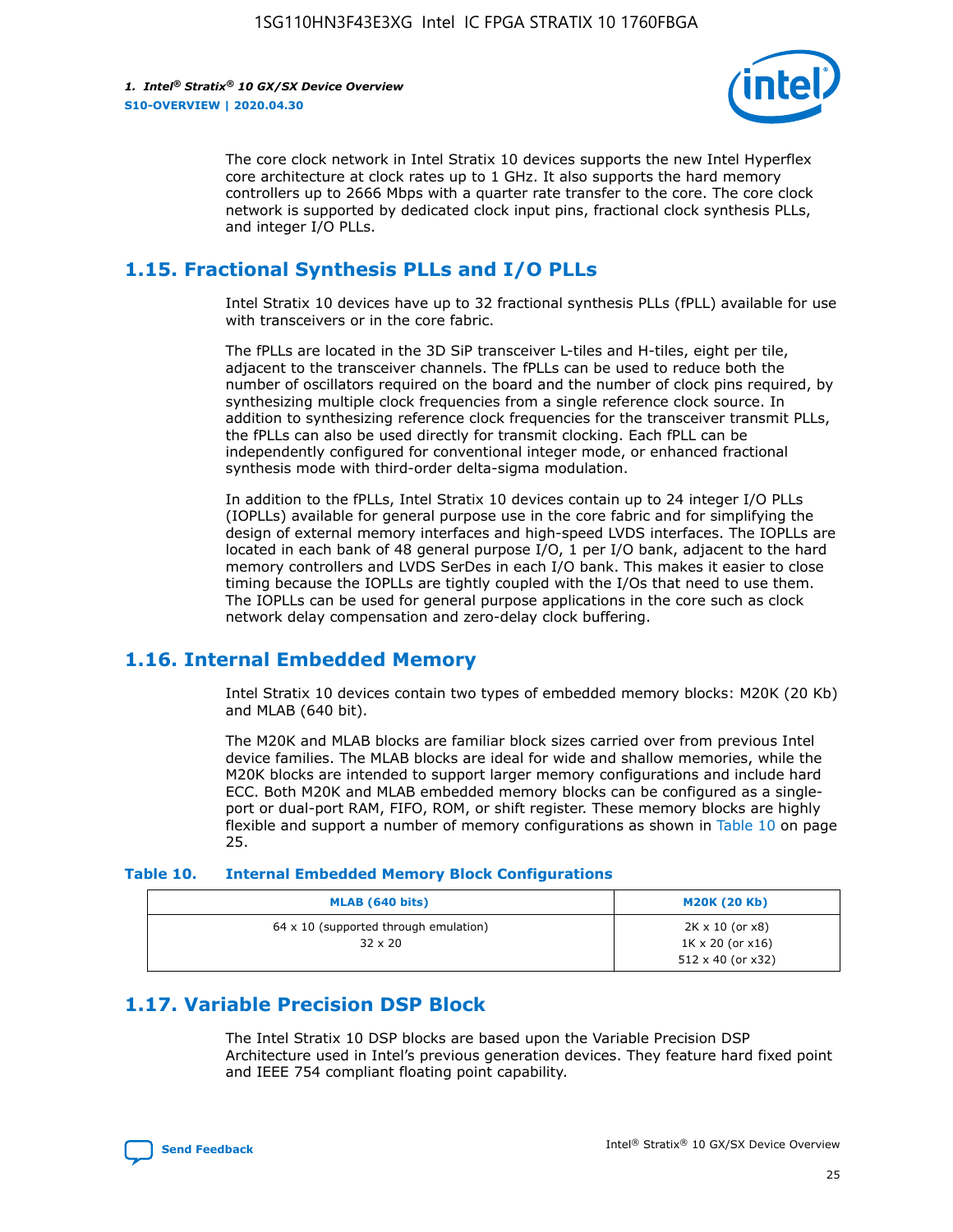

The DSP blocks can be configured to support signal processing with precision ranging from 18x19 up to 54x54. A pipeline register has been added to increase the maximum operating frequency of the DSP block and reduce power consumption.





#### **Figure 13. DSP Block: High Precision Fixed Point Mode**

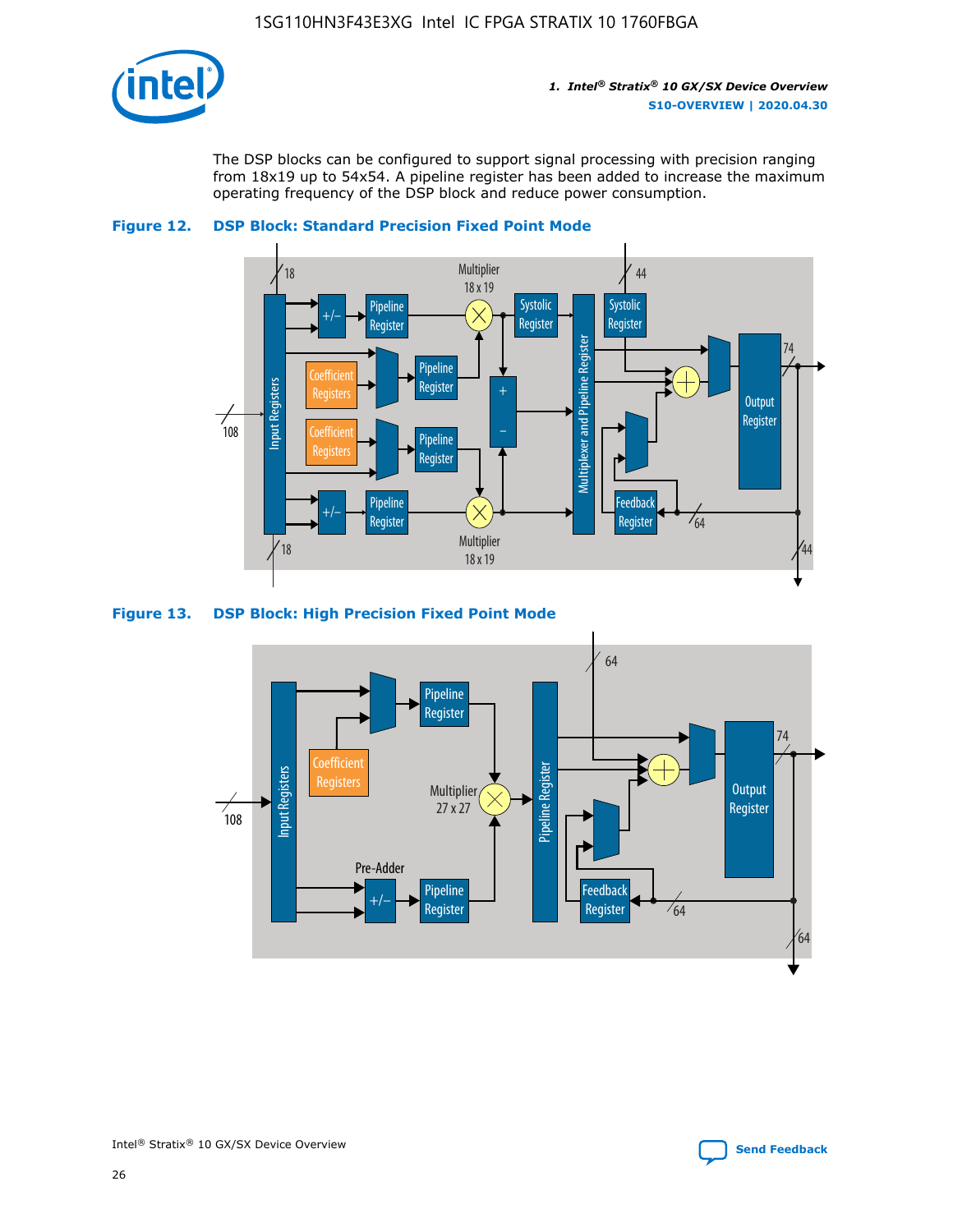



#### **Figure 14. DSP Block: Single Precision Floating Point Mode**

Each DSP block can be independently configured at compile time as either dual 18x19 or a single 27x27 multiply accumulate. With a dedicated 64 bit cascade bus, multiple variable precision DSP blocks can be cascaded to implement even higher precision DSP functions efficiently.

In floating point mode, each DSP block provides one single precision floating point multiplier and adder. Floating point additions, multiplications, mult-adds and multaccumulates are supported.

The following table shows how different precisions are accommodated within a DSP block, or by utilizing multiple blocks.

| <b>Multiplier Size</b>             | <b>DSP Block Resources</b>                                                               | <b>Expected Usage</b>           |
|------------------------------------|------------------------------------------------------------------------------------------|---------------------------------|
| $18x19$ bits                       | 1/2 of Variable Precision DSP Block                                                      | Medium precision fixed point    |
| 27x27 bits                         | 1 Variable Precision DSP Block                                                           | High precision fixed point      |
| $19x36$ bits                       | 1 Variable Precision DSP Block with external<br>adder                                    | Fixed point FFTs                |
| 36x36 bits                         | 2 Variable Precision DSP Blocks with external<br>adder                                   | Very high precision fixed point |
| 54x54 bits                         | 4 Variable Precision DSP Blocks with external<br>adder                                   | Double Precision floating point |
| Single Precision<br>floating point | 1 Single Precision floating point adder, 1 Single<br>Precision floating point multiplier | Floating point                  |

#### **Table 11. Variable Precision DSP Block Configurations**

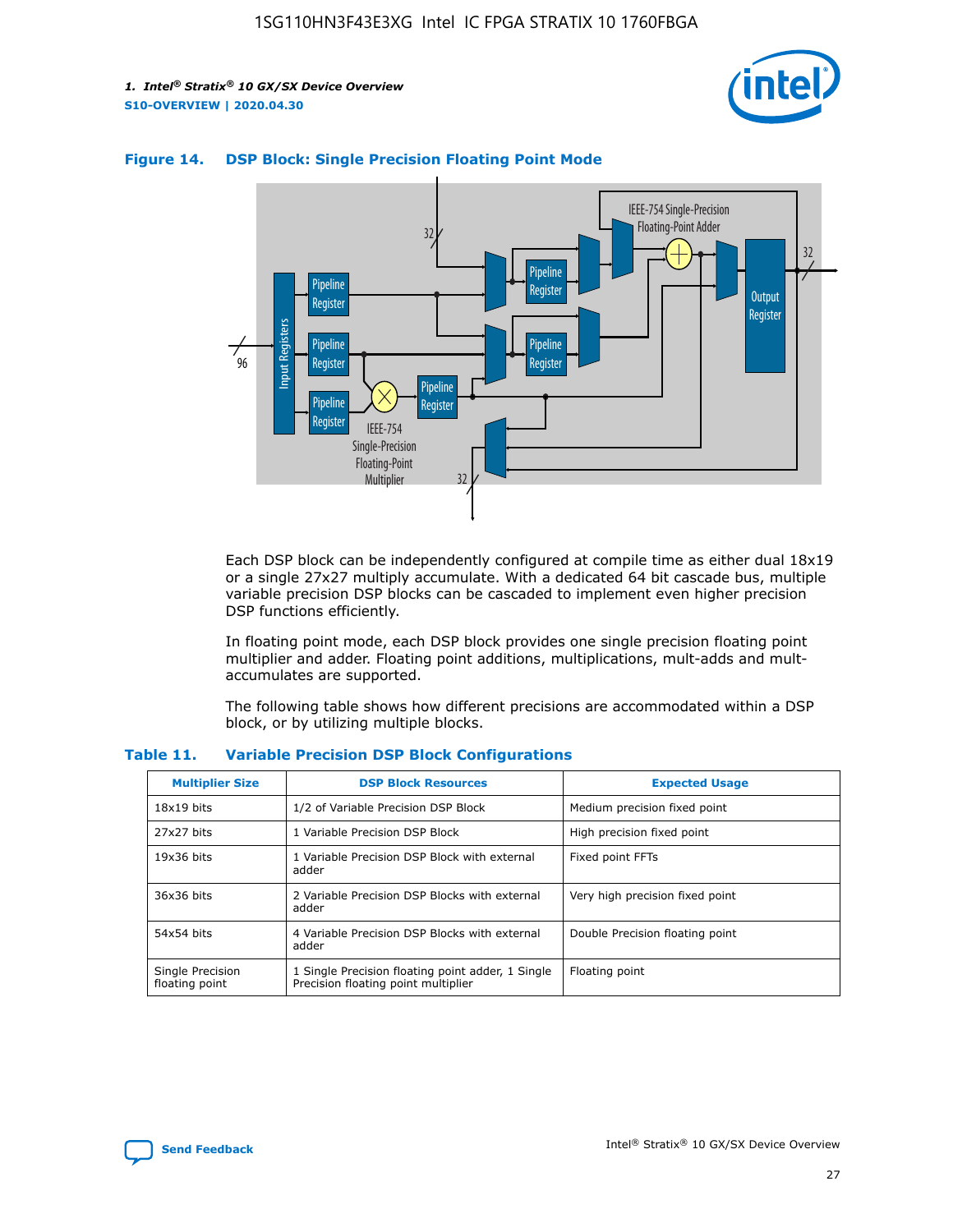

Complex multiplication is very common in DSP algorithms. One of the most popular applications of complex multipliers is the FFT algorithm. This algorithm has the characteristic of increasing precision requirements on only one side of the multiplier. The Variable Precision DSP block supports the FFT algorithm with proportional increase in DSP resources as the precision grows.

#### **Table 12. Complex Multiplication With Variable Precision DSP Block**

| <b>Complex Multiplier</b><br><b>Size</b> | <b>DSP Block Resources</b>      | <b>FFT Usage</b>       |
|------------------------------------------|---------------------------------|------------------------|
| $18x19$ bits                             | 2 Variable Precision DSP Blocks | Resource optimized FFT |
| 27x27 bits                               | 4 Variable Precision DSP Blocks | Highest precision FFT  |

For FFT applications with high dynamic range requirements, the Intel FFT IP Core offers an option of single precision floating point implementation with resource usage and performance similar to high precision fixed point implementations.

Other features of the DSP block include:

- Hard 18 bit and 25 bit pre-adders
- Hard floating point multipliers and adders
- 64 bit dual accumulator (for separate I, Q product accumulations)
- Cascaded output adder chains for 18 and 27 bit FIR filters
- Embedded coefficient registers for 18 and 27 bit coefficients
- Fully independent multiplier outputs
- Inferability using HDL templates supplied by the Intel Quartus Prime software for most modes

The Variable Precision DSP block is ideal to support the growing trend towards higher bit precision in high performance DSP applications. At the same time, it can efficiently support the many existing 18 bit DSP applications, such as high definition video processing and remote radio heads. With the Variable Precision DSP block architecture and hard floating point multipliers and adders, Intel Stratix 10 devices can efficiently support many different precision levels up to and including floating point implementations. This flexibility can result in increased system performance, reduced power consumption, and reduce architecture constraints on system algorithm designers.

# **1.18. Hard Processor System (HPS)**

The Intel Stratix 10 SoC Hard Processor System (HPS) is Intel's third generation HPS. Leveraging the performance of Intel 14 nm tri-gate technology, Intel Stratix 10 SoC devices more than double the performance of previous generation SoCs with an integrated quad-core 64-bit Arm Cortex-A53. The HPS also enables system-wide hardware virtualization capabilities by adding a system memory management unit. These architecture improvements ensure that Intel Stratix 10 SoCs meet the requirements of current and future embedded markets, including wireless and wireline communications, datacenter acceleration, and numerous military applications.

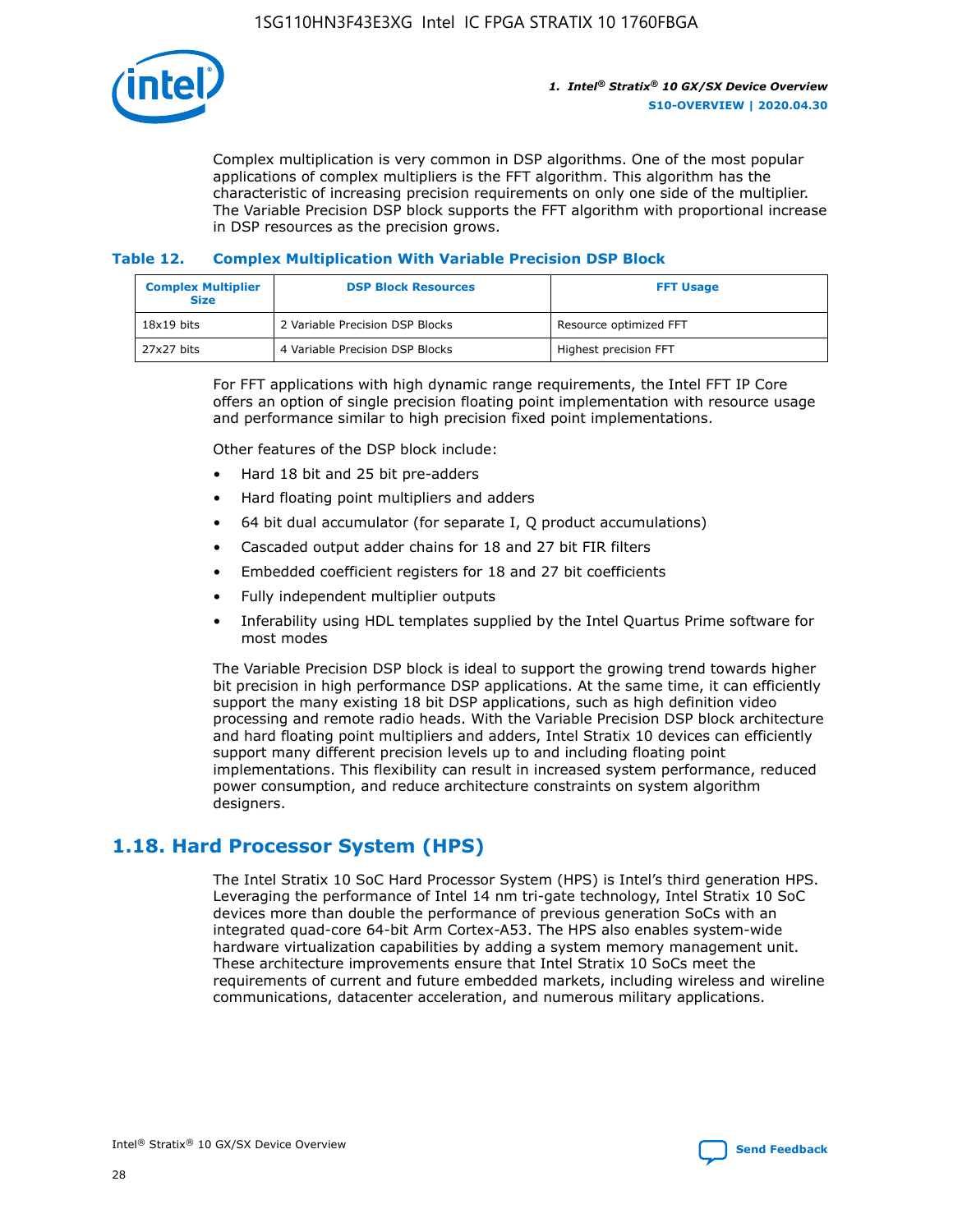

#### **Figure 15. HPS Block Diagram**

| Quad Arm Cortex-A53-Based Hard Processor System                            |                                                     |                           |                                           |                                     |                             |                          |                                        |
|----------------------------------------------------------------------------|-----------------------------------------------------|---------------------------|-------------------------------------------|-------------------------------------|-----------------------------|--------------------------|----------------------------------------|
| <b>Arm Cortex - A53</b>                                                    |                                                     | Arm Cortex - A53          |                                           |                                     |                             |                          | SD/SDIO/                               |
| <b>NEON</b>                                                                |                                                     | <b>FPU</b>                | <b>NEON</b>                               |                                     | <b>FPU</b>                  | USB OTG                  | $MMC$ <sup>1,2</sup>                   |
| 32 KB I-Cache<br>with Parity                                               |                                                     | 32 KB D-Cache<br>with ECC | 32 KB I-Cache<br>with Parity              |                                     | 32 KB D - Cache<br>with ECC | $(x2)^{1,2}$             |                                        |
|                                                                            |                                                     |                           |                                           |                                     |                             | UART (x2)                | <b>DMA</b><br>$(8$ Channel) $^2$       |
| Arm Cortex - A53                                                           |                                                     |                           |                                           |                                     | Arm Cortex - A53            |                          |                                        |
| <b>NEON</b>                                                                |                                                     | <b>FPU</b>                | <b>NEON</b>                               |                                     | <b>FPU</b>                  |                          |                                        |
| 32 KB I-Cache<br>with Parity                                               |                                                     | 32 KB D-Cache<br>with ECC | 32 KB I-Cache<br>with ECC<br>with Parity  |                                     | 32 KB D-Cache               | I <sup>2</sup> C(x5)     | <b>HPS 10</b>                          |
| 1 MB L2 Cache with ECC<br><b>Cache Coherency Unit</b><br><b>System MMU</b> |                                                     |                           | <b>EMAC</b> $(x3)^{1,2}$                  | <b>NAND</b><br>Flash <sup>1,2</sup> |                             |                          |                                        |
| JTAG Debug<br>or Trace                                                     |                                                     | 256 KB                    | <b>Timers</b><br>RAM <sup>2</sup><br>(x8) |                                     |                             |                          | SPI(x4)                                |
| <b>FPGA BRIDGE</b>                                                         | Lightweight HPS-to-<br>HPS-to-FPGA<br><b>BRIDGE</b> |                           | FPGA-to-HPS<br><b>BRIDGE</b>              |                                     |                             | HPS-to-SDM<br>SDM-to-HPS | <b>SDRAM</b><br>Scheduler <sup>3</sup> |
|                                                                            |                                                     |                           |                                           |                                     |                             |                          |                                        |
| <b>FPGA Fabric</b>                                                         |                                                     |                           |                                           |                                     |                             | <b>SDM</b>               | <b>Hard Memory</b><br>Controller       |

Notes:

1. Integrated direct memory access (DMA)

2. Integrated error correction code (ECC)

3. Multiport front-end interface to hard memory controller

# **1.18.1. Key Features of the Intel Stratix 10 HPS**

#### **Table 13. Key Features of the Intel Stratix 10 GX/SX HPS**

| <b>Feature</b>                                    | <b>Description</b>                                                                                                                                                                                                                                                                                                                                     |
|---------------------------------------------------|--------------------------------------------------------------------------------------------------------------------------------------------------------------------------------------------------------------------------------------------------------------------------------------------------------------------------------------------------------|
| Quad-core Arm Cortex-A53<br>MPCore processor unit | 2.3 MIPS/MHz instruction efficiency<br>$\bullet$<br>CPU frequency up to 1.5 GHz<br>٠<br>At 1.5 GHz total performance of 13,800 MIPS<br>Army8-A architecture<br>Runs 64 bit and 32 bit Arm instructions<br>16 bit and 32 bit Thumb instructions for 30% reduction in memory footprint<br>Jazelle* RCT execution architecture with 8 bit Java byte codes |
|                                                   |                                                                                                                                                                                                                                                                                                                                                        |

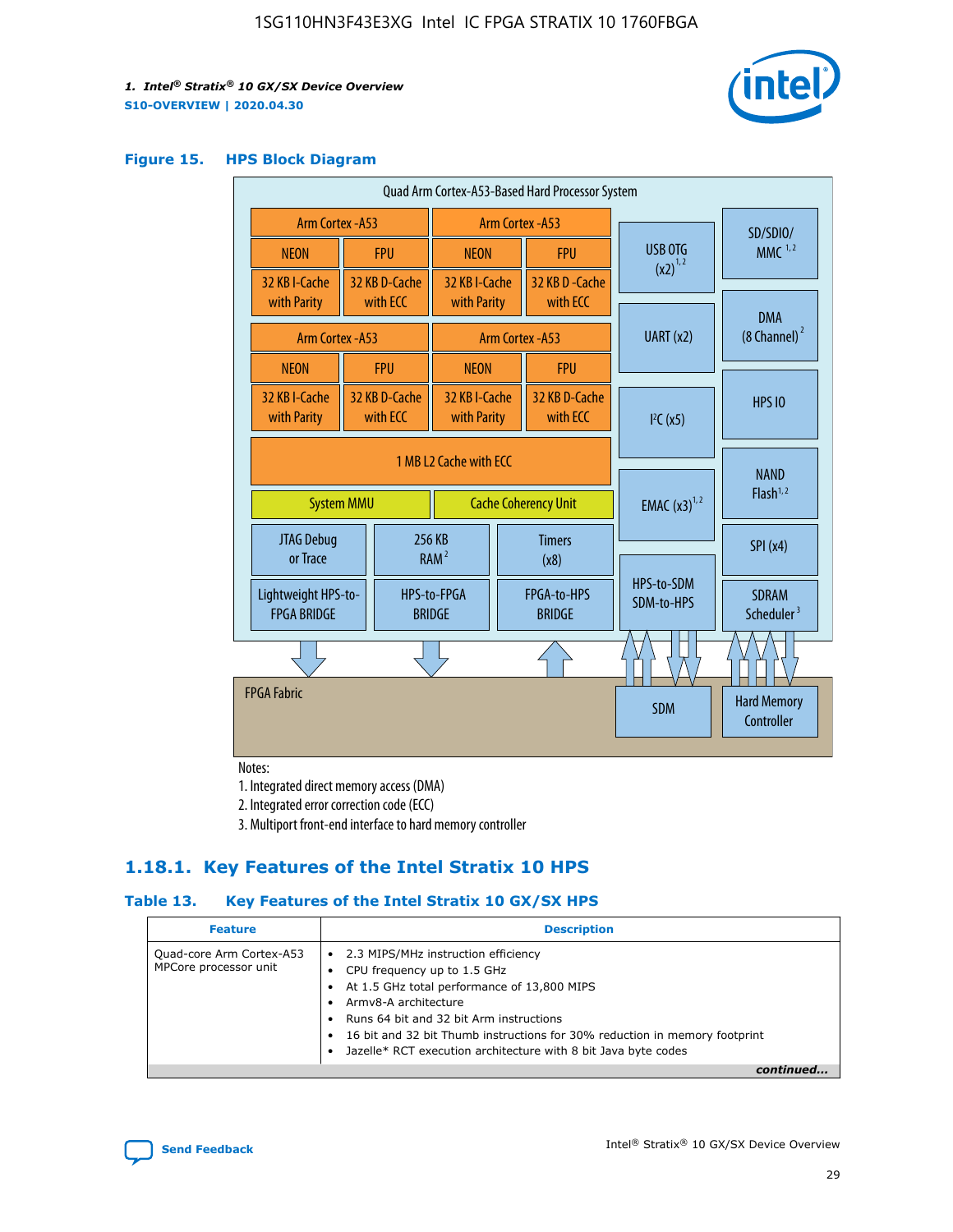

| <b>Feature</b>                                        | <b>Description</b>                                                                                                                                                                                                                                                                                                                                                                                                                                                                                                                                                                                                                                                                                                                                                                                                                                                                                                                                                                                                                                                                                                                                                                                               |
|-------------------------------------------------------|------------------------------------------------------------------------------------------------------------------------------------------------------------------------------------------------------------------------------------------------------------------------------------------------------------------------------------------------------------------------------------------------------------------------------------------------------------------------------------------------------------------------------------------------------------------------------------------------------------------------------------------------------------------------------------------------------------------------------------------------------------------------------------------------------------------------------------------------------------------------------------------------------------------------------------------------------------------------------------------------------------------------------------------------------------------------------------------------------------------------------------------------------------------------------------------------------------------|
|                                                       | Superscalar, variable length, out-of-order pipeline with dynamic branch prediction<br>Improved Arm Neon* media processing engine<br>Single- and double-precision floating-point unit<br>Arm CoreSight* debug and trace technology<br>٠                                                                                                                                                                                                                                                                                                                                                                                                                                                                                                                                                                                                                                                                                                                                                                                                                                                                                                                                                                           |
| <b>System Memory</b><br>Management Unit               | Enables a unified memory model and extends hardware virtualization into peripherals<br>implemented in the FPGA fabric                                                                                                                                                                                                                                                                                                                                                                                                                                                                                                                                                                                                                                                                                                                                                                                                                                                                                                                                                                                                                                                                                            |
| Cache Coherency unit                                  | Changes in shared data stored in cache are propagated throughout the system<br>$\bullet$<br>providing bi-directional coherency for co-processing elements.                                                                                                                                                                                                                                                                                                                                                                                                                                                                                                                                                                                                                                                                                                                                                                                                                                                                                                                                                                                                                                                       |
| Cache                                                 | L1 Cache<br>$\bullet$<br>- 32 KB of instruction cache w/ parity check<br>- 32 KB of L1 data cache w /ECC<br>- Parity checking<br>L <sub>2</sub> Cache<br>$-$ 1MB shared<br>$-$ 8-way set associative<br>- SEU Protection with parity on TAG ram and ECC on data RAM<br>- Cache lockdown support                                                                                                                                                                                                                                                                                                                                                                                                                                                                                                                                                                                                                                                                                                                                                                                                                                                                                                                  |
| On-Chip Memory                                        | 256 KB of scratch on-chip RAM                                                                                                                                                                                                                                                                                                                                                                                                                                                                                                                                                                                                                                                                                                                                                                                                                                                                                                                                                                                                                                                                                                                                                                                    |
| External SDRAM and Flash<br>Memory Interfaces for HPS | Hard memory controller with support for DDR4, DDR3<br>$\bullet$<br>$-$ 40 bit (32 bit + 8 bit ECC) with select packages supporting 72 bit (64 bit + 8 bit<br>ECC)<br>- Support for up to 2666 Mbps DDR4 and 2166 Mbps DDR3 frequencies<br>- Error correction code (ECC) support including calculation, error correction, write-<br>back correction, and error counters<br>- Software Configurable Priority Scheduling on individual SDRAM bursts<br>- Fully programmable timing parameter support for all JEDEC-specified timing<br>parameters<br>- Multiport front-end (MPFE) scheduler interface to the hard memory controller, which<br>supports the $AXI^{\circledR}$ Quality of Service (QoS) for interface to the FPGA fabric<br>NAND flash controller<br>$-$ ONFI 1.0<br>- Integrated descriptor based with DMA<br>- Programmable hardware ECC support<br>- Support for 8 and 16 bit Flash devices<br>Secure Digital SD/SDIO/MMC controller<br>$-$ eMMC 4.5<br>- Integrated descriptor based DMA<br>- CE-ATA digital commands supported<br>- 50 MHz operating frequency<br>Direct memory access (DMA) controller<br>٠<br>$-$ 8-channel<br>- Supports up to 32 peripheral handshake interface<br>continued |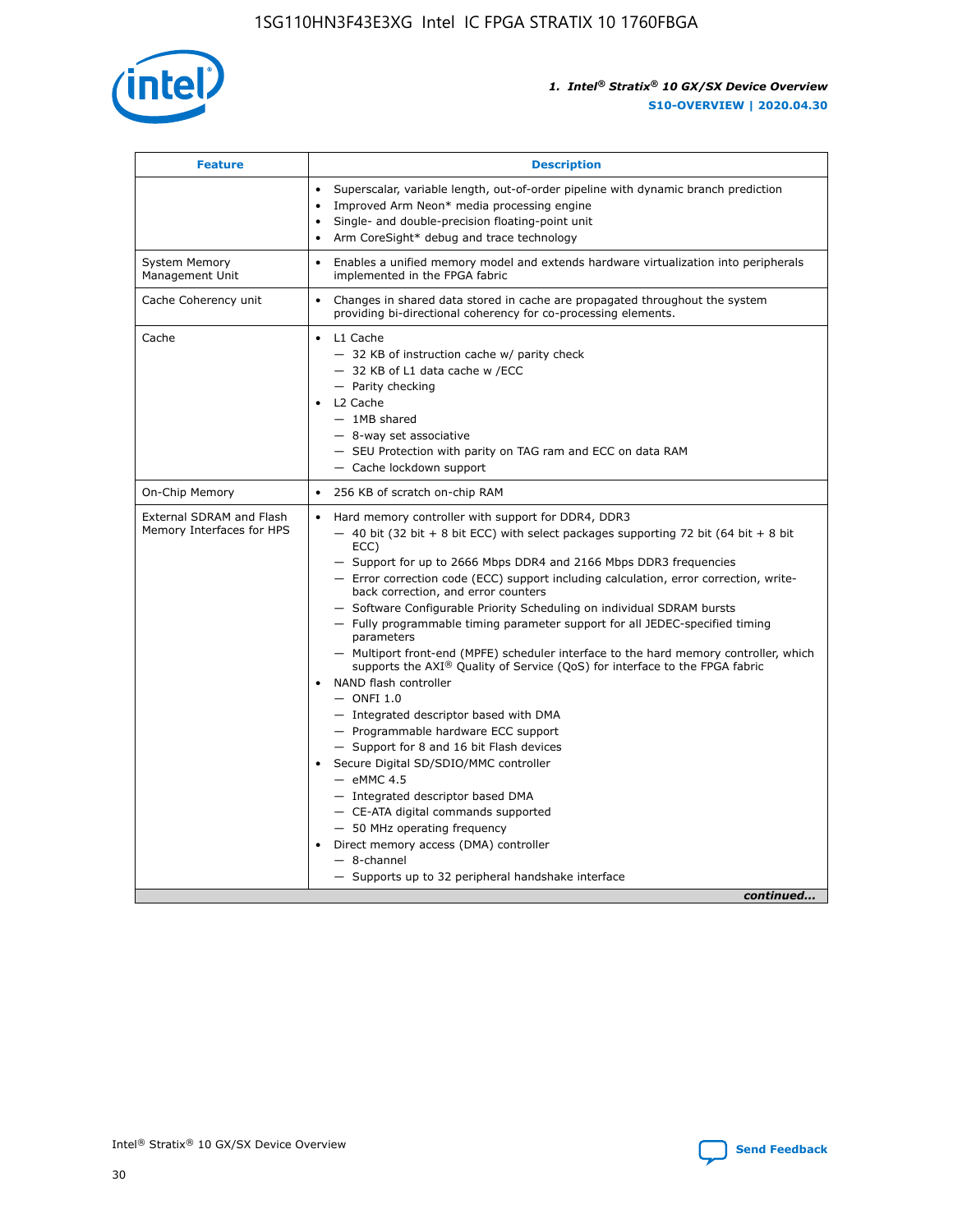

| <b>Feature</b>                         | <b>Description</b>                                                                                                                                                                                                                                                                                                                                                                                                                                                                                                                                                                                                                                                                                                                                                                                                                                                                                                                                                                                                                                                                                                                                                                                                                                                                                                                                                                                                                                                                              |  |  |  |
|----------------------------------------|-------------------------------------------------------------------------------------------------------------------------------------------------------------------------------------------------------------------------------------------------------------------------------------------------------------------------------------------------------------------------------------------------------------------------------------------------------------------------------------------------------------------------------------------------------------------------------------------------------------------------------------------------------------------------------------------------------------------------------------------------------------------------------------------------------------------------------------------------------------------------------------------------------------------------------------------------------------------------------------------------------------------------------------------------------------------------------------------------------------------------------------------------------------------------------------------------------------------------------------------------------------------------------------------------------------------------------------------------------------------------------------------------------------------------------------------------------------------------------------------------|--|--|--|
| Communication Interface<br>Controllers | Three 10/100/1000 Ethernet media access controls (MAC) with integrated DMA<br>- Supports RGMII and RMII external PHY Interfaces<br>- Option to support other PHY interfaces through FPGA logic<br>$\bullet$ GMII<br>MII<br>$\bullet$<br>RMII (requires MII to RMII adapter)<br>• RGMII (requires GMII to RGMII adapter)<br>• SGMII (requires GMII to SGMII adapter)<br>- Supports IEEE 1588-2002 and IEEE 1588-2008 standards for precision networked<br>clock synchronization<br>- Supports IEEE 802.1Q VLAN tag detection for reception frames<br>- Supports Ethernet AVB standard<br>Two USB On-the-Go (OTG) controllers with DMA<br>- Dual-Role Device (device and host functions)<br>• High-speed (480 Mbps)<br>• Full-speed (12 Mbps)<br>• Low-speed (1.5 Mbps)<br>• Supports USB 1.1 (full-speed and low-speed)<br>- Integrated descriptor-based scatter-gather DMA<br>- Support for external ULPI PHY<br>- Up to 16 bidirectional endpoints, including control endpoint<br>$-$ Up to 16 host channels<br>- Supports generic root hub<br>- Configurable to OTG 1.3 and OTG 2.0 modes<br>Five $I^2C$ controllers (three can be used by EMAC for MIO to external PHY)<br>- Support both 100 Kbps and 400 Kbps modes<br>- Support both 7 bit and 10 bit addressing modes<br>- Support Master and Slave operating mode<br>Two UART 16550 compatible<br>- Programmable baud rate up to 115.2 Kbaud<br>Four serial peripheral interfaces (SPI) (2 Masters, 2 Slaves)<br>- Full and Half duplex |  |  |  |
| Timers and I/O                         | • Timers<br>- 4 general-purpose timers<br>$-4$ watchdog timers<br>48 HPS direct I/O allow HPS peripherals to connect directly to I/O<br>Up to three IO48 banks may be assigned to HPS for HPS DDR access                                                                                                                                                                                                                                                                                                                                                                                                                                                                                                                                                                                                                                                                                                                                                                                                                                                                                                                                                                                                                                                                                                                                                                                                                                                                                        |  |  |  |
| Interconnect to Logic Core             | • FPGA-to-HPS Bridge<br>- Allows IP bus masters in the FPGA fabric to access to HPS bus slaves<br>- Configurable 32, 64, or 128 bit AMBA AXI interface<br>HPS-to-FPGA Bridge<br>- Allows HPS bus masters to access bus slaves in FPGA fabric<br>- Configurable 32, 64, or 128 bit AMBA AXI interface allows high-bandwidth HPS<br>master transactions to FPGA fabric<br>HPS-to-SDM and SDM-to-HPS Bridges<br>- Allows the HPS to reach the SDM block and the SDM to bootstrap the HPS<br>Light Weight HPS-to-FPGA Bridge<br>- Light weight 32 bit AXI interface suitable for low-latency register accesses from HPS<br>to soft peripherals in FPGA fabric<br>FPGA-to-HPS SDRAM Bridge<br>- Up to three AMBA AXI interfaces supporting 32, 64, or 128 bit data paths                                                                                                                                                                                                                                                                                                                                                                                                                                                                                                                                                                                                                                                                                                                             |  |  |  |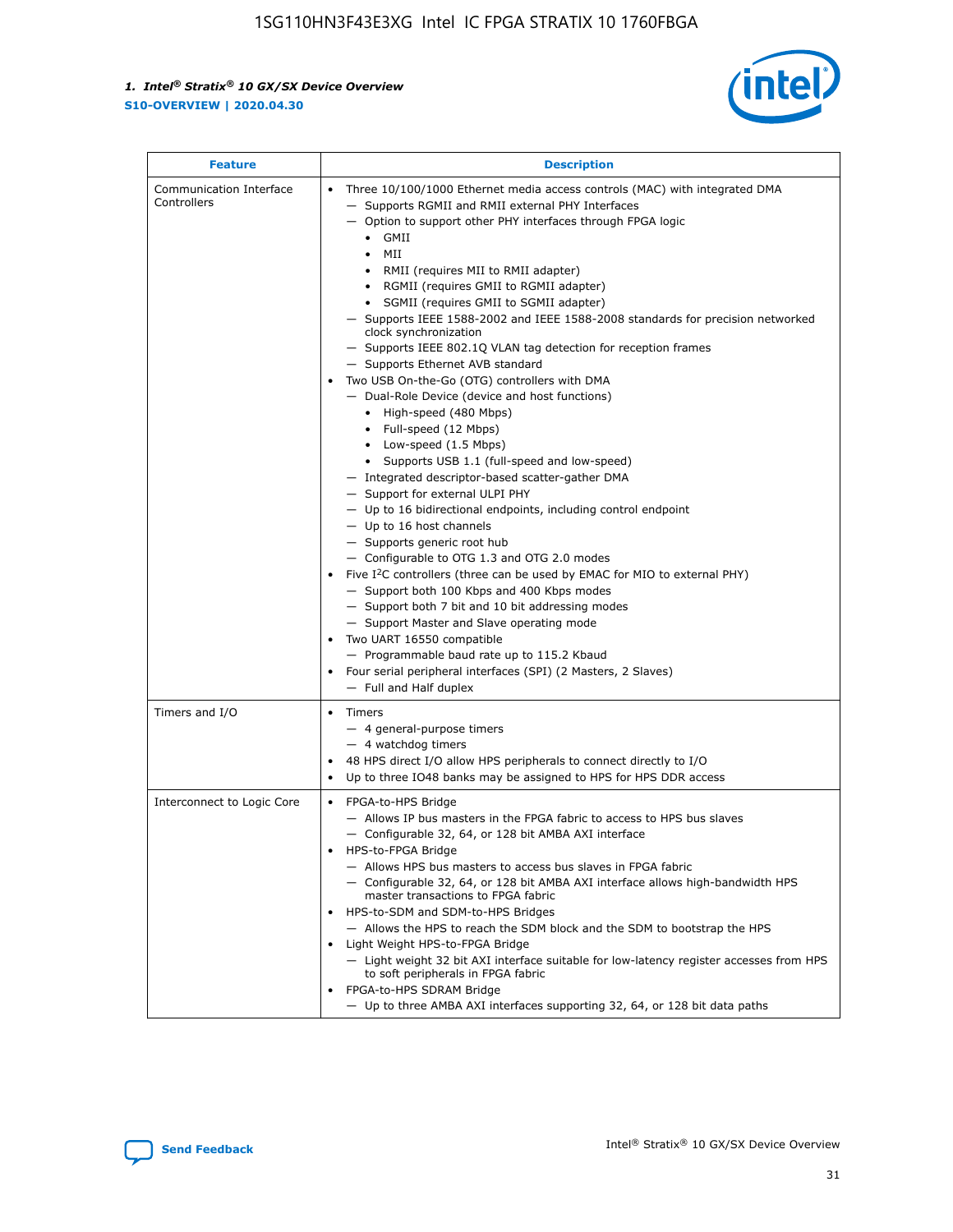

# **1.19. Power Management**

Intel Stratix 10 devices use the advanced Intel 14 nm tri-gate process technology, the all new Intel Hyperflex core architecture to enable Hyper-Folding, power gating, and several optional power reduction techniques to reduce total power consumption by as much as 70% compared to previous generation high-performance Stratix V devices.

Intel Stratix 10 standard power devices (-V) are SmartVID devices. The core voltage supplies (VCC and VCCP) for each SmartVID device must be driven by a PMBus voltage regulator dedicated to that Intel Stratix 10 device. Use of a PMBus voltage regulator for each SmartVID (-V) device is mandatory; it is not an option. A code is programmed into each SmartVID device during manufacturing that allows the PMBus voltage regulator to operate at the optimum core voltage to meet the device performance specifications.

With the new Intel Hyperflex core architecture, designs can run 2X faster than previous generation FPGAs. With 2X performance and same required throughput, architects can cut the data path width in half to save power. This optimization is called Hyper-Folding. Additionally, power gating reduces static power of unused resources in the FPGA by powering them down. The Intel Quartus Prime software automatically powers down specific unused resource blocks such as DSP and M20K blocks, at configuration time.

The optional power reduction techniques in Intel Stratix 10 devices include:

• **Available Low Static Power Devices**—Intel Stratix 10 devices are available with a fixed core voltage that provides lower static power than the SmartVID standard power devices, while maintaining device performance

Furthermore, Intel Stratix 10 devices feature Intel's low power transceivers and include a number of hard IP blocks that not only reduce logic resources but also deliver substantial power savings compared to soft implementations. In general, hard IP blocks consume up to 50% less power than the equivalent soft logic implementations.

# **1.20. Device Configuration and Secure Device Manager (SDM)**

All Intel Stratix 10 devices contain a Secure Device Manager (SDM), which is a dedicated triple-redundant processor that serves as the point of entry into the device for all JTAG and configuration commands. The SDM also bootstraps the HPS in SoC devices ensuring that the HPS can boot using the same security features that the FPGA devices have.

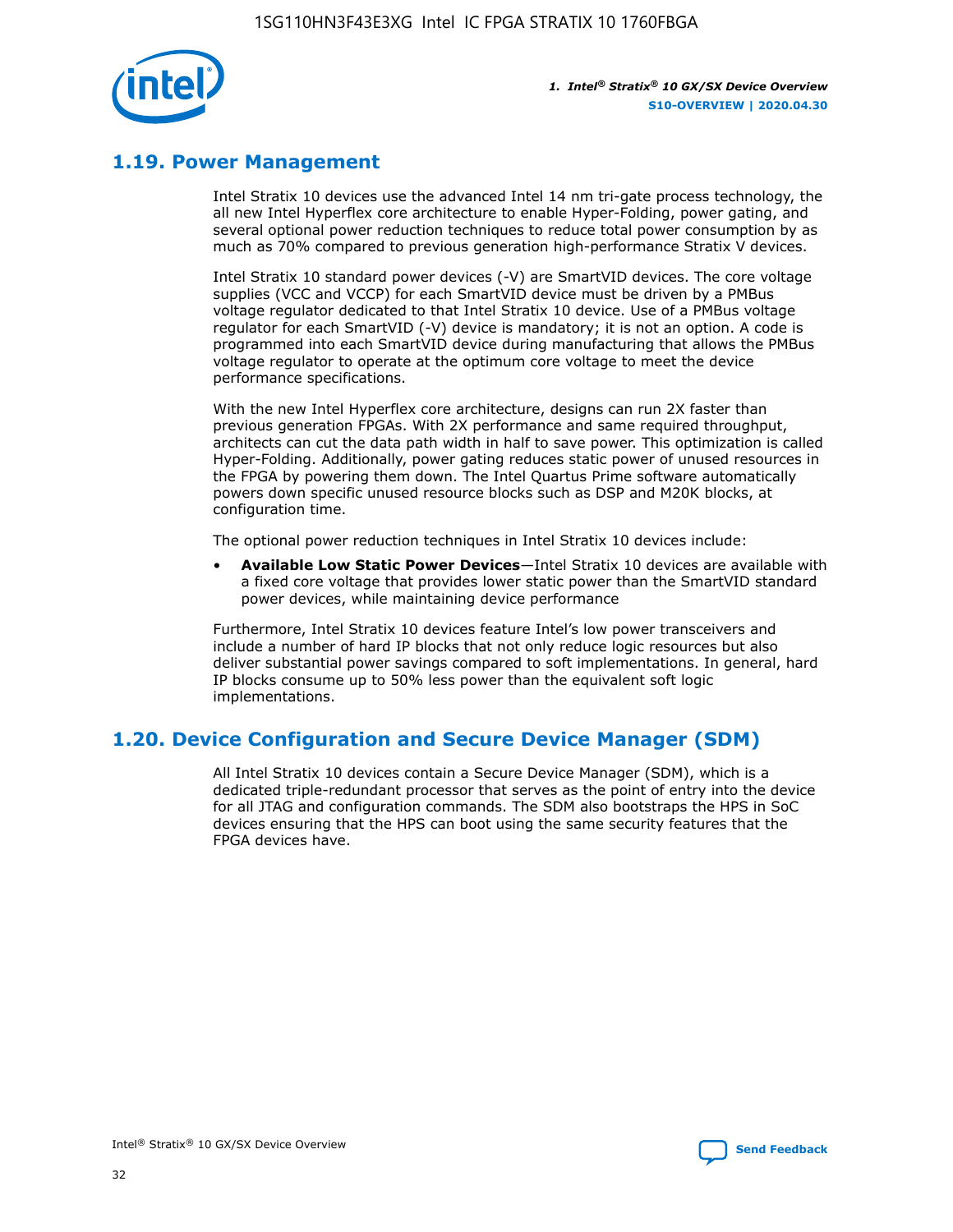





During configuration, Intel Stratix 10 devices are divided into logical sectors, each of which is managed by a local sector manager (LSM). The SDM passes configuration data to each of the LSMs across the on-chip configuration network. This allows the sectors to be configured independently, one at a time, or in parallel. This approach achieves simplified sector configuration and reconfiguration, as well as reduced overall configuration time due to the inherent parallelism. The same sector-based approach is used to respond to single-event upsets and security attacks.

While the sectors provide a logical separation for device configuration and reconfiguration, they overlay the normal rows and columns of FPGA logic and routing. This means there is no impact to the Intel Quartus Prime software place and route, and no impact to the timing of logic signals that cross the sector boundaries.

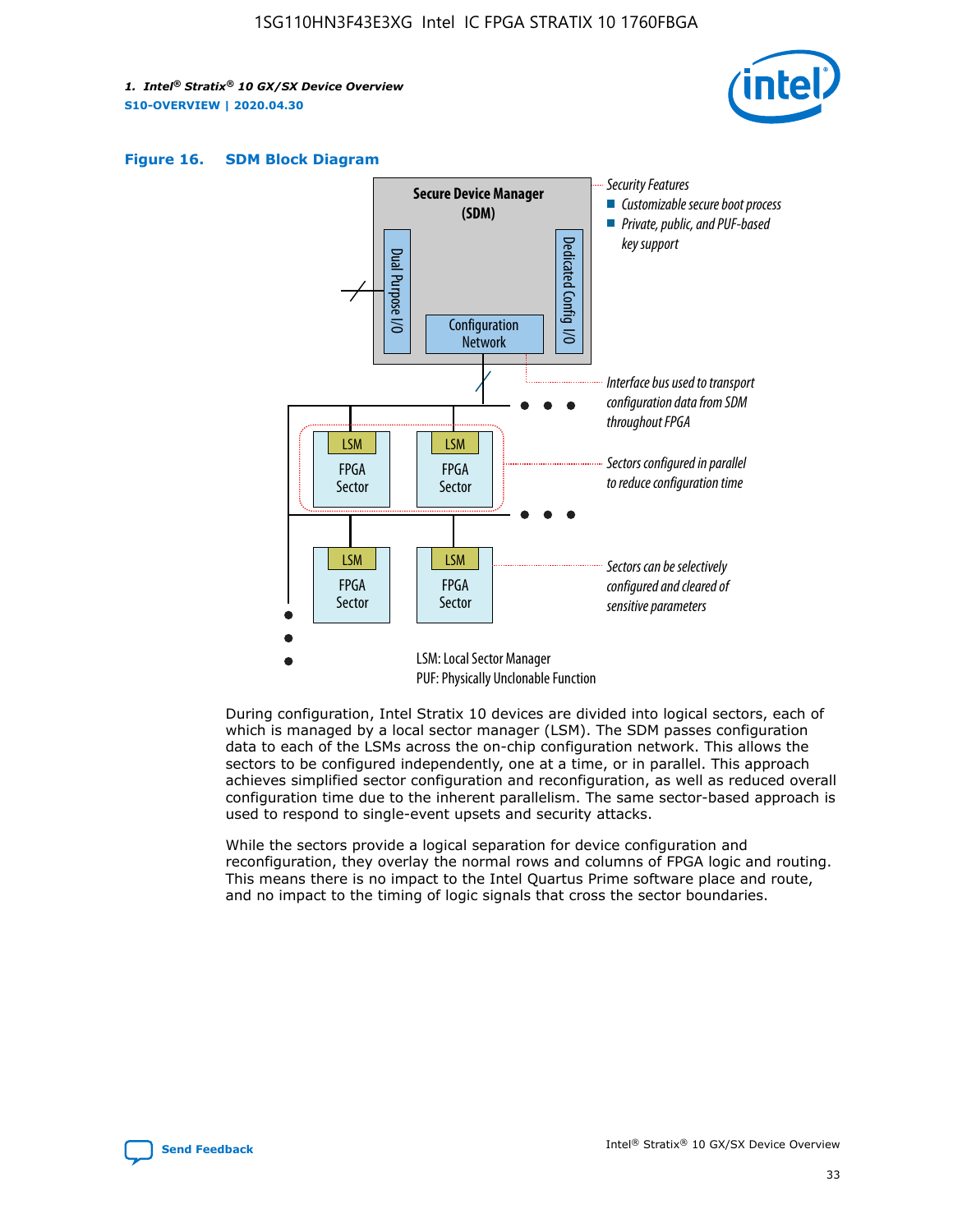

The SDM enables robust, secure, fully-authenticated device configuration. It also allows for customization of the configuration scheme, which can enhance device security. For configuration and reconfiguration, this approach offers a variety of advantages:

- Dedicated secure configuration manager
- Reduced device configuration time, because sectors are configured in parallel
- Updateable configuration process
- Reconfiguration of one or more sectors independent of all other sectors
- Zeroization of individual sectors or the complete device

The SDM also provides additional capabilities such as register state readback and writeback to support ASIC prototyping and other applications.

## **1.21. Device Security**

Building on top of the robust security features present in the previous generation devices, Intel Stratix 10 FPGAs and SoCs include a number of new and innovative security enhancements. These features are also managed by the SDM, tightly coupling device configuration and reconfiguration with encryption, authentication, key storage and anti-tamper services.

Security services provided by the SDM include:

- Bitstream encryption
- Multi-factor authentication
- Hard encryption and authentication acceleration; AES-256, SHA-256/384, ECDSA-256/384
- Volatile and non-volatile encryption key storage and management
- Boot code authentication for the HPS
- Physically Unclonable Function (PUF) service
- Updateable configuration process
- Secure device maintenance and upgrade functions
- Side channel attack protection
- Scripted response to sensor inputs and security attacks, including selective sector zeroization
- Readback, JTAG and test mode disable
- Enhanced response to single-event upsets (SEU)
- Black key provisioning
- Physical anti-tamper

See the *Intel Stratix 10 Device Security User Guide* for a complete list of all security features.

The SDM and associated security services provide a robust, multi-layered security solution for your Intel Stratix 10 design.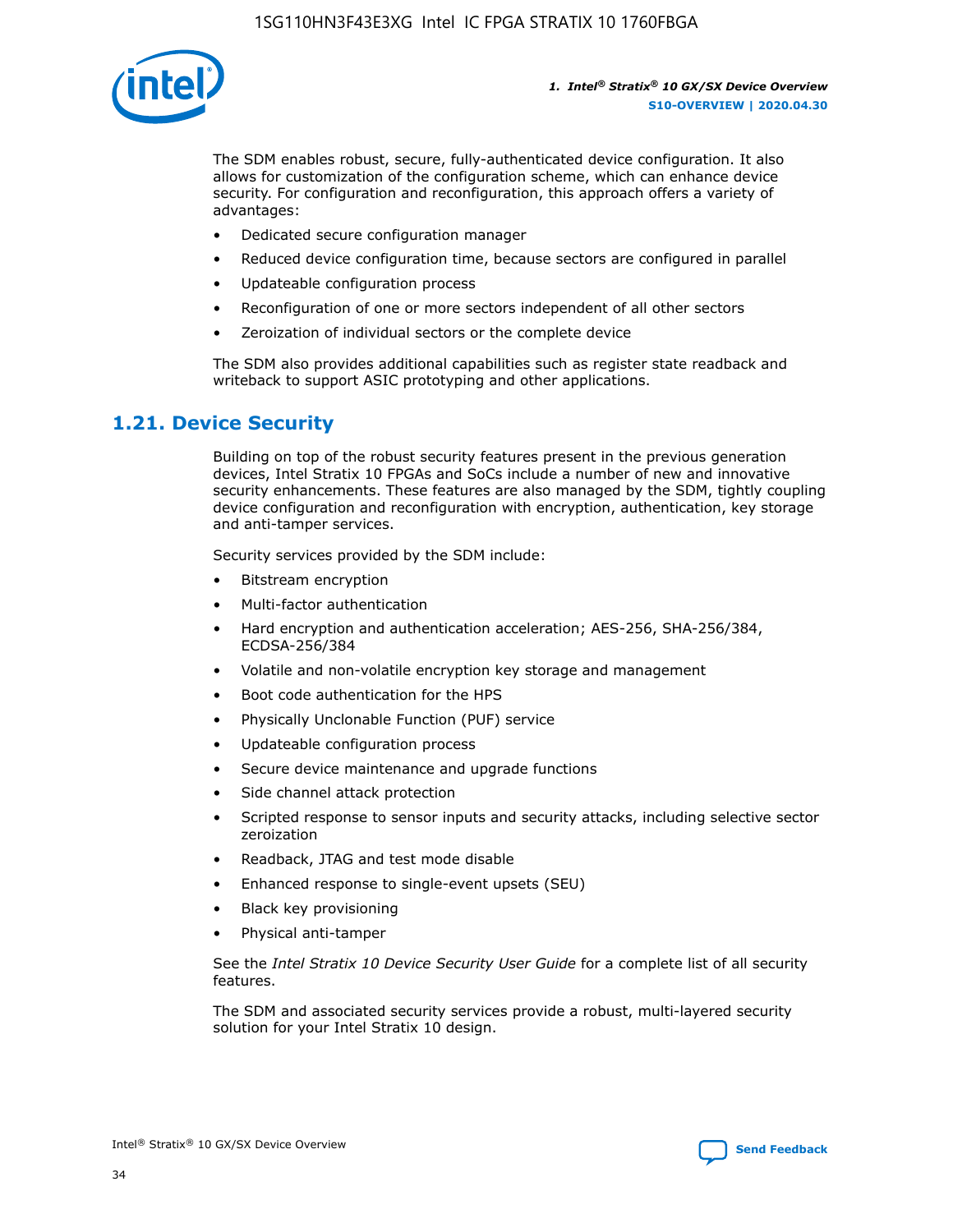

#### **Table 14. Device Security**

| <b>Intel Stratix 10 Family Variant</b> | <b>Bitstream Authentication</b> | <b>Advanced Security Features</b> <sup>(12)</sup> |
|----------------------------------------|---------------------------------|---------------------------------------------------|
| GX/SX                                  | All devices                     | -AS suffix part number required                   |

#### **Related Information**

- [My Intel Support](https://www.intel.com/content/www/us/en/programmable/my-intel/mal-home.html)
- [Intel Stratix 10 Device Security User Guide](https://www.intel.com/content/www/us/en/programmable/documentation/ndq1483601370898.html#wcd1483611014402)

## **1.22. Configuration via Protocol Using PCI Express**

Configuration via protocol using PCI Express allows the FPGA to be configured across the PCI Express bus, simplifying the board layout and increasing system integration. Making use of the embedded PCI Express hard IP operating in autonomous mode before the FPGA is configured, this technique allows the PCI Express bus to be powered up and active within the 100 ms time allowed by the PCI Express specification. Intel Stratix 10 devices also support partial reconfiguration across the PCI Express bus which reduces system down time by keeping the PCI Express link active while the device is being reconfigured.

## **1.23. Partial and Dynamic Reconfiguration**

Partial reconfiguration allows you to reconfigure part of the FPGA while other sections continue running. This capability is required in systems where uptime is critical, because it allows you to make updates or adjust functionality without disrupting services.

In addition to lowering power and cost, partial reconfiguration also increases the effective logic density by removing the necessity to place in the FPGA those functions that do not operate simultaneously. Instead, these functions can be stored in external memory and loaded as needed. This reduces the size of the required FPGA by allowing multiple applications on a single FPGA, saving board space and reducing power. The partial reconfiguration process is built on top of the proven incremental compile design flow in the Intel Quartus Prime design software

Dynamic reconfiguration in Intel Stratix 10 devices allows transceiver data rates, protocols and analog settings to be changed dynamically on a channel-by-channel basis while maintaining data transfer on adjacent transceiver channels. Dynamic reconfiguration is ideal for applications that require on-the-fly multiprotocol or multirate support. Both the PMA and PCS blocks within the transceiver can be reconfigured using this technique. Dynamic reconfiguration of the transceivers can be used in conjunction with partial reconfiguration of the FPGA to enable partial reconfiguration of both core and transceivers simultaneously.

# **1.24. Fast Forward Compile**

The innovative Fast Forward Compile feature in the Intel Quartus Prime software identifies performance bottlenecks in your design and provides detailed, step-by-step performance improvement recommendations that you can then implement. The Compiler reports estimates of the maximum operating frequency that can be achieved

<sup>(12)</sup> Contact My Intel Support for additional information.

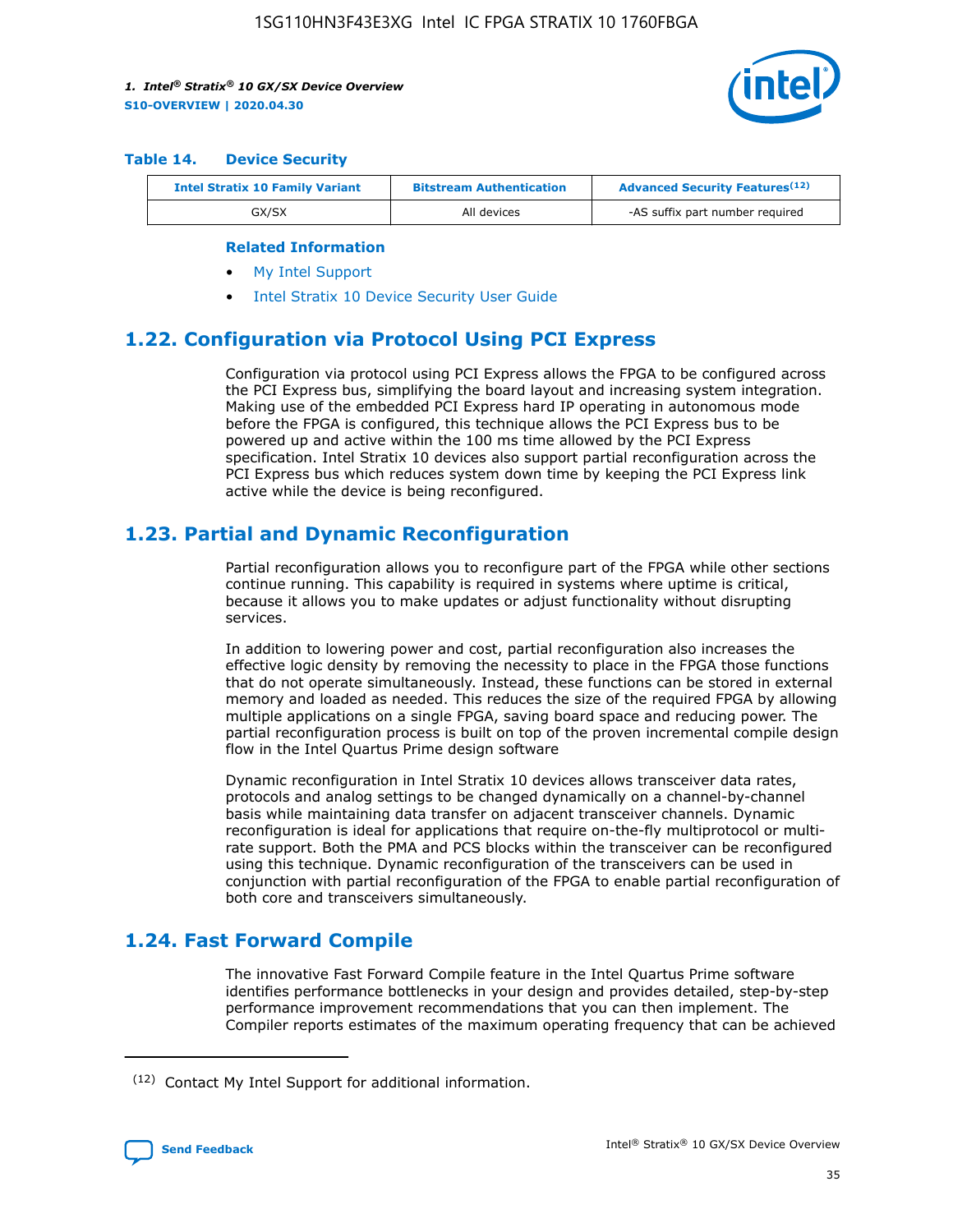

by applying the recommendations. As part of the new Hyper-Aware design flow, Fast Forward Compile maximizes the performance of your Intel Stratix 10 design and achieves rapid timing closure.

Previously, this type of optimization required multiple time-consuming design iterations, including full design re-compilation to determine the effectiveness of the changes. Fast Forward Compile enables you to make better decisions about where to focus your optimization efforts, and how to increase your design performance and throughput. This technique removes much of the guesswork of performance exploration, resulting in fewer design iterations and as much as 2X core performance gains for Intel Stratix 10 designs.

# **1.25. Single Event Upset (SEU) Error Detection and Correction**

Intel Stratix 10 FPGAs and SoCs offer robust SEU error detection and correction circuitry. The detection and correction circuitry includes protection for Configuration RAM (CRAM) programming bits and user memories. The CRAM is protected by a continuously running parity checker circuit with integrated ECC that automatically corrects one or two bit errors and detects higher order multibit errors.

The physical layout of the CRAM array is optimized to make the majority of multi-bit upsets appear as independent single-bit or double-bit errors which are automatically corrected by the integrated CRAM ECC circuitry. In addition to the CRAM protection, user memories also include integrated ECC circuitry and are layout optimized for error detection and correction.

The SEU error detection and correction hardware is supported by both soft IP and the Intel Quartus Prime software to provide a complete SEU mitigation solution. The components of the complete solution include:

- Hard error detection and correction for CRAM and user M20K memory blocks
- Optimized physical layout of memory cells to minimize probability of SEU
- Sensitivity processing soft IP that reports if CRAM upset affects a used or unused bit
- Fault injection soft IP with the Intel Quartus Prime software support that changes state of CRAM bits for testing purposes
- Hierarchy tagging in the Intel Quartus Prime software
- Triple Mode Redundancy (TMR) used for the Secure Device Manager and critical on-chip state machines

In addition to the SEU mitigation features listed above, the Intel 14 nm tri-gate process technology used for Intel Stratix 10 devices is based on FinFET transistors which have reduced SEU susceptibility versus conventional planar transistors.

# **1.26. Document Revision History for the Intel Stratix 10 GX/SX Device Overview**

| <b>Document</b><br><b>Version</b> | <b>Changes</b>             |
|-----------------------------------|----------------------------|
| 2020.04.30                        | Made the following change: |
|                                   | continued                  |

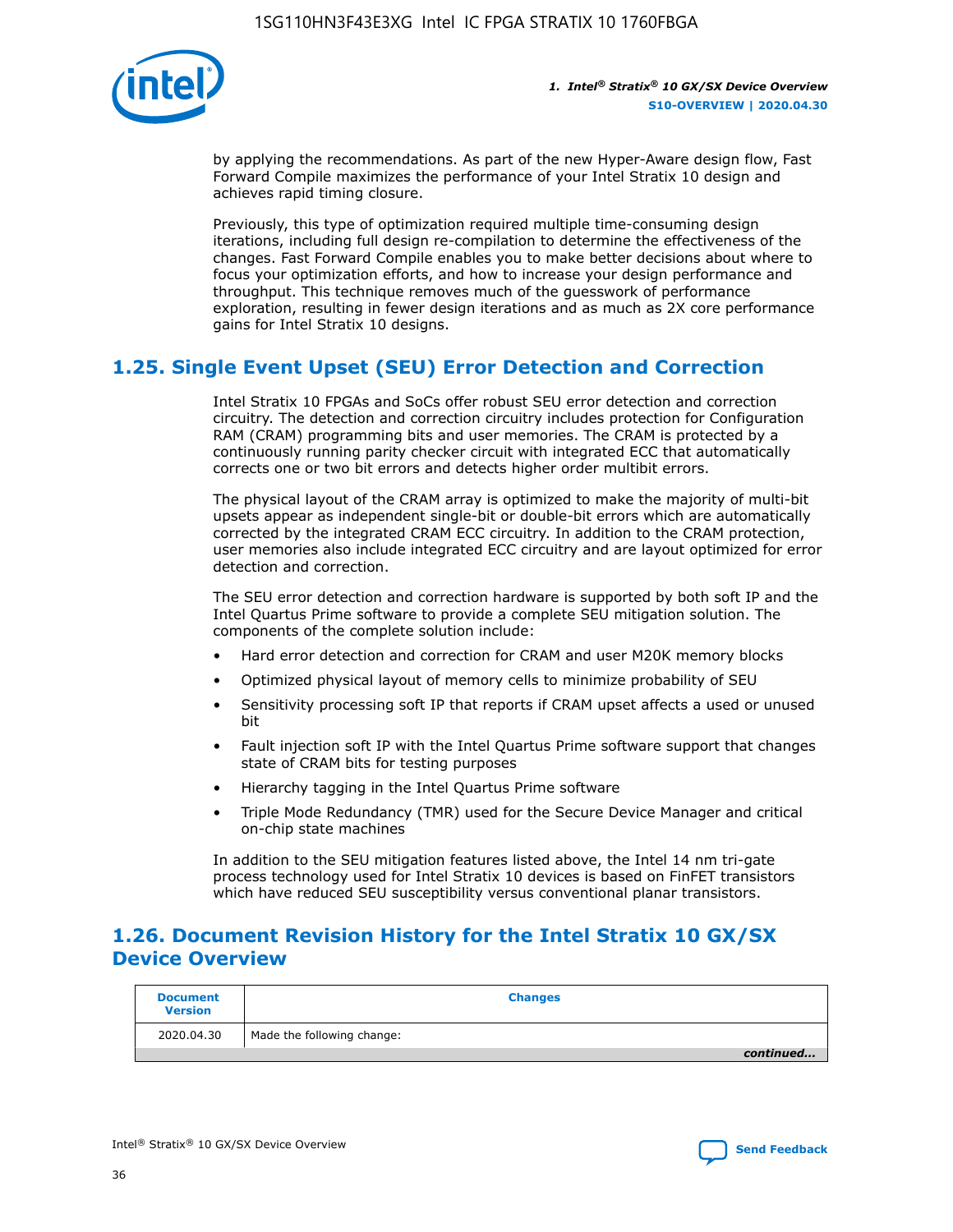

| <b>Document</b><br><b>Version</b> | <b>Changes</b>                                                                                                                                                                                                                                                                                                                                                                                                                                                                                                                                                                                                                                                                                                                                                                                                                                                                                                                                                                                              |
|-----------------------------------|-------------------------------------------------------------------------------------------------------------------------------------------------------------------------------------------------------------------------------------------------------------------------------------------------------------------------------------------------------------------------------------------------------------------------------------------------------------------------------------------------------------------------------------------------------------------------------------------------------------------------------------------------------------------------------------------------------------------------------------------------------------------------------------------------------------------------------------------------------------------------------------------------------------------------------------------------------------------------------------------------------------|
|                                   | Added the GX 10M variant.                                                                                                                                                                                                                                                                                                                                                                                                                                                                                                                                                                                                                                                                                                                                                                                                                                                                                                                                                                                   |
| 2020.03.24                        | Made the following changes:<br>Added advanced security (-AS) devices.<br>Added level shifter details for the Intel Stratix 10 SX/GX 400 device.                                                                                                                                                                                                                                                                                                                                                                                                                                                                                                                                                                                                                                                                                                                                                                                                                                                             |
| 2019.08.19                        | Made the following changes:<br>Added composition details for the leaded and lead-free contact device options.<br>$\bullet$<br>Updated the I/O PLL counts.                                                                                                                                                                                                                                                                                                                                                                                                                                                                                                                                                                                                                                                                                                                                                                                                                                                   |
| 2019.02.15                        | Made the following changes:<br>Changed the number of included logic elements globally.<br>$\bullet$<br>Removed logic density 450, logic density 550, and package code 48 from the "Sample Ordering<br>$\bullet$<br>Code and Available Options for Intel Stratix 10 Devices" figure.<br>Updated description of the higher density in the "Innovations in Intel Stratix 10 FPGAs and SoCs"<br>section.<br>Updated description of the general purpose I/Os in the "Intel Stratix 10 FPGA and SoC Common<br>$\bullet$<br>Device Features" table.<br>Removed support for LPDDR3 globally.<br>Updated the "Intel Stratix 10 FPGA and SoC Architecture Block Diagram" figure.<br>$\bullet$<br>Updated the "Intel Stratix 10 GX/SX FPGA and SoC Family Plan-FPGA Core (part 1)" table.<br>$\bullet$<br>Updated the "Intel Stratix 10 GX/SX FPGA and SoC Family Plan-Interconnects, PLLs and Hard IP<br>(part 2)" table.<br>Updated and merged the "Intel Stratix 10 GX/SX FPGA and SoC Family Package Plan" tables. |
| 2018.08.08                        | Made the following changes:<br>Changed the specs for QDRII+ and QDRII+ Xtreme and added specs for QDRIV in the "External<br>$\bullet$<br>Memory Interface Performance" table.<br>Updated description of the power options in the "Sample Ordering Code and Available Options for<br>Intel Stratix 10 Devices" figure.<br>Changed the description of the technology and power management features in the "Intel Stratix 10<br>FPGA and SoC Common Device Features" table.<br>Changed the description of SmartVID in the "Power Management" section.<br>Changed the direction arrow from the coefficient registers block in the "DSP Block: High Precision<br>$\bullet$<br>Fixed Point Mode" figure.                                                                                                                                                                                                                                                                                                          |
| 2017.10.30                        | Made the following changes:<br>Removed the embedded eSRAM feature globally.<br>$\bullet$<br>Removed the Low Power (VID) and Military operating temperature options, and package code 53<br>$\bullet$<br>from the "Sample Ordering Code and Available Options for Stratix 10 Devices" figure.<br>Changed the Maximum transceiver data rate (chip-to-chip) specification for L-Tile devices in the<br>"Key Features of Intel Stratix 10 Devices Compared to Stratix V Devices" table.                                                                                                                                                                                                                                                                                                                                                                                                                                                                                                                         |
| 2016.10.31                        | Made the following changes:<br>• Changed the number of available transceivers to 96, globally.<br>Changed the single-precision floating point performance to 10 TFLOP, globally.<br>Changed the maximum datarate to 28.3 Gbps, globally.<br>٠<br>Changed some of the features listed in the "Stratix 10 GX/SX Device Overview" section.<br>$\bullet$<br>Changed descriptions for the GX and SX devices in the "Stratix 10 Family Variants" section.<br>$\bullet$<br>Changed the "Sample Ordering Code and Available Options for Stratix 10 Devices" figure.<br>Changed the features listed in the "Key Features of Stratix 10 Devices Compared to Stratix V<br>Devices" table.<br>Changed the descriptions of the following areas of the "Stratix 10 FPGA and SoC Common Device<br>Features" table:<br>- Transceiver hard IP<br>- Internal memory blocks<br>- Core clock networks<br>- Packaging<br>Reorganized and updated all tables in the "Stratix 10 FPGA and SoC Family Plan" section.                |
|                                   | continued                                                                                                                                                                                                                                                                                                                                                                                                                                                                                                                                                                                                                                                                                                                                                                                                                                                                                                                                                                                                   |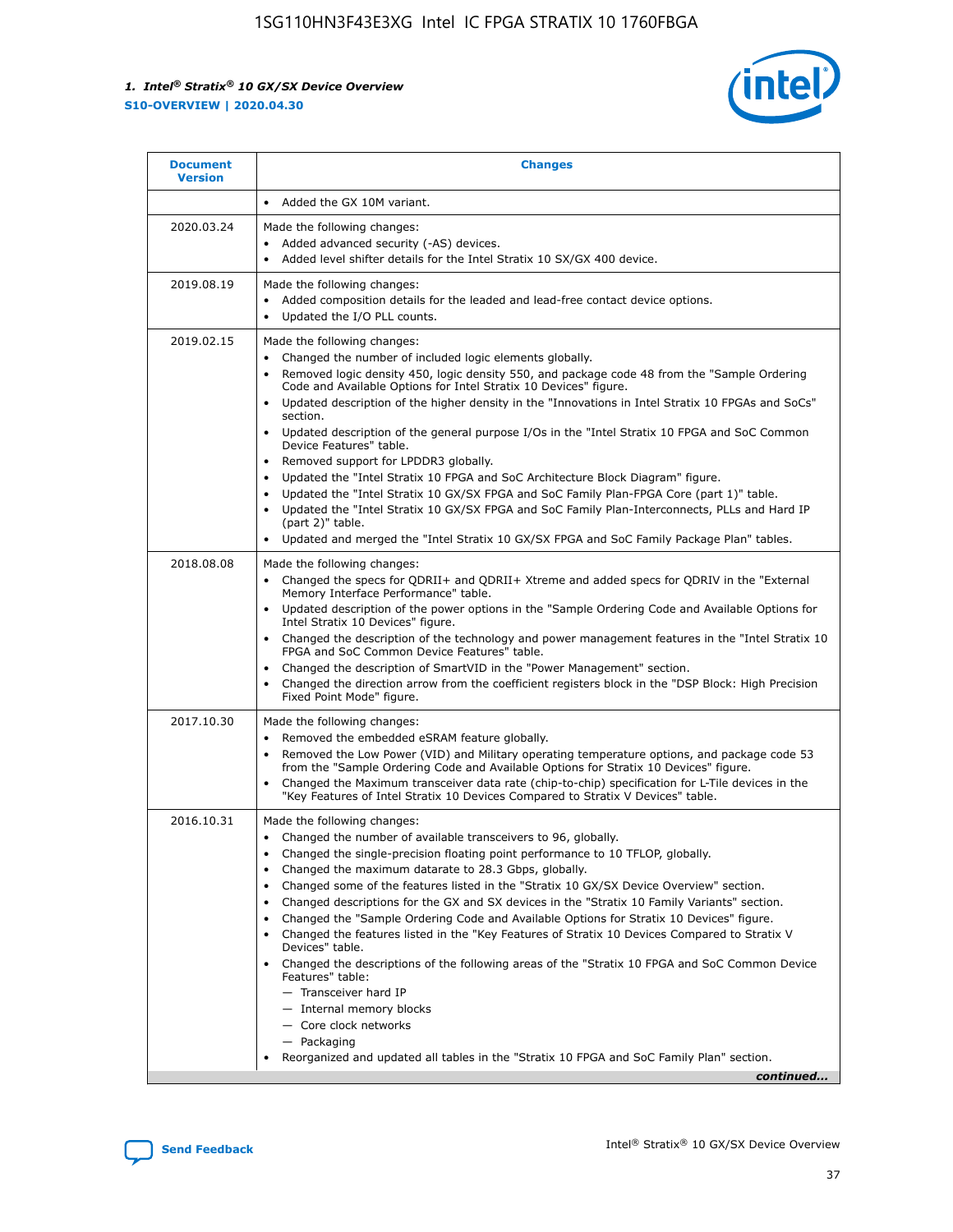

| <b>Document</b><br><b>Version</b> | <b>Changes</b>                                                                                                                                                                                                                                                                                                                                                                                                                                                                                                                                                                                                                                                                                                                                                                                                                                                                                                                                                                                     |
|-----------------------------------|----------------------------------------------------------------------------------------------------------------------------------------------------------------------------------------------------------------------------------------------------------------------------------------------------------------------------------------------------------------------------------------------------------------------------------------------------------------------------------------------------------------------------------------------------------------------------------------------------------------------------------------------------------------------------------------------------------------------------------------------------------------------------------------------------------------------------------------------------------------------------------------------------------------------------------------------------------------------------------------------------|
|                                   | Removed the "Migration Between Arria 10 FPGAs and Stratix 10 FPGAs" section.<br>Removed footnotes from the "Transceiver PCS Features" table.<br>Changed the HMC description in the "External Memory and General Purpose I/O" section.<br>Changed the number of fPLLs in the "Fractional Synthesis PLLs and I/O PLLs" section.<br>Clarified HMC data width support in the "Key Features of the Stratix 10 HPS" table.<br>Changed the description in the "Internal Embedded Memory" section.<br>Changed the datarate for the Standard PCS and SDI PCS features in the "Transceiver PCS Features"<br>table.<br>Added a note to the "PCI Express Gen1/Gen2/Gen3 Hard IP" section.<br>Updated the "Key Features of the Stratix 10 HPS" table.<br>Changed the description for the Cache coherency unit in the "Key Features of the Stratix 10 HPS"<br>table.<br>Changed the description for the external SDRAM and Flash memory interfaces for HPS in the "Key<br>Features of the Stratix 10 HPS" table. |
| 2015.12.04                        | Initial release.                                                                                                                                                                                                                                                                                                                                                                                                                                                                                                                                                                                                                                                                                                                                                                                                                                                                                                                                                                                   |